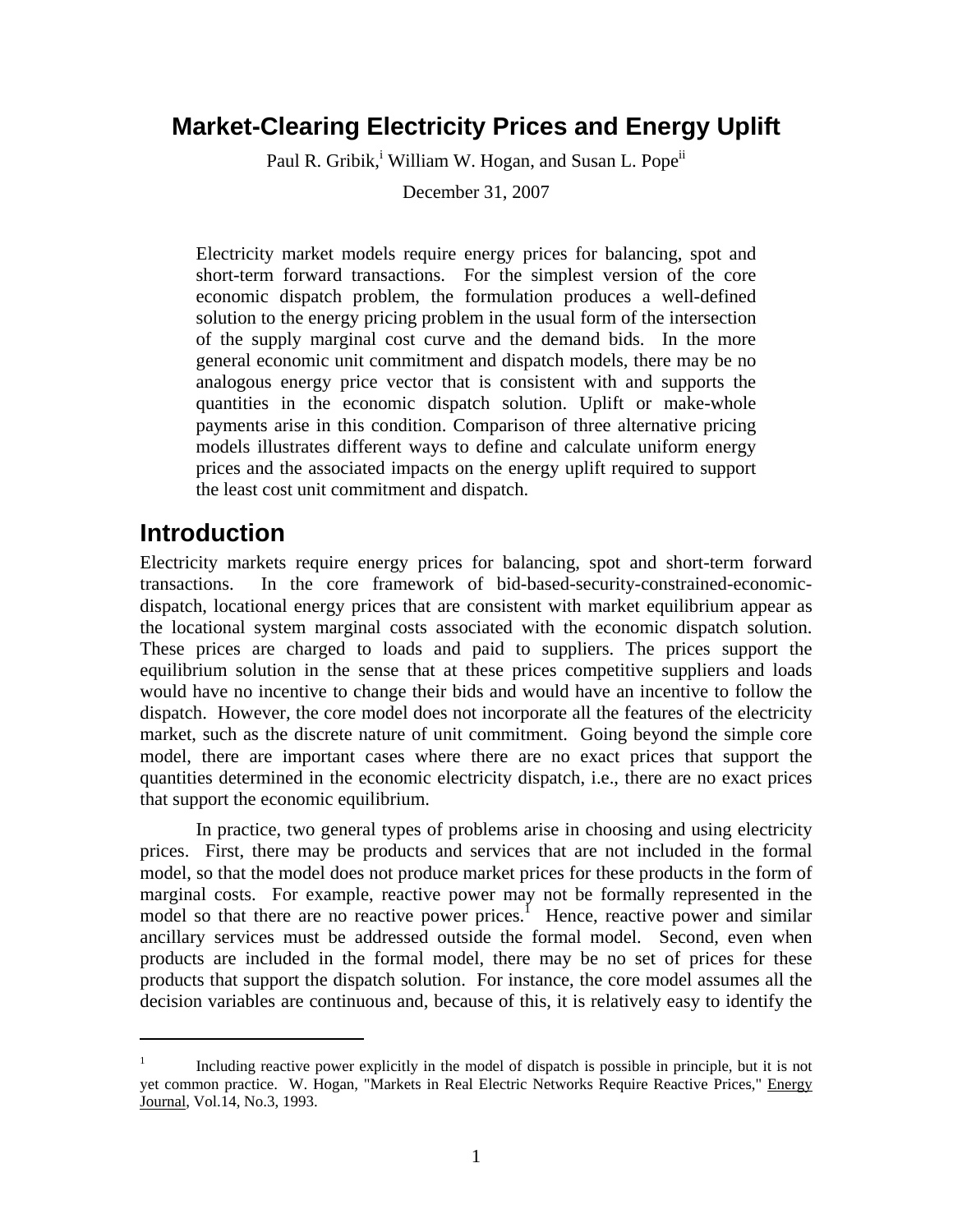optimal solution in terms of both the optimal dispatch quantities and the associated prices. But for certain critical choices in the unit commitment stage, the relevant decisions are discrete and not continuously variable. The individual plant is either off or is committed, a zero-one choice. In addition, the actual dispatch may be nearly but not exactly optimal because of software limitations or operator intervention to address specific constraints not accounted for in the formal model. Both discrete decision variables and less than fully optimal solutions can produce circumstances where there are no exact prices that support the electricity dispatch.

 The discussion and analysis here address the second of these two types of problems, in which exact prices do not exist to support the dispatch solution because the underlying problem contains discrete decisions, or because the solution is nearly but not exactly optimal. When there is no set of energy prices that supports the solution, this requires some accommodation in selecting a workable rule for pricing electric energy and treating the implications for any deviation from the equilibrium solution. The first half of the paper develops the general interpretation with accompanying graphical illustrations. The second half of the paper summarizes a formal model.

## **Market-Clearing Prices**

Before considering the details of a representative electricity commitment and dispatch model, a more general statement of the issues in terms of the fundamentals of constrained optimization highlights the critical ideas and issues related to pricing. We state the basic issue in terms of the fundamentals of constrained optimization, and later extend the concepts to the electricity market model as a special case.

Consider a generic optimization problem for fixed *y*,

$$
\begin{array}{ll}\nMin & f(x) \\
\text{s.t.} & g(x) = y.\n\end{array}
$$

The decision variables in the vector *x* must meet two types of constraints. First, the decision variables must be in the set  $X$ , which may incorporate many different constraints or special characteristics. For example, part of the specification of *X* may be that some or all the variables take on discrete values.

The vector *y* represents some external requirement that must be met by the choice of the decision variables, *x*. For instance, in the economic dispatch problem the external requirement might be to meet a certain level of net demand. The constraint functions  $g(x)$  map the commitment and dispatch decision variables into the external requirement to meet load *y*. The separation of the  $g(x)$  constraints from those in the set *X* implicitly recognizes that there are instances in which the constraints  $g(x)$  are complicating and the optimization problem would be easy to solve if these constraints could be removed. For example, in the electricity unit commitment and economic dispatch problem we might have the constraints in  $g(x)$  describing interactions across many separate unit decisions, while the set *X* decomposes into many separable and individually simple problems.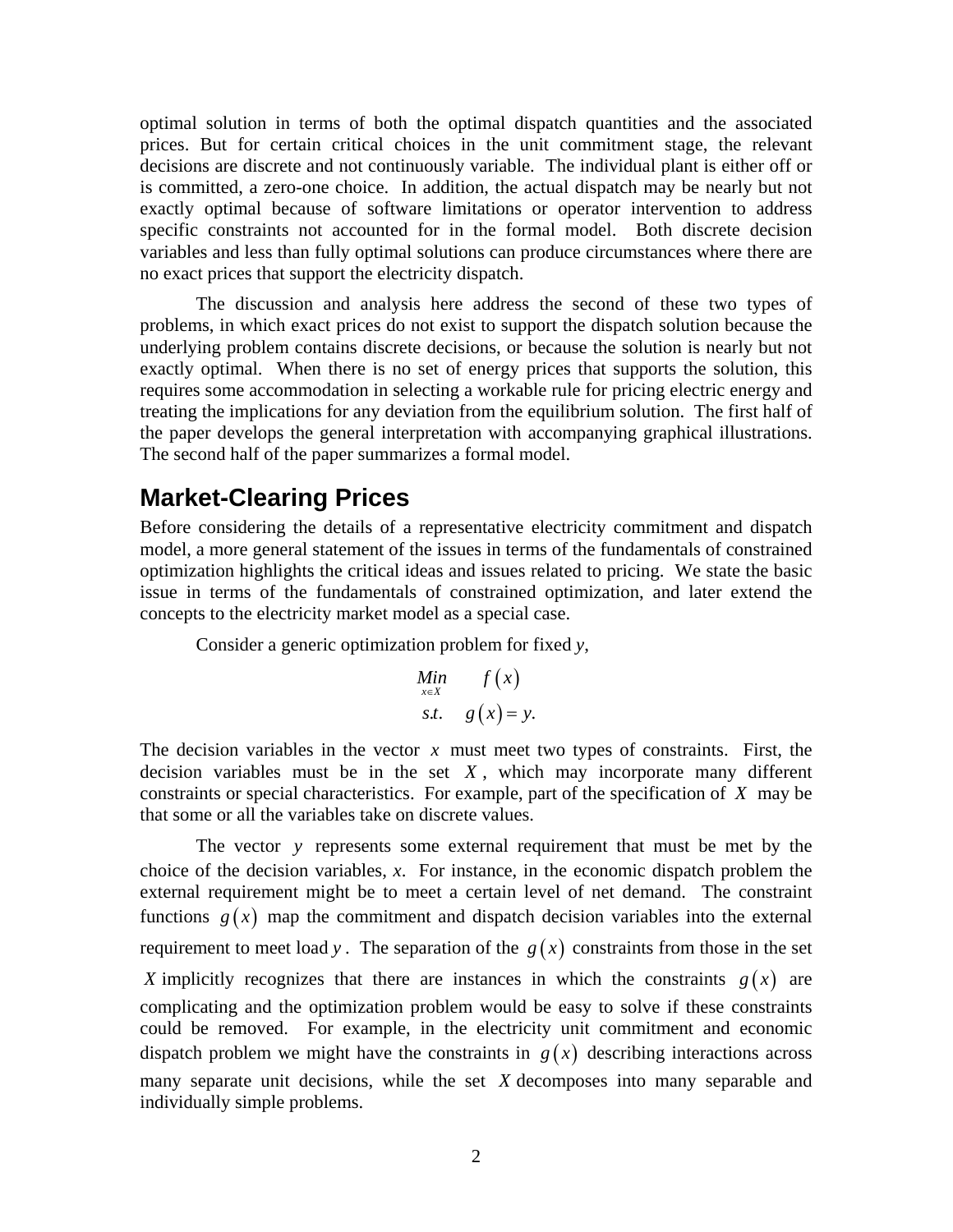In the broad context of the optimization literature, the general objective function  $f(x)$  could be some form of cost-benefit function. The electricity market interpretation might be that this is the cost of commitment and dispatch to meet load. A more general formulation would see the objective function as some cost-benefit aggregation. For the present purposes it is simpler to explain the concepts using the interpretation of minimizing costs to meet load.

As the load varies, the value of the least-cost solution changes accordingly. Define the value function (a.k.a., minimum cost function, perturbation function, auxiliary function) as

$$
v(y) = \inf_{x \in X} \left\{ f(x) \middle| g(x) = y \right\}.
$$

The value function plays a central role in the definition and derivation of equilibrium prices. The slope of the value function represents the marginal cost of meeting an additional unit of load. Along with the more general derivation when both load and generation are optimized, this marginal cost defines the market-clearing price.<sup>2</sup>

 The requirements for this interpretation of the marginal cost as the appropriate price are met by the core electricity dispatch model with continuous dispatch variables and well-behaved cost functions. For example, consider three plants as shown in the table. The first illustration utilizes just the first two generating units, each with two levels of variable cost for up to a 100 MW each for a total capacity of 400 MW.

|                    |       | <b>Plants</b> |      |      |
|--------------------|-------|---------------|------|------|
|                    | q(MW) |               |      |      |
| Fixed Cost (\$)    |       |               | 6000 | 8000 |
| Var cost1 (\$/MWh) | 100   | 65            | 40   | 25   |
| Var cost2 (\$/MWh) | 100   | 110           | 90   | 35   |

In the first illustration, we also ignore the fixed cost of committing the plants, and take into account only the variable costs, so that all of the dispatch variables are continuous. The individual and aggregate least total cost for each level of load—i.e., the value function—for this example would be as shown in the figure.

 $\overline{a}$ 

<sup>2</sup> For a further discussion of market equilibrium concepts, see William W. Hogan and Brendan R. Ring, "On Minimum-Uplift Pricing for Electricity Markets," March 19, 2003, (available at http://ksghome.harvard.edu/~WHogan/minuplift\_031903.pdf ).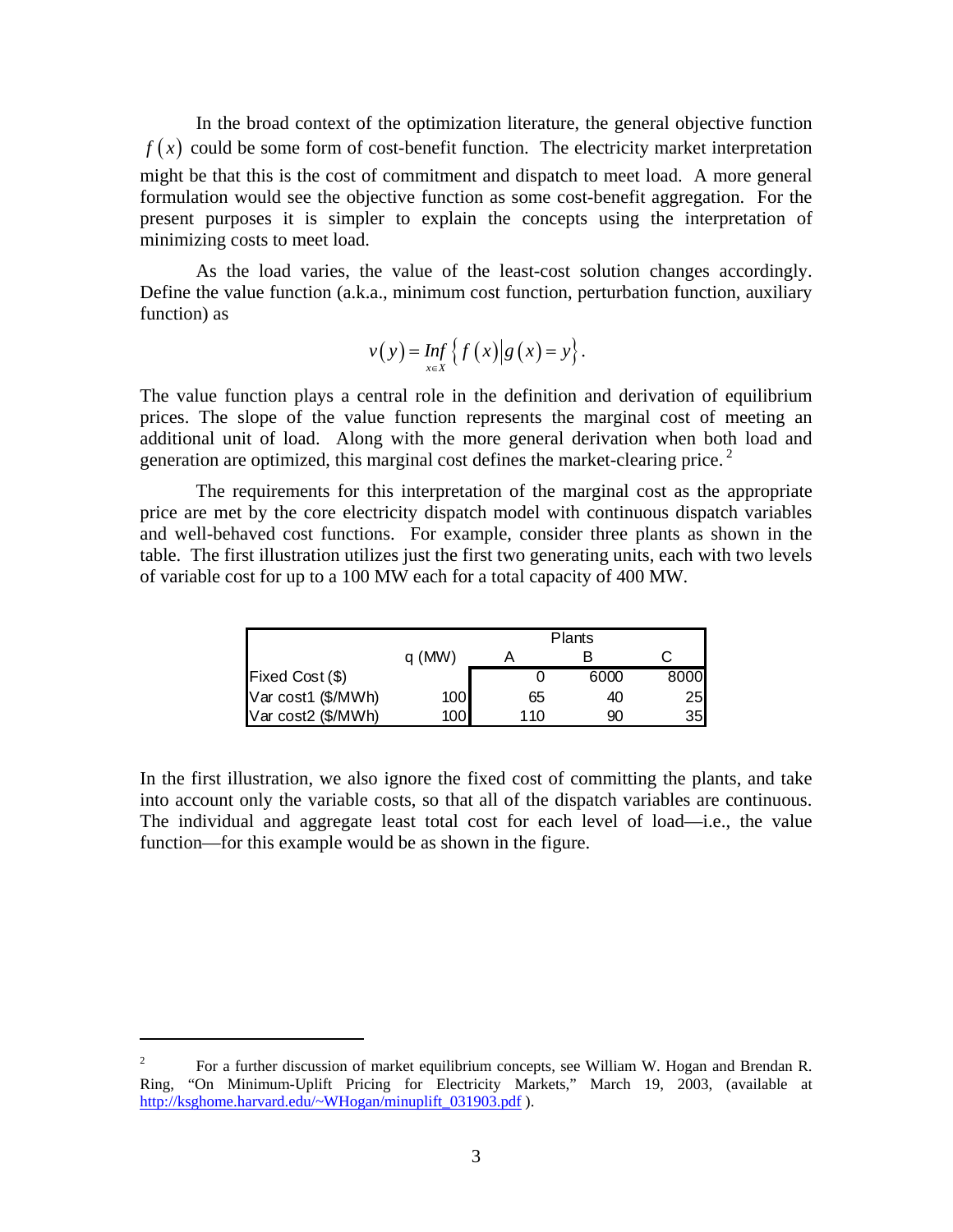

Here the first level of variable cost for plant B is the cheapest, and defines the aggregate cost curve up to 100 MW. The succeeding increments in the total cost function follow in order of increasing variable cost. A more familiar way of showing the same information would be in the individual and aggregate marginal supply curves, which show the marginal cost of each unit of output, as a function of increasing output, instead of showing the aggregate cost. When the variable costs are constant over ranges, as in this example, the resulting marginal supply function consists of a series of steps. The vertical steps are the points where the aggregate cost function is not differentiable, and any price within the vertical segment would support the quantity dispatch solution. These vertical segments present some technical issues to be ignored here as not important to the main discussion.

The aggregate supply function is the horizontal sum of the supply functions of individual generating units. This supply function could be cost-based, or the variable cost of generator operation, or could consist of the supply offers in a coordinated electricity market.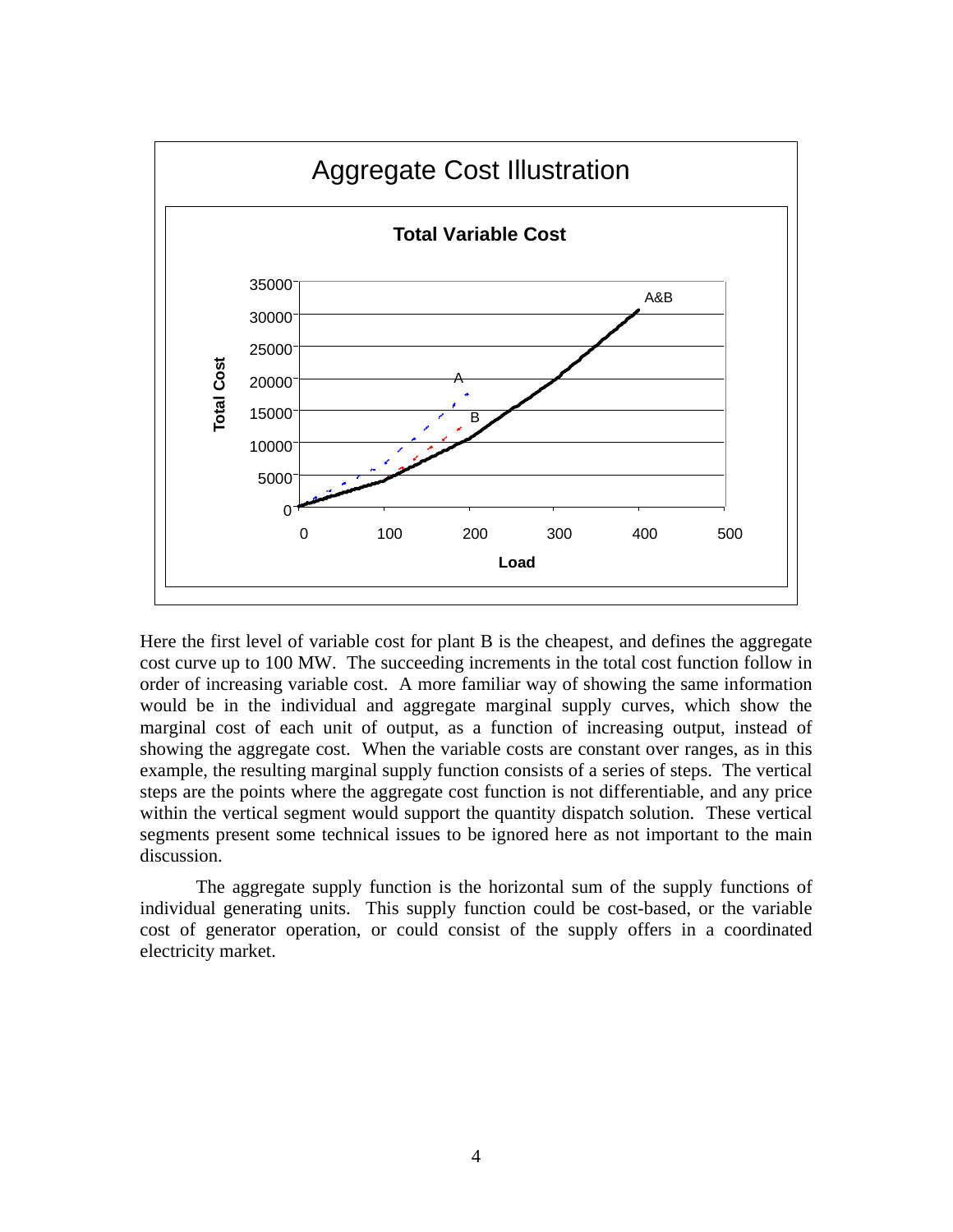

For any given level of load, the aggregate supply function determines the market clearing price at the level of demand or the point of intersection with the demand curve. In the electricity market model, these prices are the market clearing prices that satisfy the "no arbitrage" condition that there are no remaining profitable trades among the market participants.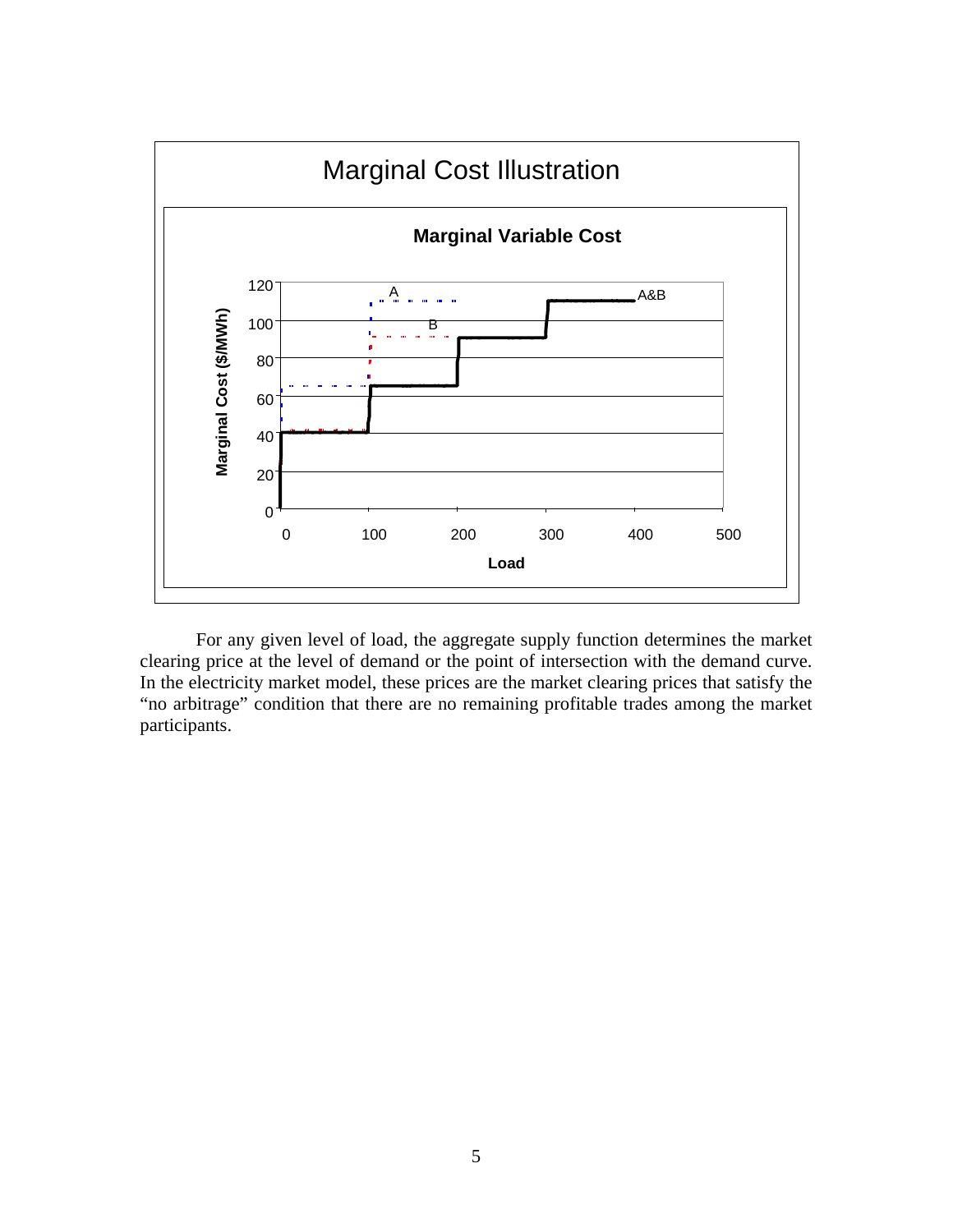

Adding more plants and more steps, allowing for offers that are not step functions, embedding in a transmission system, and so on, present no conceptual difficulties. The generalization of the supply function applies, with increasing load giving rise to increasing prices. With offers equal to variable costs, the resulting prices are incentive compatible in the sense that given the prices no participant would wish to change its offer or change the level of supply.

 Moving beyond this core model, the next step is to include the fixed cost of plant B and consider that it would not be optimal to commit plant B until the level of load was high enough to absorb these fixed costs. This would produce a more complicated aggregate cost picture, as in: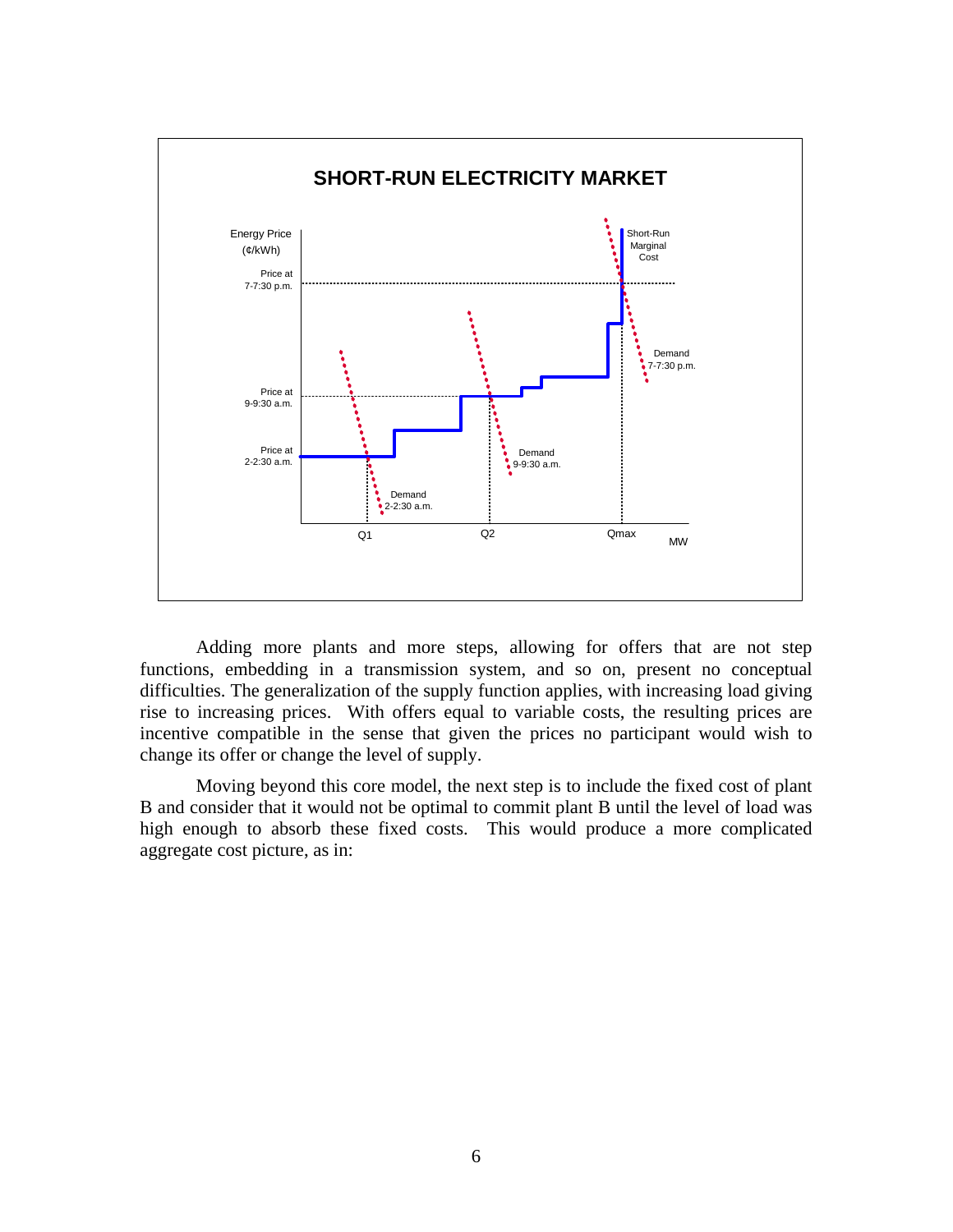

As shown in the figure, aggregate costs follow the pattern of plant A until the load level is high enough (at approximately 178 MW) to support commitment of plant B and switching to the total cost curve of the combination of  $A \& B$ . Note that in this case the rate of increase of total cost drops, technically, the marginal cost is not monotonically increasing. This change in the marginal cost of meeting an increment of new load is seen more readily in the companion figure showing the implied marginal cost.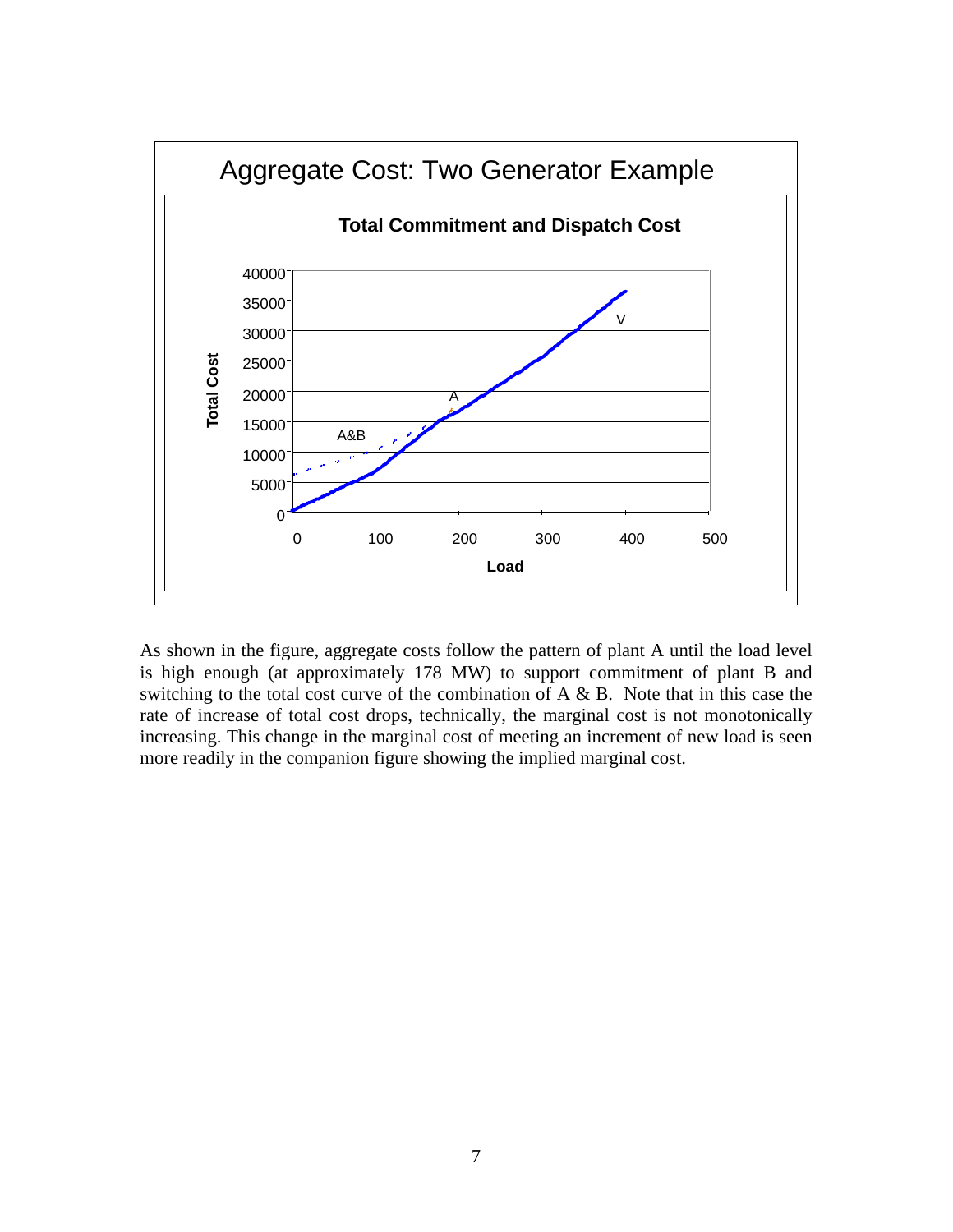

This looks quite different than the well-behaved marginal cost or supply curve in the core model. Now the marginal cost increases and then decreases, and then increases with increasing load. Furthermore, there may be no set of prices that satisfy the market equilibrium conditions that there is "no arbitrage", meaning that suppliers would not want to change the dispatch at the given prices. This raises question of how to define the "market clearing" prices and how to treat other payments needed to support the solution.

 The anomalies persist as we consider additional plants and more complicated situations. For example, repeating the analysis with all three plants  $(A, B, \& C)$  in the illustration produces the following representation of the least-cost value function across different load levels.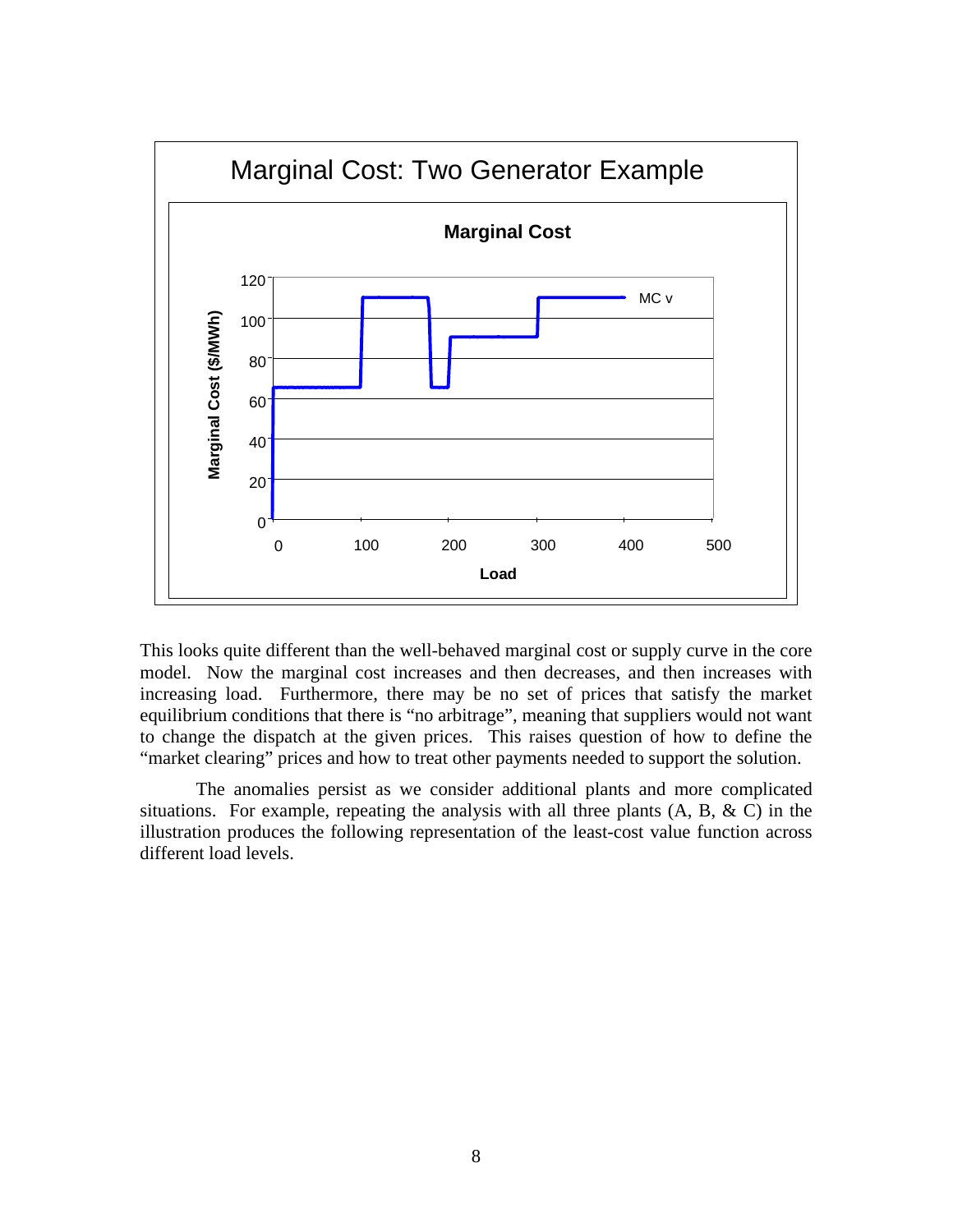

 The corresponding implied marginal cost curve for this three plant illustration exhibits repeated instances where the commitment decision changes the progression of the implied marginal costs.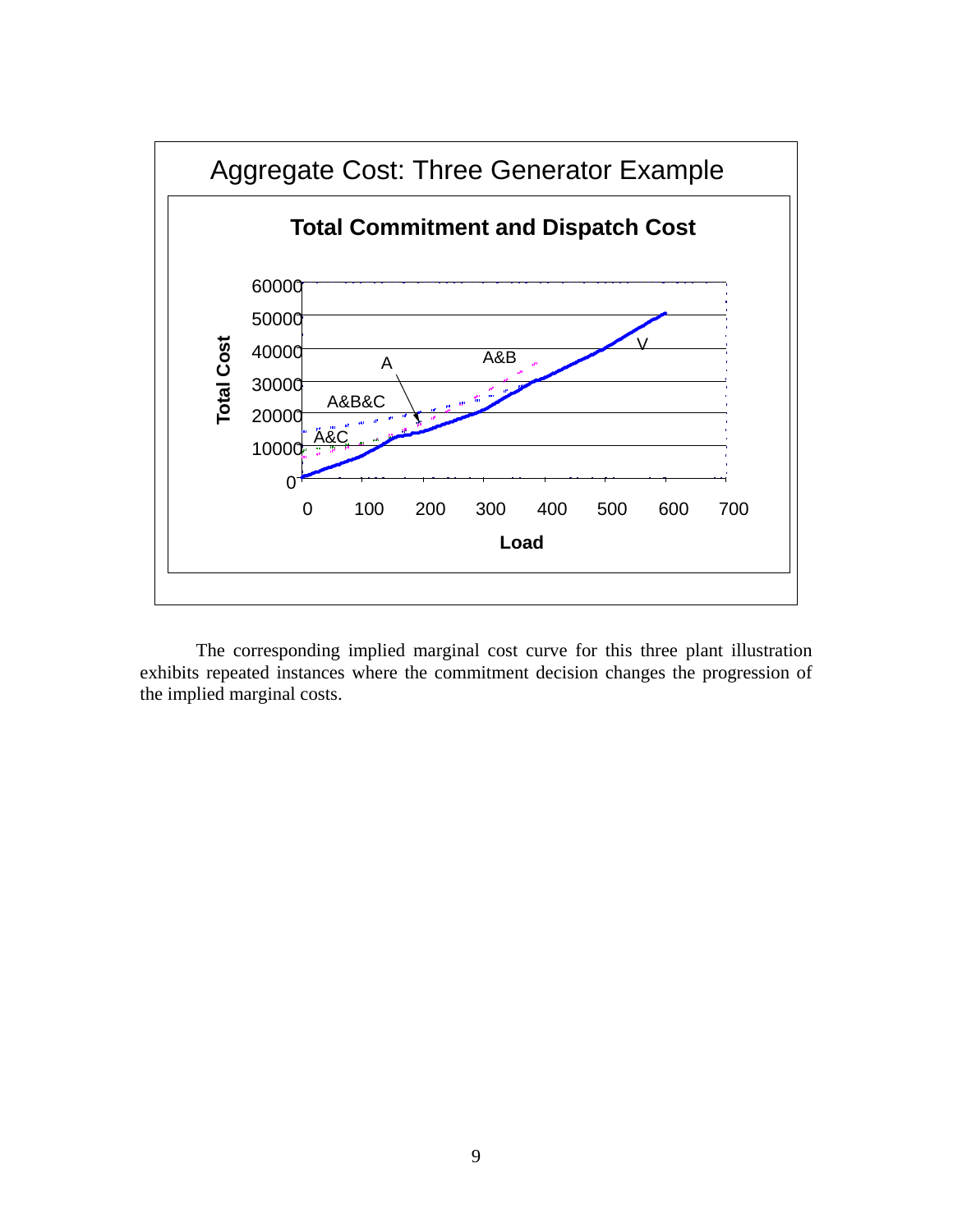

 As is well known, the discrete commitment variables greatly complicate solution of the economic commitment and dispatch problem. With many plants and many levels of operation, there are too many possible combinations. The same complexity arises in the analysis of the appropriate prices. The further examples that follow emphasize this point for the case of two plants, each with two levels of variable costs. This case is sufficient to illustrate the basic theoretical points in a manner that captures the essential features but is still easy to check.

 The task is to develop further the concept of the market-clearing prices and to deal with the additional measures needed to address the key feature that there may be no market clearing prices that support the least-cost solution of the value function  $v(y)$ .

# **Energy Prices and Uplift**

In the core model for electricity markets, energy prices derived from marginal costs support the equilibrium solution. This is true in the limited sense that within the formal structure included in the model the energy prices provide the appropriate charges to loads and payments to suppliers. However, prices that support the equilibrium solution for energy do not provide the necessary payments for products and services not included in the core model. Ancillary serves such as reactive support, black start capability and so on are not priced in the same way and must be paid for in a matter separate from the formal structure embedded in the core model. The particular rules for determining these payments are often ad hoc and not derived from an inclusive model. Charges applied to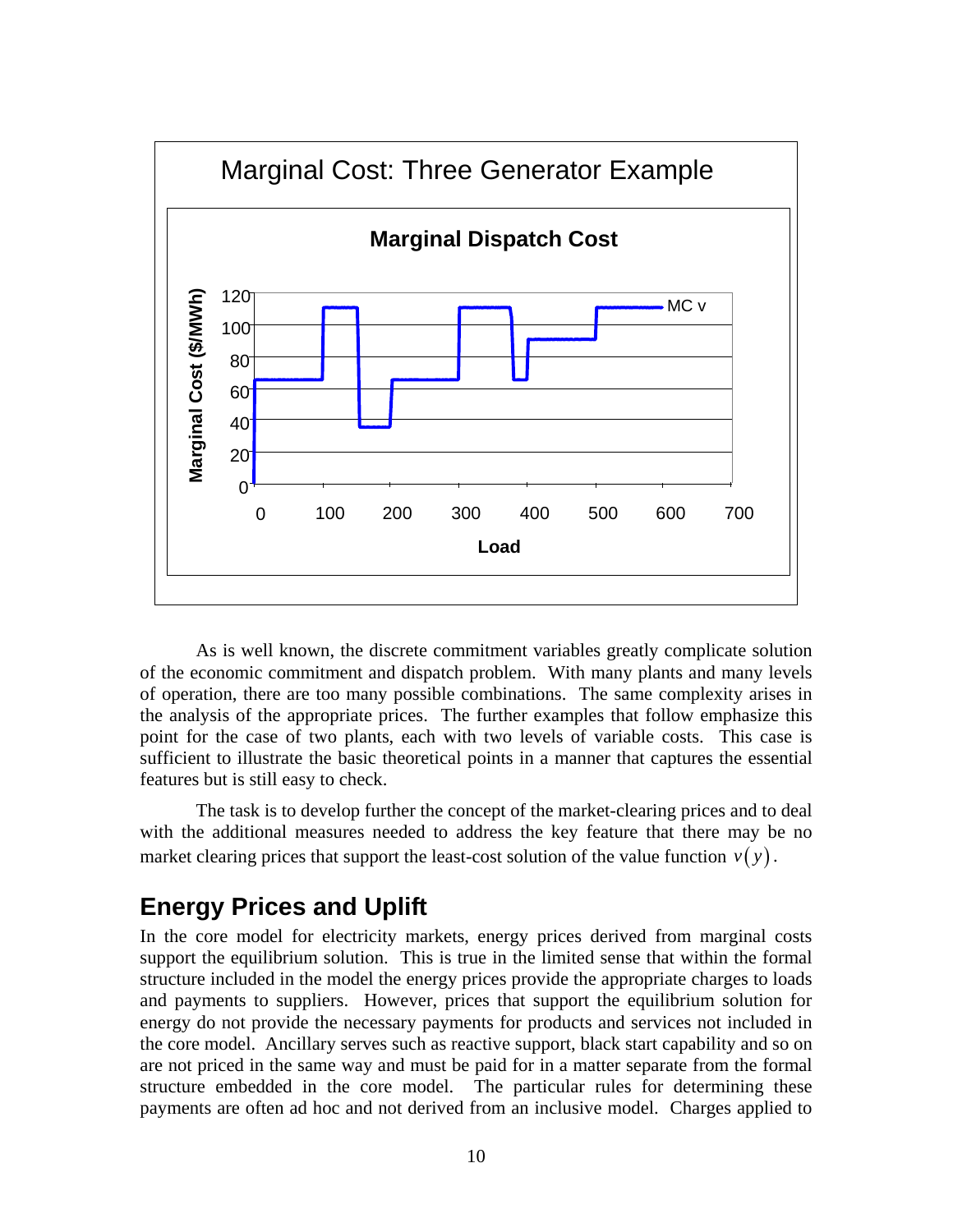customers to cover these costs are similarly based on reasonable but ad hoc rules that often approximate some pro rata allocation across customers. These charges applied in addition to energy payments go under the heading of the "uplift" following a nomenclature established in the UK electricity market restructuring.

 Hence, an uplift payment is an inherent part of energy markets. The total cost of uplift payments is usually relatively small and the effects on market incentives are often ignored in formal analysis as being de minimis. However, this may not be true as more and more charges are included in the uplift. When we move to the more general energy model with unit commitment costs and discrete decisions, new opportunities or requirements arise to add to uplift charges. In the more general model, energy prices based on marginal costs will not always be able to support the equilibrium solution. Going further, there may be no set of energy prices that would support an equilibrium solution and something else is required.

 One approach that has been suggested, but not applied, is to develop alternative pricing models that might eliminate a need for energy related uplift payments. Since the problem begins with an existence problem—there is no set of prices that would work these alternative approaches involve some form of pricing rule that replaces the uniform or linear market-clearing prices of the electricity market. A linear price is a single price that is applies to all transactions and the total revenue is simply the price times the quantity, *pq*. A nonlinear pricing rule is anything else that might involve discrimination  $\frac{1}{2}$  across transactions or volumes with a rule needed to determine the total revenue.<sup>3</sup> Such rules might violate usual prescriptions for non-discrimination through uniform energy prices. In addition, the rules could create added incentive problems that would raise other difficulties. Although this is an area of possible research, it is not pursued further in the present discussion which addresses linear or uniform energy pricing models.

With linear or uniform market clearing prices, the need arises for uplift payments.

"Absent a nonlinear pricing scheme, the potential for confiscation could lead generators to withhold themselves from the market or to distort the cost or constraint parameters in their offers to ensure themselves sufficiently high energy rents, with the potential to lead to an inefficient commitment. Most ISOs overcome this confiscation problem by paying uniform hourly energy and ancillary service prices with supplemental make-whole payments, which guarantee that a unit will recover any

 $\overline{a}$ 

<sup>3</sup> Marcelino Madrigal and Victor H. Quintana, "Existence and Uniqueness of Competitive Equilibrium in Units Commitment Power Pool Auctions: Price Setting and Scheduling Alternatives," IEEE Transactions on Power Systems, Vol. X, No. X, October 2001, pp. 100-108. Marcelino Madrigal, Victor H. Quintana and Jose Aguado, "Stable Extended–Pricing to Deal with Multiple Solutions in Unit Commitment Power Pool Auctions, IEEE Porto Power Tech 2001 Conference Proceedings, September 2001. Alexis L. Motto and Francisco D. Galiano, "Equilibrium of Auction Markets with Unit Commitment: the Need for Augmented Pricing," IEEE Transactions on Power Systems, Vol. 17, No. 3, August 2002, pp. 798-805. Shangyou Hao and Fulin Zhuang, "New Models for Integrated Short-Term Forward Electricity Markets", IEEE Transactions on Power Systems, Vol. 18, No. 2, May 2003, pp. 478- 485. Jeovani E. Santiago Lopez and Marcelino Madrigal, "Equilibrium Prices in Transmission Constrained Electrcity Markets: Non-Linear Pricing and Congestion Rents," November 1, 2003.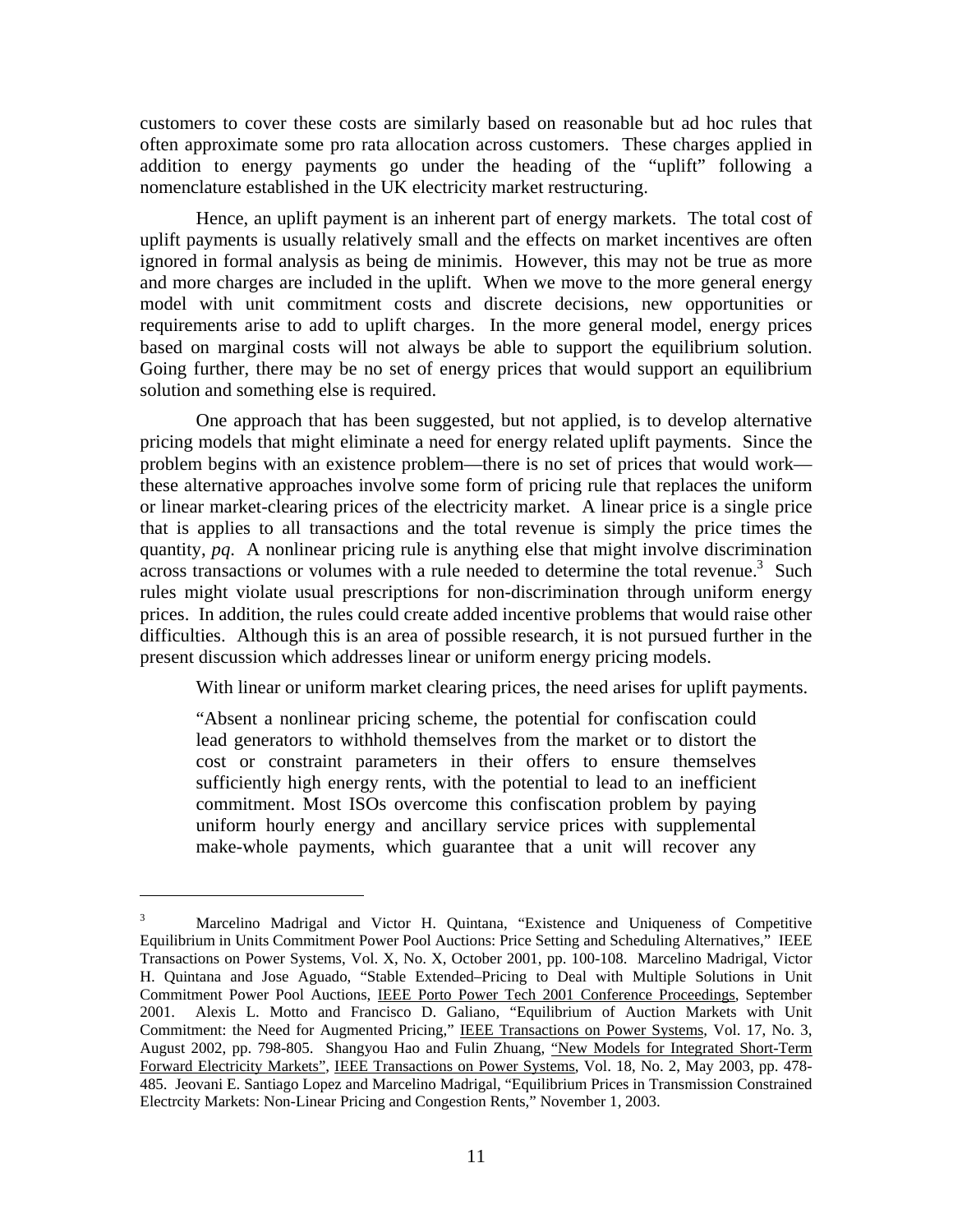portion of its offer-based costs not covered by inframarginal energy and ancillary service rents over the planning horizon."<sup>4</sup>

The "make-whole payments" are part of the aggregate uplift charges. In the case of energy and unit commitment costs, the need for uplift payments can arise because the generator has an incentive to change the commitment or dispatch. For example, given the uniform energy price applicable to a particular plant, the unit commitment and economic dispatch solution may not produce enough energy revenue to cover the total fixed and variable costs. The deficit should be bounded by the total fixed costs, but with only the energy payments the generator would be operating at a loss and would prefer not to be committed. The uplift payment makes the generator whole and adds the needed support for the dispatch.

 Another possibility is that a generator is partially dispatched and has remaining unused capacity. If the energy price is above its variable cost, the profit maximizing solution might be to increase output and upset the aggregate energy balance. This condition cannot occur in the core model, but it can arise in the more general framework. Depending on how the energy price is determined the generator sees opportunity costs in foregone profits from complying with the dispatch. An uplift payment for the opportunity cost makes the generator whole and further supports the dispatch.

A more extensive form of opportunity costs arises for the case of uncommitted plants that would be profitable at the uniform energy prices. Again, this condition does not arise in the core model but may well exist for any given set of energy prices in the more general framework. While it is somewhat more controversial to compensate generators who are constrained off, this is another form of opportunity cost and these payments have been part of the uplift charges that support the economic dispatch.

These various forms of energy and commitment cost uplift charges reduce to a simple general principle and calculation. Given the energy price, we can calculate the energy profit or loss that would be earned by each generator at the proposed equilibrium solution. Given the same energy price, we can calculate the profit maximizing position for that same generator. In the core model, the two results would be the same. In the more general model there could be a difference and this difference reveals the makewhole payment that supports the proposed commitment and dispatch decision.

The analysis below formalizes this view of the necessary uplift payments. The focus is on the unit commitment and energy dispatch with uniform energy prices. The uplift is treated as separate from the formal model with de minimis incentive effects. In assuming that the uplift is small and has small incentive effects, we do not consider the rules for allocation of the uplift. However, the analysis of different energy pricing rules addresses the implications for associated uplift payments and provides a basis for evaluating alternative uplift magnitudes.

1

<sup>4</sup> Ramteen Sioshansi, Richard O'Neill, and Shmuel S. Oren, "Economic Consequences of Alternative Solution Methods for Centralized Unit Commitment in Day-Ahead Electricity Markets," January 2007. (http://www.ieor.berkeley.edu/~ramteen/papers/mip\_lr.pdf ).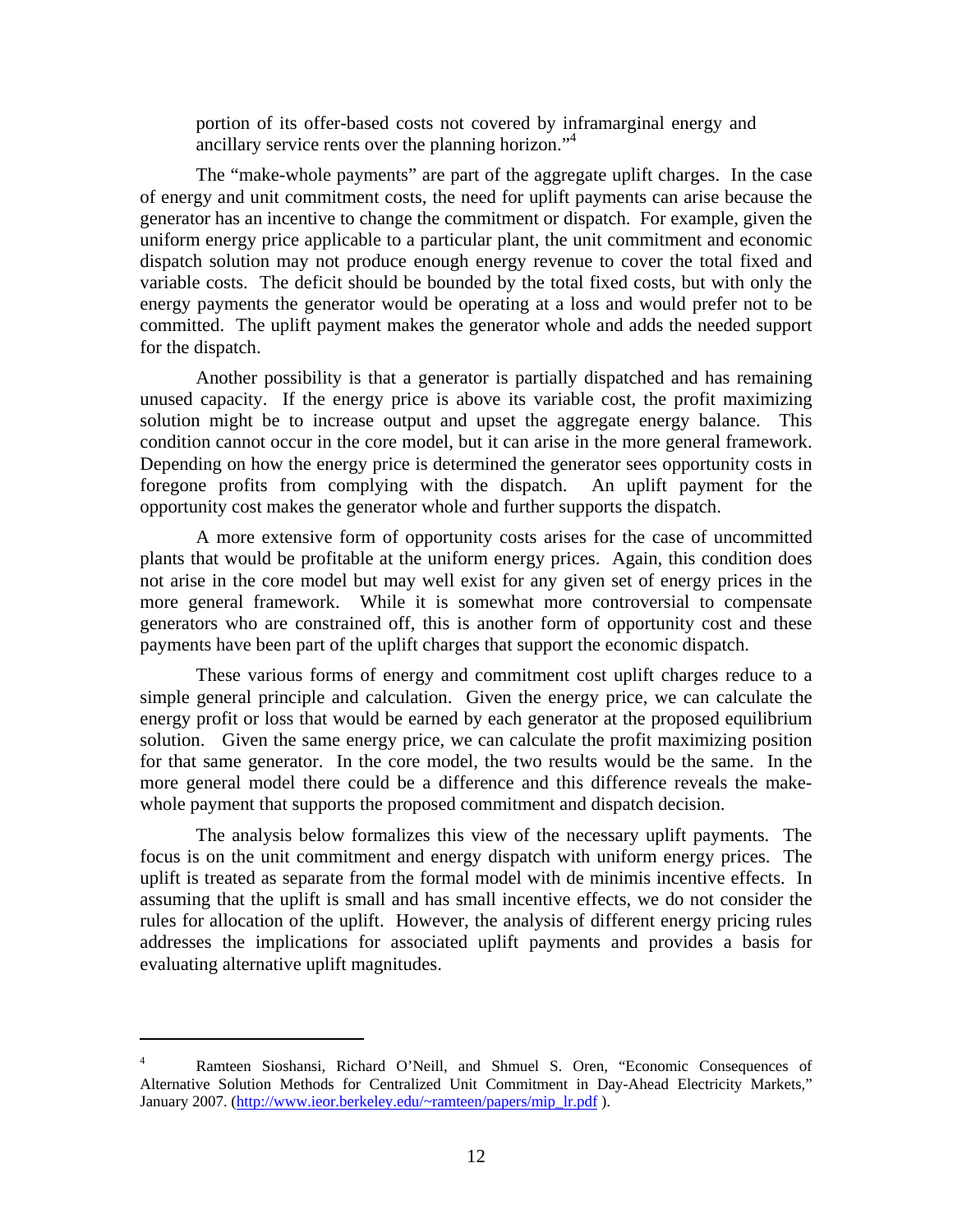Since there is no unique definition of the energy price, there are alternative price models and associated uplift costs.

## **Alternative Price Models**

The discussion of the need for uplift payments recognizes that the extensions to the core dispatch model are important in defining market equilibrium prices. In the core model, with continuous variables and well-behaved cost functions, the analysis points clearly to the marginal costs as the appropriate prices.

In the more general case with the discrete variables of the unit commitment decisions, there is not an obvious set of prices to use. If there is to be a market-clearing price, uplift payments will be necessary to support the solution. And different definitions of the appropriate market-clearing price have different implications for the nature of the uplift payments.

To address alternative possible pricing conventions, redefine the general problem notation slightly to distinguish the discrete variables. Here we assume that part of feasible set *X* is the requirement that some of the variables take on the values zero or one, these variables may represent the on/off status of a generating unit. Restate the original problem with explicit identification of the integer constraints.

$$
v(y) = Min \t f(x,u)
$$
  
\n
$$
s.t. \t g(x) = y
$$
  
\n
$$
u = 0,1.
$$

In terms of this restated general problem, the constraints induce prices. We address three alternatives to define market clearing energy prices: a restricted model that comes closest to the strict definition of marginal cost; a dispatchable model that relaxes the discrete requirement and assumes that all units are fully dispatchable and pro-rates the fixed costs; and a model that uses the convex hull of the value function to find the best well-behaved convex approximation that emulates the properties of the core model.

#### *Restricted Model*

The first approximation provides a pricing definition and interpretation conditioned on knowing the optimal commitment decisions. Given the optimal solution  $x^0, u^0$ , restrict ("r") the model to match the optimal commitments as in:

$$
v^{r}(y) = Min \t f(x, u)
$$
  
\n
$$
s.t. \t g(x) = y
$$
  
\n
$$
u = u^{o}.
$$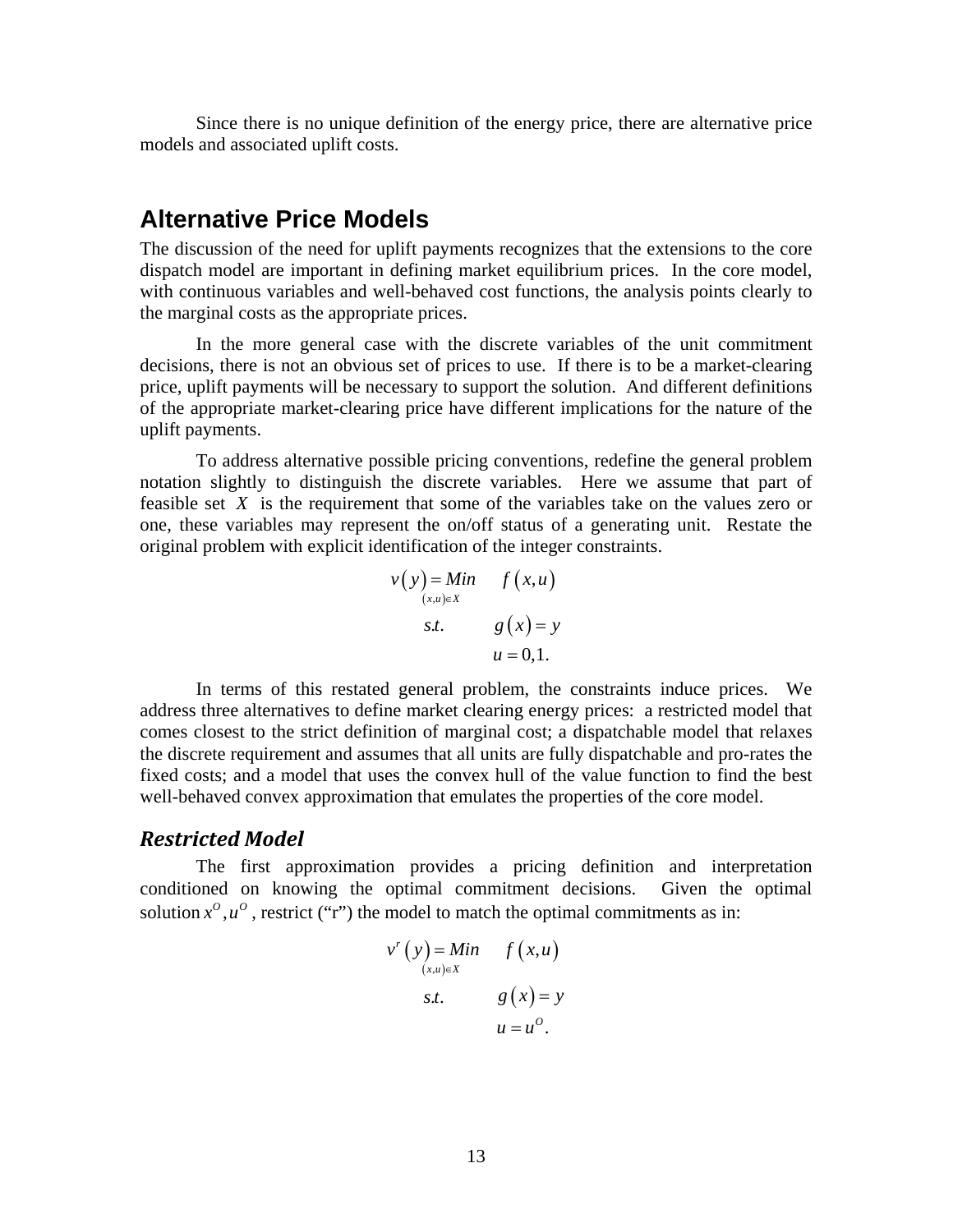This restricted model is proposed in O'Neill et al.<sup>5</sup> If the underlying problem is convex for other than the integer requirements, then this restricted problem is a well-behaved problem that yields market clearing prices for both energy load in *y* (associated with the constraints in  $g(x)$ ) and for capacity commitment (associated with the constraints  $u = u^{\circ}$ .

 An attractive feature of this formulation is that with the restriction the model reduces to a standard convex optimization problem subject to the usual range of analyses of the prices and associated properties. In effect, the approach embeds the problem in a higher dimension including the pricing of commitment variables (*u*) as well as energy load. Then the restriction limits the application to the solutions which match the optimal commitment. The solution of the restricted model reproduces the economic dispatch and provides uniform energy prices.

Over the range where  $v'(y)$  is differentiable, the restricted model produces implied marginal costs exactly equal to the marginal costs described above. Hence, in the case of the two plant example, the restricted model implied marginal costs appear as:



<sup>5</sup> Richard P. O'Neill, Paul M. Sotkiewicz, Benjamin F. Hobbs, Michael H. Rothkopf, William R. Stewart, Jr., "Efficient Market-Clearing Prices in Markets with Nonconvexities," European Journal of Operational Research, vol. 164, pp. 269–285.

 $\overline{a}$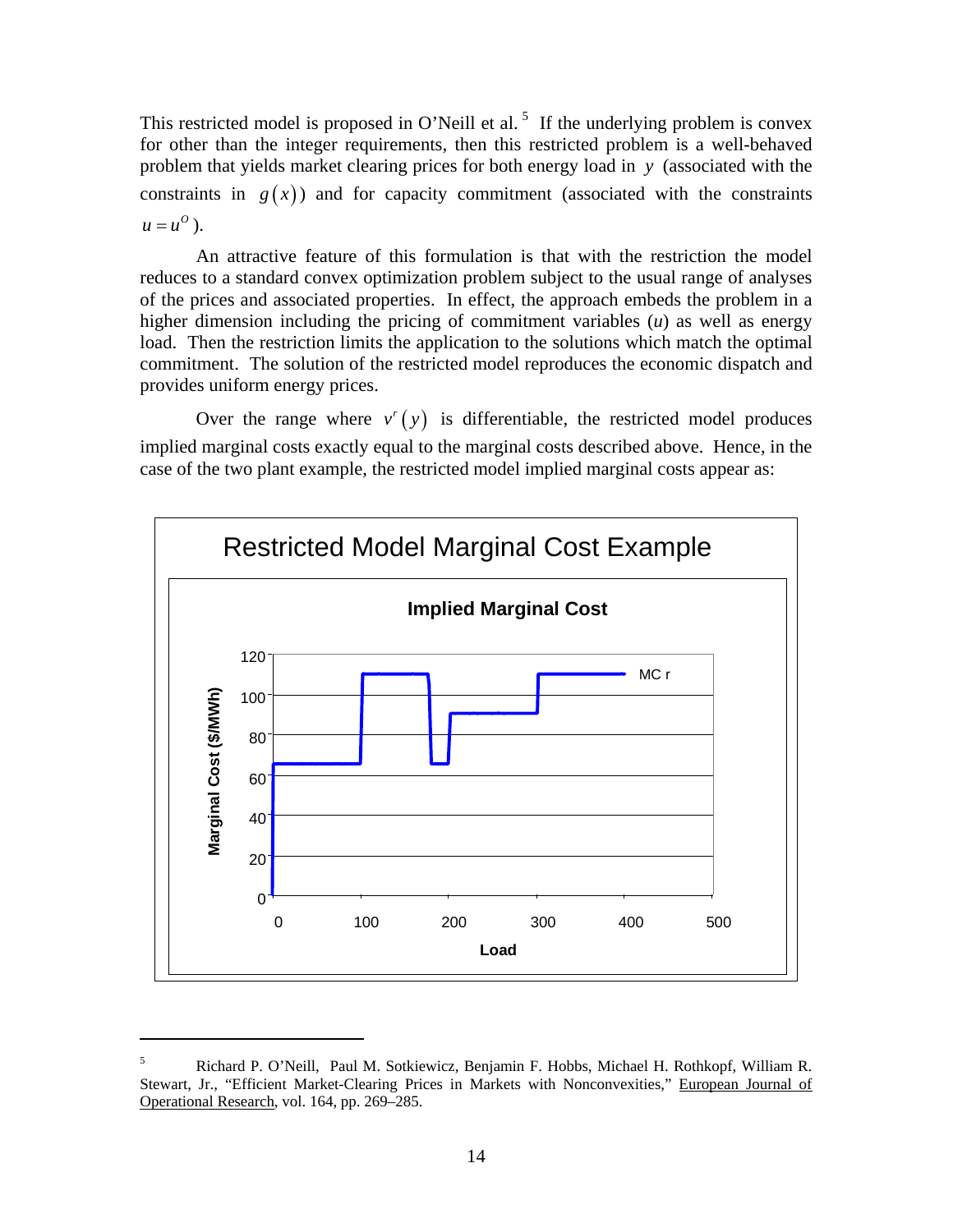The marginal costs may not support the equilibrium solution, but with the appropriate definition of uplift payments to compensate for deviations from the equilibrium, these marginal costs could be used as the market prices.

 The prices associated with the restriction constraints (i.e., the requirement that *u* equal the optimal commitment  $u^0$  could be viewed as the components of an uplift calculation. In the derivation of the standard results from the optimization model, the prices for the commitment decisions can be both positive and negative. In the fully linear model, the effect of the commitment prices is to capture all the scarcity rents and leave the short-run profit for each generator exactly zero. The approach suggested in O'Neill et al. is to calculate all the commitment prices but to apply only those that are positive. In effect, this would leave the scarcity rents with generators who earn them at the market clearing price, and pay generators the uplift needed when the market prices do not cover all their costs. The analysis below addresses these uplift payments in the comparison of the implications of the alternative pricing models.

#### *Dispatchable Model*

 $\overline{a}$ 

The second model often discussed follows a procedure motivated by the treatment of inflexible units by the New York Independent System Operator as part of the New York electricity market design.<sup>6</sup> The basic idea is to approximate the aggregate cost function with a closely related well-behaved optimization model with continuous variables. In essence, the idea is to replace the integer requirement with a simple set of bounds but within those bounds treat the commitment variables as continuous:

$$
v^{d}(y) = Min \t f(x,u)
$$
  
\n
$$
s.t. \t g(x) = y
$$
  
\n
$$
0 \le u \le 1.
$$

In the context of the unit commitment problem, this amounts to treating all the plants as continuously dispatchable ("d") with modified variable costs that include a pro rata share of the fixed costs averaged across the full capacity of the plant. This too yields a well-behaved optimization problem and produces marginal costs and proposed market clearing energy prices associated with the constraints in  $g(x)$ . An attractive feature of this model is its simplicity. It would be easy to implement using the standard economic

<sup>6</sup> "Real-time prices are set by the ideal dispatch pass, in which inflexible (i.e., they must operate at zero or their maximum output) gas turbines are dispatched economically over their entire operating range, even if they are not actually capable of running at anything other than zero or their maximum output." Federal Energy Regulatory Commission Order, FERC Docket No. ER05-1123-000, July 19, 2005. New York Independent System Operator, Inc. FERC Electric Tariff, http://www.nyiso.com/public/webdocs/documents/tariffs/market\_services/att\_b.pdf "...Fixed Block Units, Import offers, Export Bids, virtual supply and demand Bids and committed non-Fixed Block Units are dispatched to meet Bid Load with Fixed Block Units treated as dispatchable on a flexible basis. LBMPs are calculated from this dispatch." Third Revised Sheet No. 331.01.07. See also http://www.nyiso.com/public/webdocs/documents/tariffs/market\_services/att\_c.pdf for a description of the uplift payments.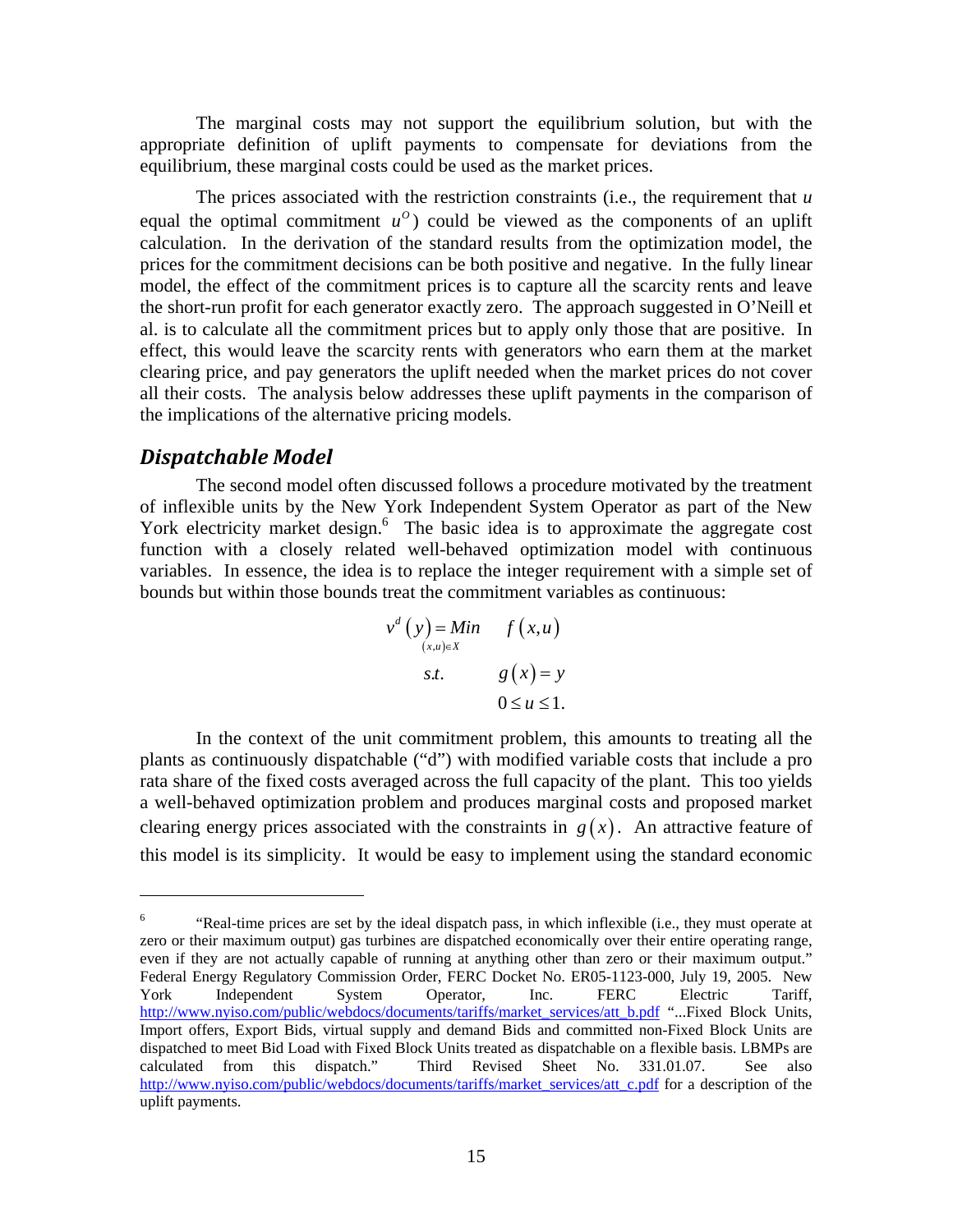dispatch models by simply treating the units with fixed costs as being committed and dispatchable with a modified variable cost. Solution of the model would not replicate the economic dispatch, but it would produce an implied uniform energy price.

Using the assumptions of the two plant example, we can illustrate the aggregate cost approximation of the total commitment and dispatch costs in the dispatchable model. By construction, the dispatchable value function always lies at or below the aggregate cost function  $(v^d(y) \le v(y))$ .



The implied aggregate cost of the dispatchable model follows a form similar to the result of the core model. This yields a pattern of marginal costs that are increasing in load and look like a standard supply curve. The implied marginal costs are both below and above the restricted model marginal costs.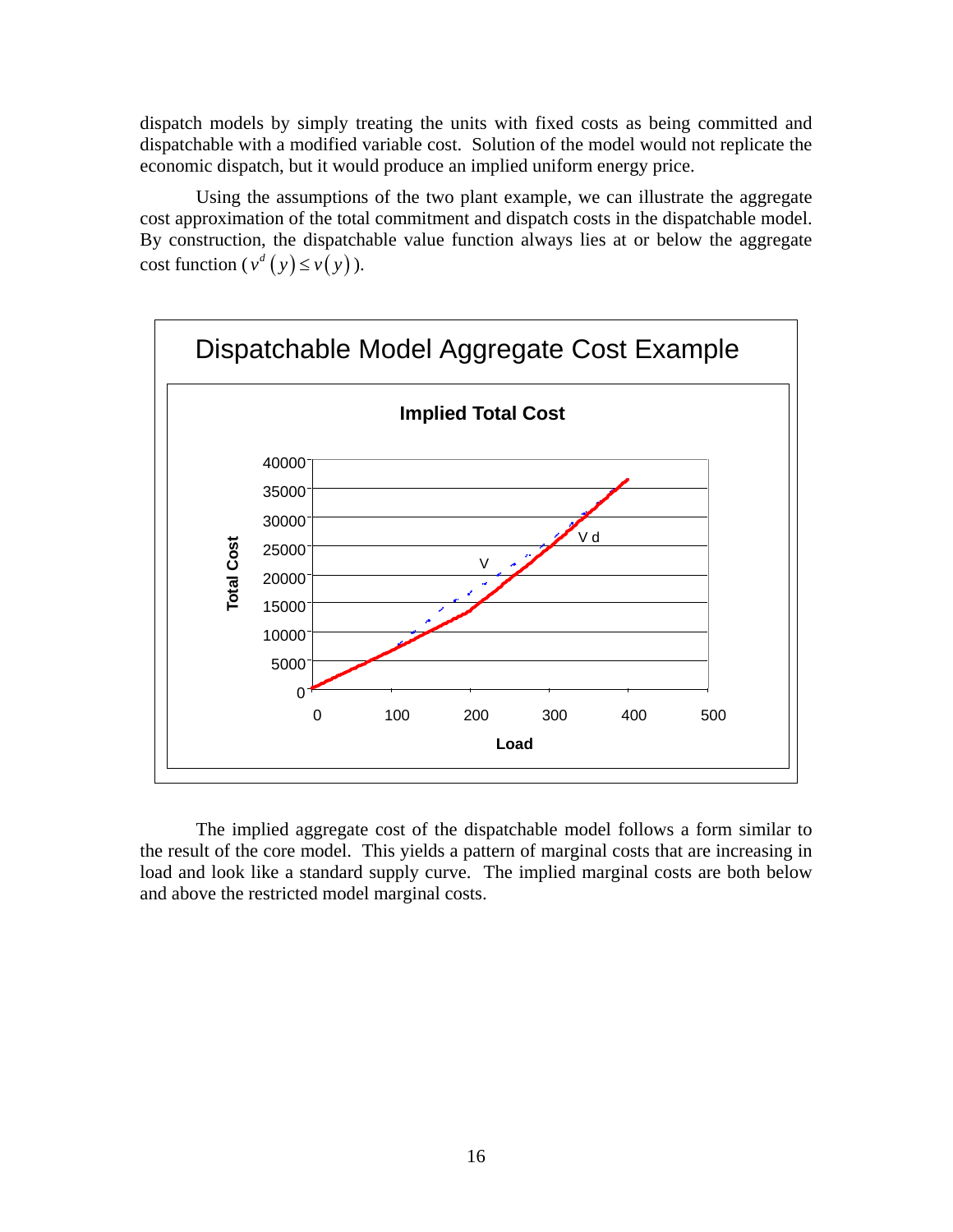

 Although the marginal cost curve is more like a conventional supply curve, the implied prices by themselves may not support the market equilibrium solution. There are times when these dispatchable prices yield outcomes where generators would prefer to produce more or less than the equilibrium solution, and uplift payments will still be required.

#### *Convex Hull Model*

One way to frame the third alternative pricing model is as an alternative wellbehaved convex approximation of the aggregate cost function. Any convex function will produce a supply function that has marginal costs increasing in load. The dispatchable model is an example of a convex function that provides a lower bound for the aggregate cost function.

The convex hull of a function is the convex function that is the closest to approximating the function from below. In other words, the convex hull  $v^h(y)$  of  $v(y)$ is the greatest convex function that is also everywhere such that  $v^h(y) \le v(y)$ . Set aside for the moment how to obtain the convex hull in general. We can examine the implications of this function for approximation of the aggregate total costs and derivation of the associated marginal cost curve.

Using the two plant example, the convex hull yields total cost as in: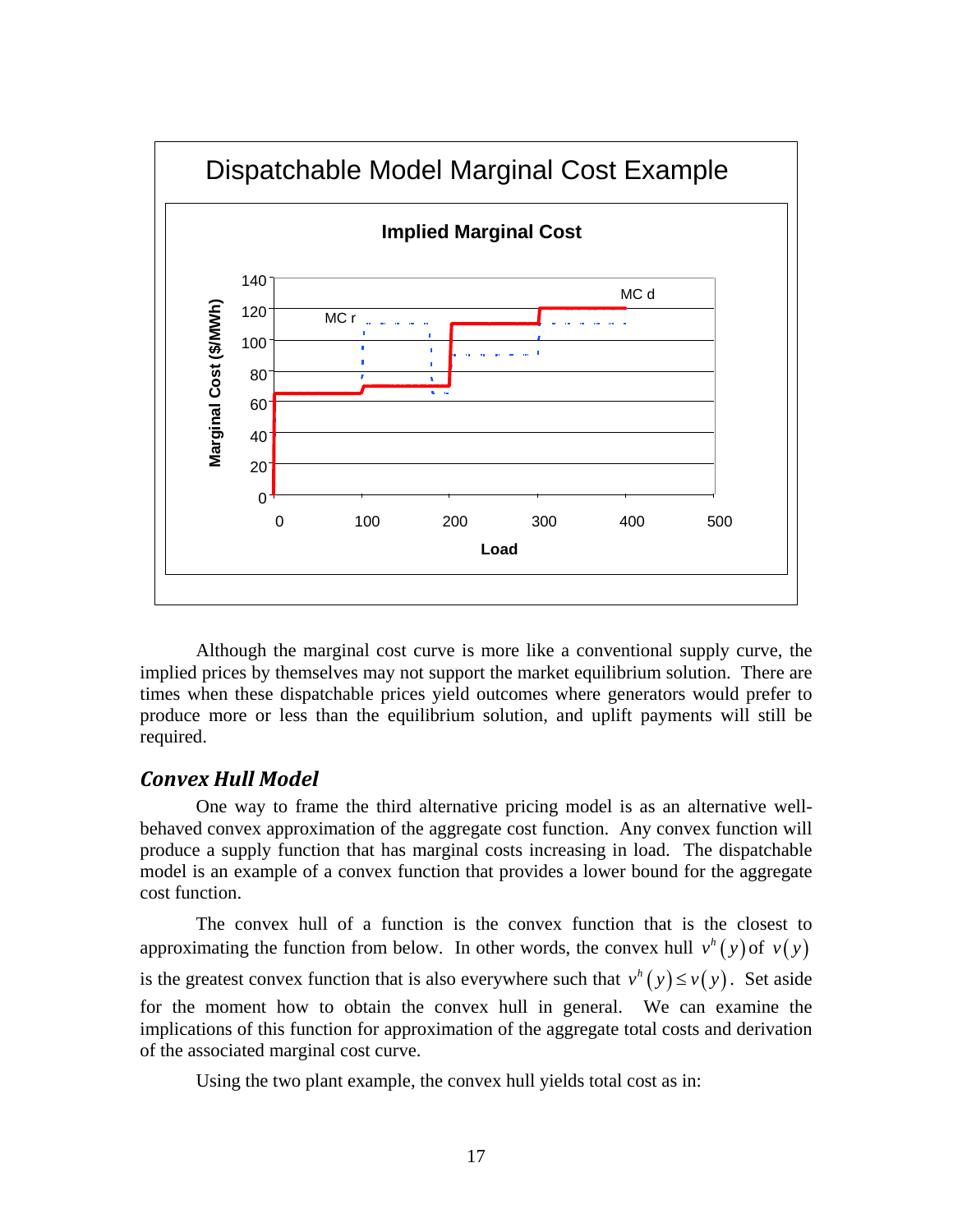

By construction, the total cost of the convex hull is as close as possible to the total aggregate cost in  $v(y)$  while preserving the well-behaved properties of the core model. The convex hull approximation will not reproduce the economic dispatch, but it will provide increasing uniform energy prices. The resulting implied marginal cost or supply curve appears as: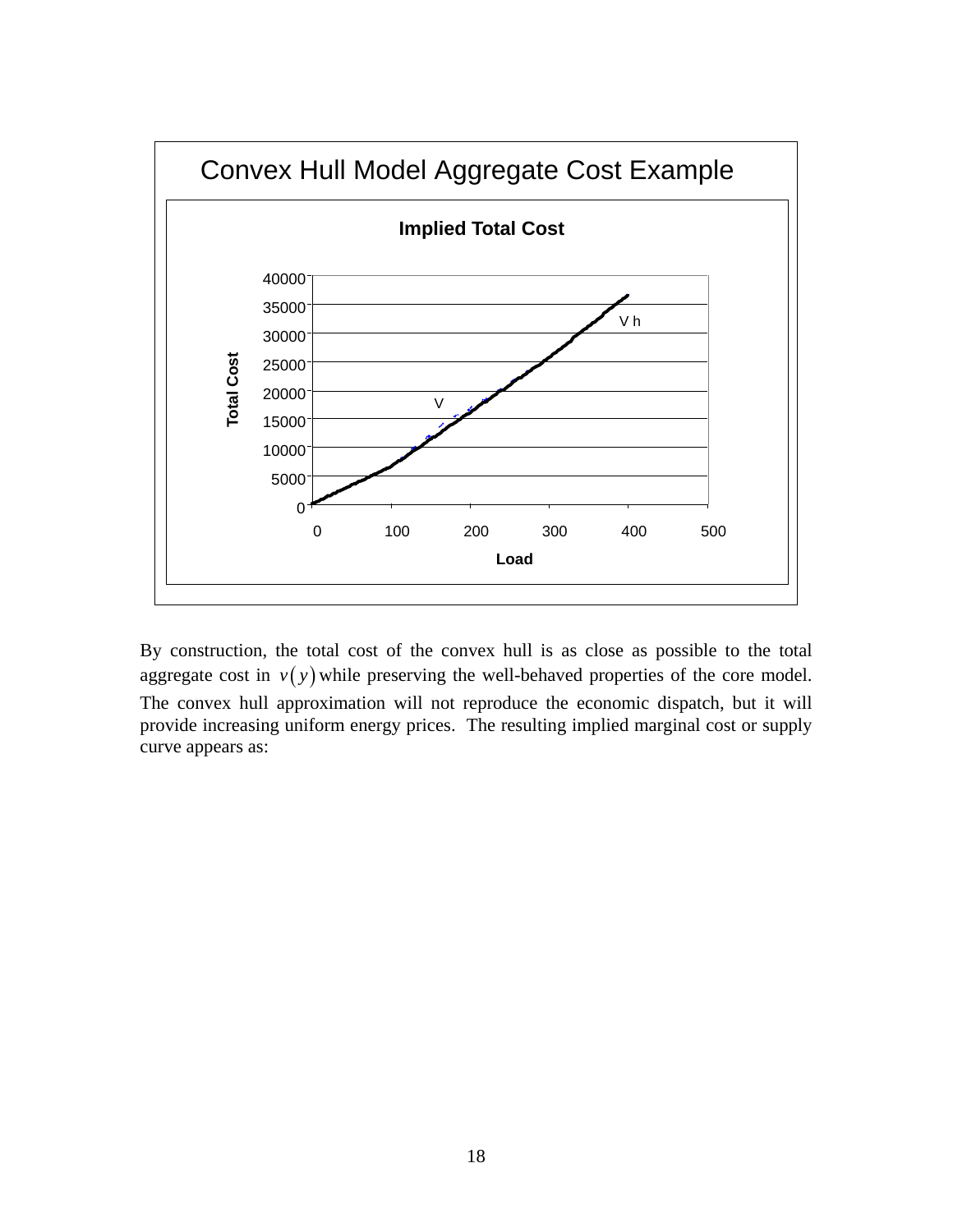

The marginal cost is increasing in load. However, for the same reasons as for the other approximations, use of these marginal costs may produce energy prices that would not support the equilibrium solution. There would still be a need for a determination of uplift payments to compensate for the lack of any energy price that by itself could support the outcome.

### *Uplift Payments*

The definition of uplift payment applied here begins with the proposed market clearing price, *p* . The revenues received for meeting load *y* will be *py* and the cost of meeting these loads will be  $v(y)$ . Hence, the profit or loss of the preferred solution would be

$$
\pi(p, y) = py - v(y).
$$

Faced with prices  $p$ , competitive generators would seek to offer supply  $z$  that maximize profits by solving the problem

$$
\pi^*(p) = Max_{z} \{ pz - v(z) \}.
$$

Suppose that this unconstrained profit solution includes *y* as an optimal solution. Then we say that  $p$  supports the equilibrium solution  $y$ . This is always the case for the core model of electricity markets, and will be true for many unit commitment and dispatch solutions which could be supported by a market-clearing price.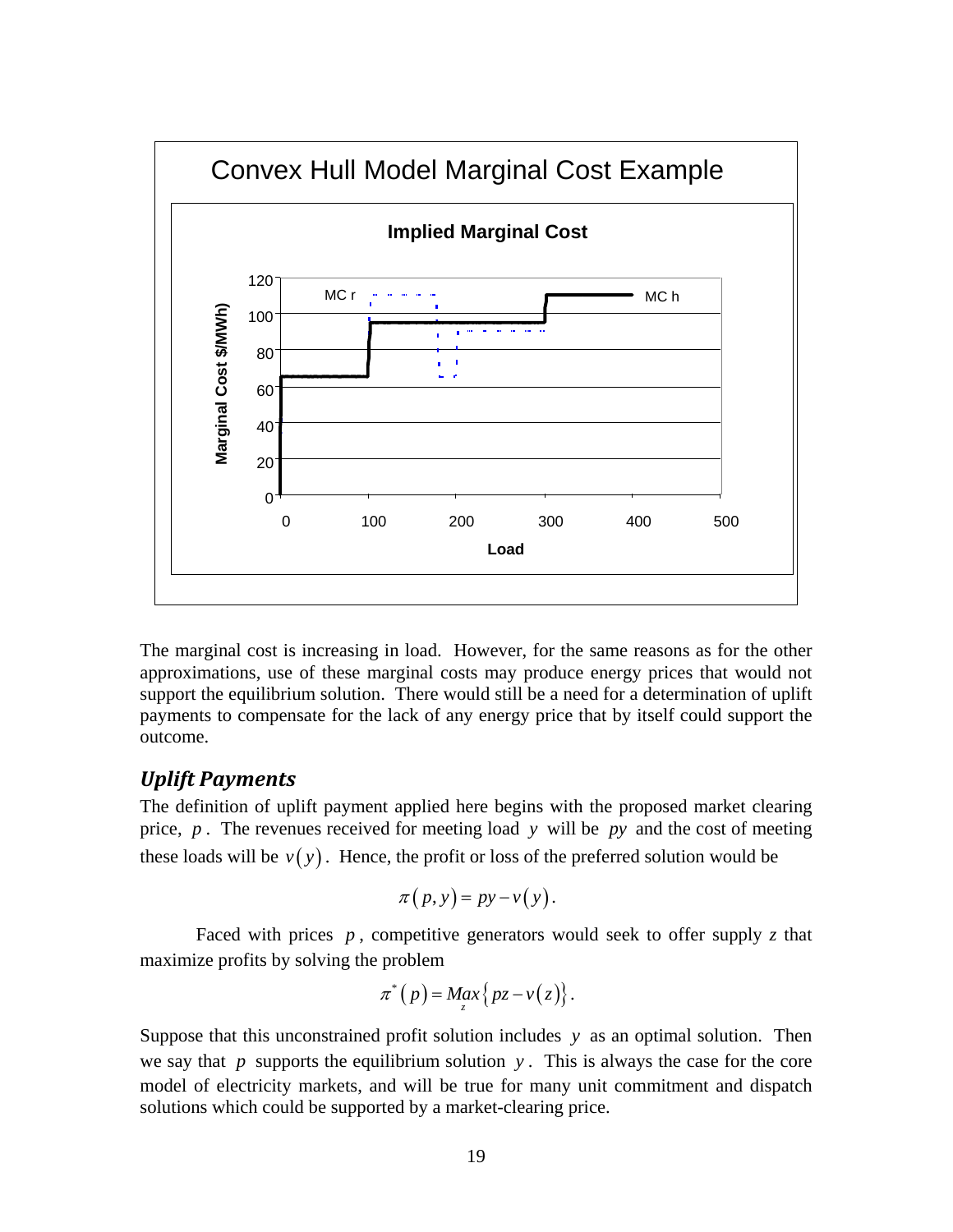However, when *y* is not a profit-maximizing solution in this sense, the price *p* does not support the solution. Then in order to support the solution the uplift payment would have to make the market participants indifferent between the proposed solution and the unconstrained profit. Hence, the definition of the uplift used here is the difference between the actual energy profits at the proposed solution and the optimal profits given the proposed price:

$$
Uplift(p, y) = \pi^*(p) - \pi(p, y).
$$

Under this rubric, the usual market payments of the core model are *py* and produce profit  $\pi(p, y)$ . The uplift payment compensates for losses or foregone opportunity costs to make the suppliers whole when they accept the proposed solution, as long as they receive the uplift payment in addition to the direct payments in the energy market at prices *p* .

 Applying this definition to the three models above we calculate the uplift payments per megawatt for the two plant example and compare the three cases in the figure:



Below 100 MW the approximating functions are identical to the aggregate cost function and there are no uplift payments. In the intermediate range the uplift payments for the restricted model and its volatile marginal cost curve produce high uplift payments, sometimes much greater than the uplift payments of the dispatchable model. Above 300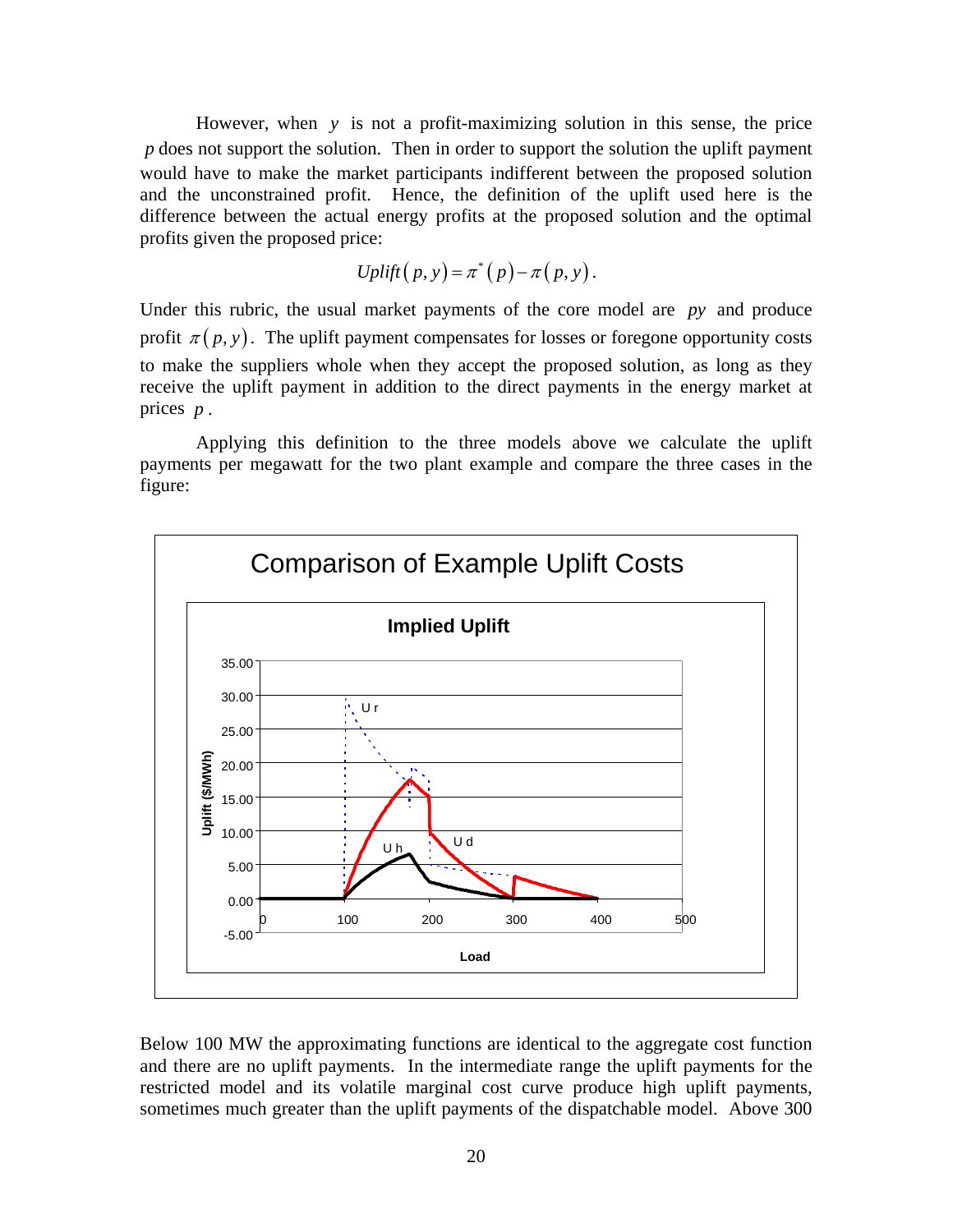MW, the restricted model and the convex hull model are identical to the aggregate cost function and there are no uplift payments. However, above 300 MW there continue to be uplift payments in the dispatchable model because the implied energy prices are above the highest variable cost segment.

 Importantly the uplift payments for the prices associated with the convex hull approximation are always less than the uplift payments for the other two alternatives. Although the uplift payments for the other two pricing models are sometimes higher and sometimes lower, as shown below the convex hull model always has the lowest uplift payments. Therefore, marginal cost prices associated with the convex hull are the minimum uplift prices proposed by  $\text{Ring}^7$ . This relationship is not a coincidence and does not depend on the particular assumptions of the example.

 The convex hull approximation always results in energy prices that are increasing in load. As discussed further below, the prices from the convex hull approximation also produce the minimum possible uplift of any set of uniform energy prices. Furthermore, the convex hull prices are the same as the dual solution for a natural formulation of the dual problem. This connection to duality theory is important both for conceptual reasons and in guiding us towards feasible computational approaches for obtaining the appropriate prices.

#### *Price Comparisons*

 $\overline{a}$ 

For well-behaved problems that are otherwise convex except for the integer constraints, these price model approximations are convex in *y* and we can solve for the corresponding price support. For these alternative price models, we can have values and supports such that:

$$
v^d(y) < v^h(y) < v^r(y) = v(y),
$$
  
\n
$$
p^d \neq p^h \neq p^r.
$$

Comparing the approximate costs for the illustrative two plant example, we have:

<sup>7</sup> Brendan J. Ring, "Dispatch Based Pricing in Decentralized Power Systems," Ph.D. thesis, Department of Management, University of Canterbury, Christchurch, New Zealand, 1995. (see the HEPG web page at http://ksgwww.harvard.edu/hepg/). Ring emphasized the linear case and focused on the uplift payments, with the idea of minimizing these payments as a "best compromise" to provide workable pricing methods in the presence of deviations from the idealized model.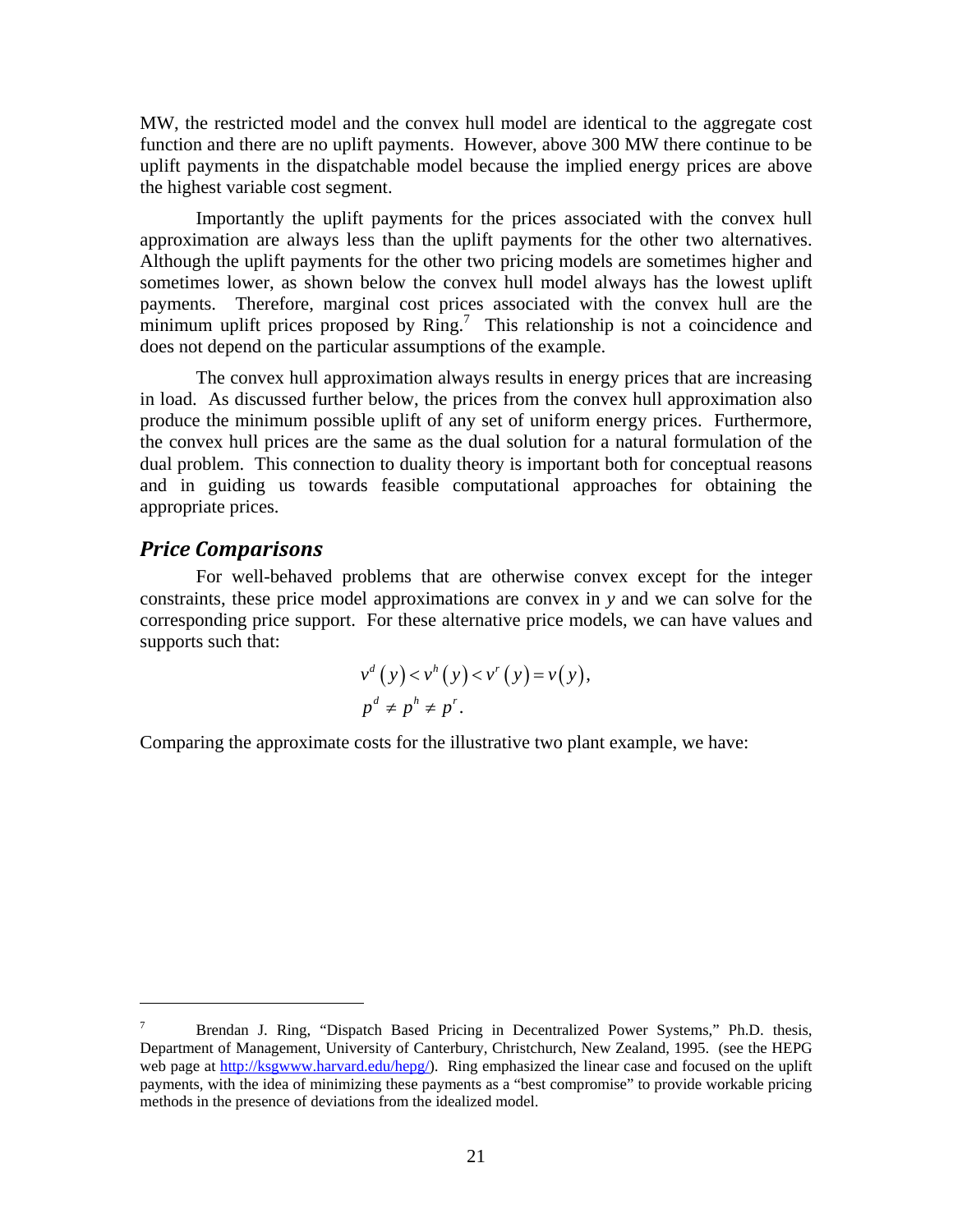

The restricted pricing problem is easy to solve, but it produces a volatile price and uplift combination. $8$  The relaxed problem is also easy to solve, but it produces a price that may result in a large uplift. The convex hull problem requires a method of characterization and solution but assures the minimum uplift. The dispatchable and convex hull models produce an increasing energy supply curve.

1

<sup>8</sup> William W. Hogan and Brendan R. Ring, "On Minimum-Uplift Pricing for Electricity Markets," March 19, 2003, (available at http://ksghome.harvard.edu/~WHogan/minuplift\_031903.pdf ).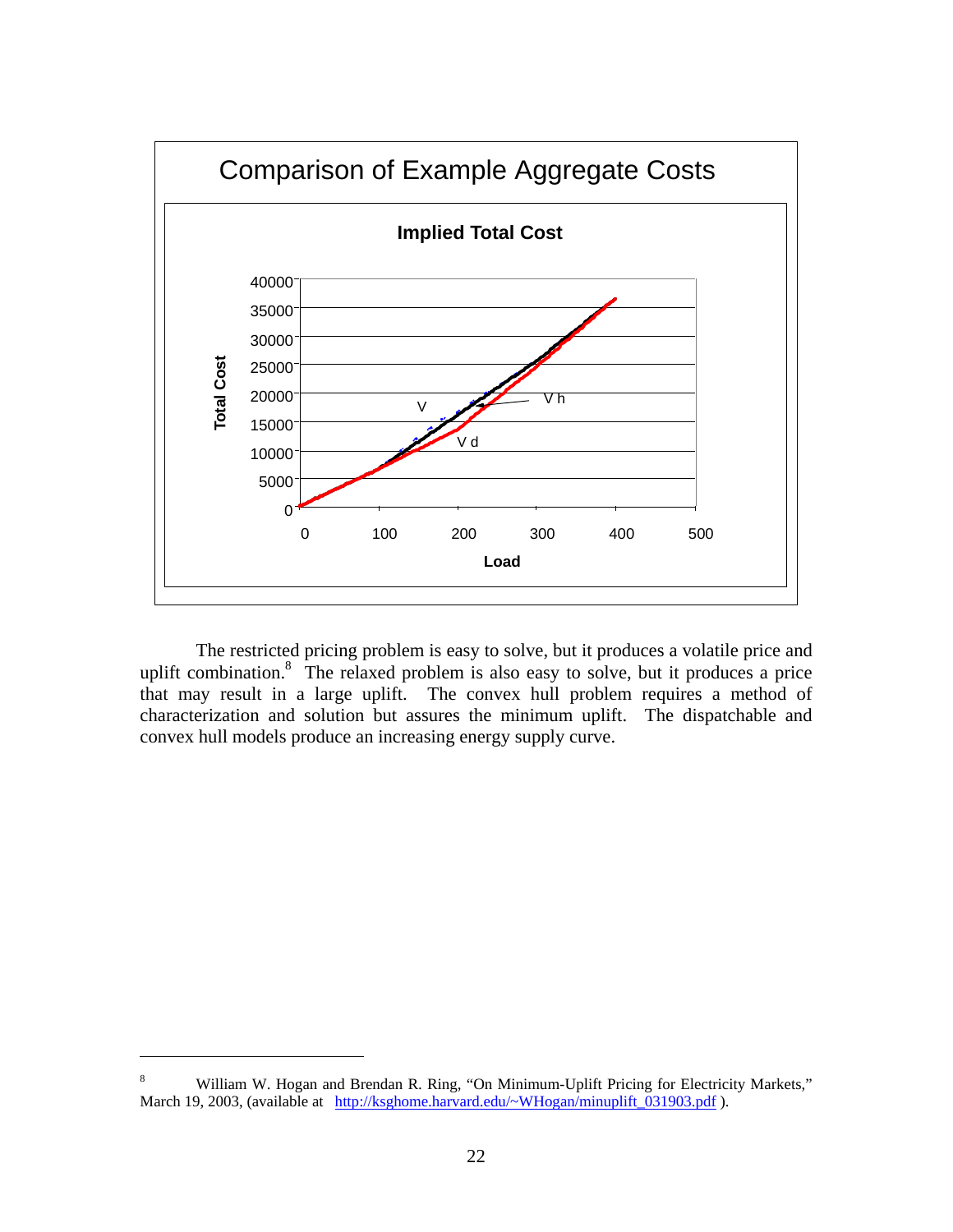

 The combination of energy payments at the uniform energy price and the uplift payment produces the total payments by load and the corresponding revenues to generators.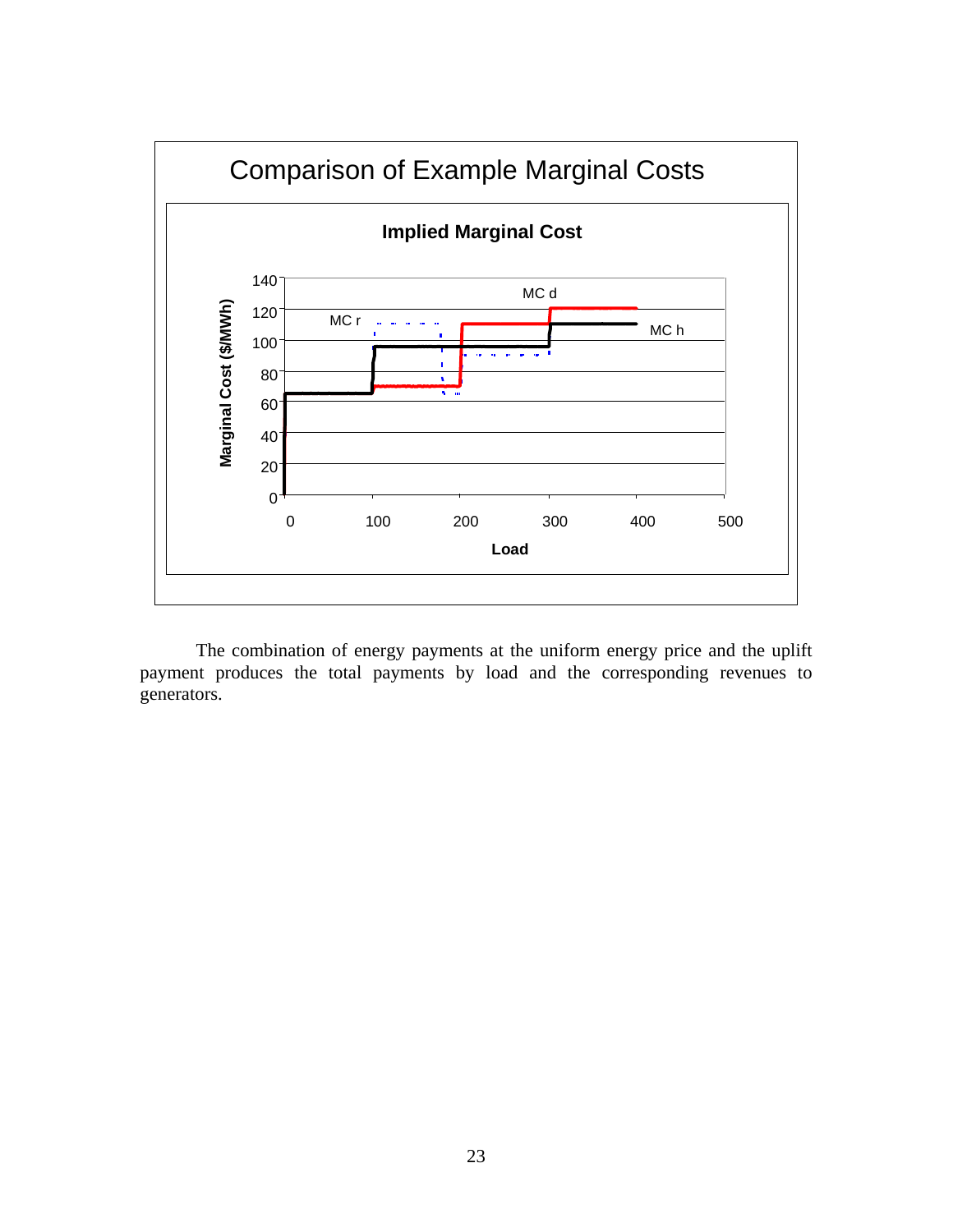

 Although the energy supply curves are increasing in load for the dispatchable and convex hull models, the uplift is not monotonic and the total revenues increase and decrease with total load. The convex hull model minimizes this impact because it minimizes the uplift.

An examination of the connection with duality theory provides additional clarification and suggests computational approaches for solving the convex-hull, minimum-uplift, pricing problem.

## **Duality and Minimum Uplift**

With this motivation, we formulate the dual of the optimization problem with respect to the complicating constraints and draw the connections to the convex hull approximation, market-clearing prices and uplift payments.

Introduce the vector of prices (a.k.a., Lagrange multipliers) *p* and the Lagrangian function:

$$
L(y, x, p) = f(x) + p(y - g(x)).
$$

The Lagrangian "prices out" the complicating constraints and, given *p*, produces a problem that is easier to solve. For given prices, define the optimized Lagrangian value as: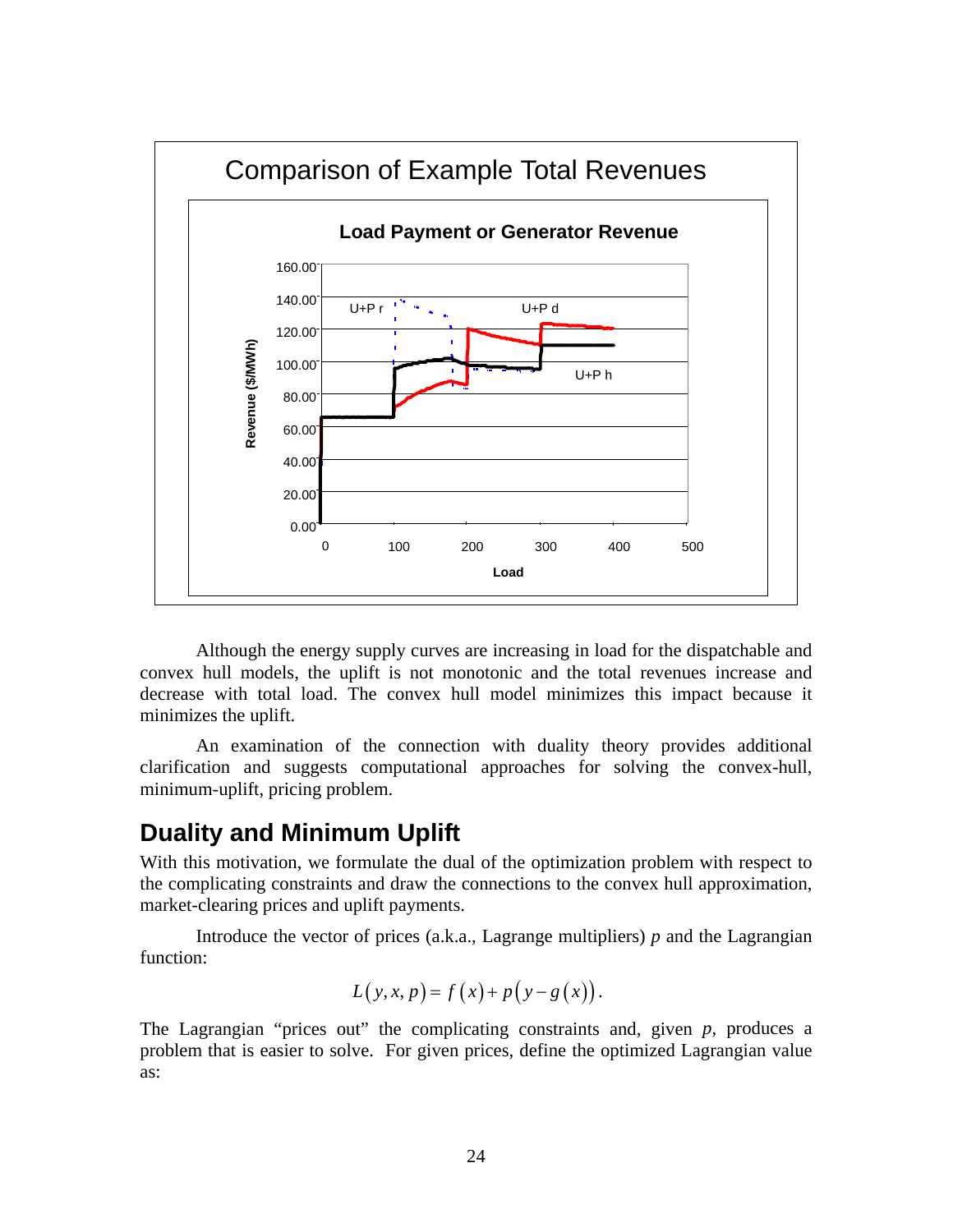$$
\hat{L}(y,p)=\inf_{x\in X}\left\{f(x)+p(y-g(x))\right\}.
$$

Note that this definition makes no assumptions about the feasible set *X* , which may include limitations to discrete choices. The associated dual problem is defined as choosing the prices  $p^D$  to maximize the optimized Lagrangian to obtain

$$
L^{*}(y) = \sup_{p} \hat{L}(y, p) = \sup_{p} \left\{ \inf_{x \in X} \left\{ f(x) + p(y - g(x)) \right\} \right\}.
$$

 In the case of a well-behaved convex optimization problem, where the decision variables are continuous and the constraints sets are all convex, the optimal dual solution produces a vector of prices that supports the optimal solution. In particular, using these prices, the corresponding solution for x embedded in  $v(y)$  also solves the problem in

 $\hat{L}(y, p)$ . Furthermore, under these conditions, we have

$$
L^*(y) = v(y).
$$

In the more general situation without the convenient convexity assumptions, there may be no equilibrium prices that support the solution at *y* and we have a duality gap, where

$$
L^*(y) < v(y).
$$

To make the connection with the minimum uplift, consider this formulation of the dual problem. For convenience here, the integer constraints are enforced as part of the constraints implicit in the set  $X$  and are not represented separately. By definition, for the dual solution we have:

$$
L^*(y) = \sup_{p} \left\{ \inf_{x \in X} \left\{ f(x) + p(y - g(x)) \right\} \right\}
$$
  
\n
$$
\leq \sup_{p} \left\{ \inf_{x \in X} \left\{ f(x) + p(y - g(x)) \middle| g(x) = y \right\} \right\}
$$
  
\n
$$
= \sup_{p} \left\{ \inf_{x \in X} \left\{ f(x) \middle| g(x) = y \right\} \right\} = \inf_{x \in X} \left\{ f(x) \middle| g(x) = y \right\} = v(y).
$$

So  $L^*(y) \le v(y)$ .

 $\overline{a}$ 

The difference  $v(y) - L^*(y)$  is known as the duality gap. When equality holds, as when  $v(y)$  is convex and certain regularity conditions hold, there is no duality gap.<sup>9</sup>

Gribik presents an alternative representation of the argument:  $10$ 

<sup>9</sup> Mokhtar S. Bazaraa, Hanif D. Sherali, and C.M. Shetty, Nonlinear Programming: Theory and Algorithms, John Wiley & Sons, 2nd. Edition, 1993, pp. 162-163.

<sup>&</sup>lt;sup>10</sup> Paul Gribik, Notes (mimeo), July 2007. See also, James E. Falk, "Lagrange Multipliers and Nonconvex Programs," SIAM Journal on Control, Vol. 7, No. 4, November 1969; Dimitri P. Betsekis,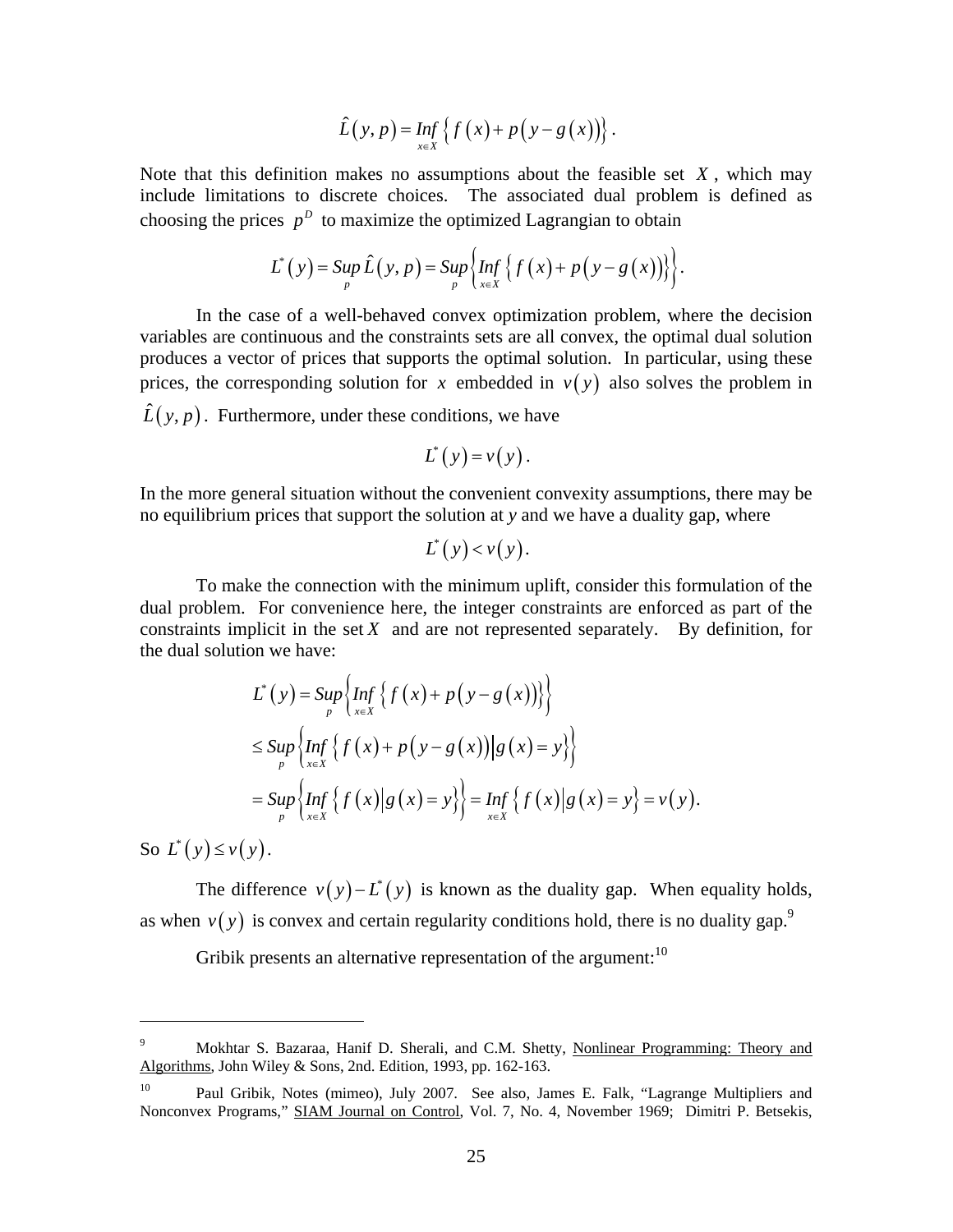$$
\hat{L}(y, p) = \inf_{x \in X} \{f(x) + p(y - g(x))\}
$$
\n
$$
= \inf_{x \in X, z} \{f(x) + p(y - z)|g(x) = z\}
$$
\n
$$
= py + \inf_{x \in X, z} \{f(x) - pz|g(x) = z\}
$$
\n
$$
= py + \inf_{z} \{-pz + \inf_{x \in X} \{f(x)|g(x) = z\}\}
$$
\n
$$
= py + \inf_{z} \{-pz + \nu(z)\}
$$
\n
$$
= py - \sup_{z} \{pz - \nu(z)\}.
$$

The Fenchel convex conjugate of  $\nu$  is by definition:

$$
v^{c}(p) = \sup_{z} \{ pz - v(z) \}.
$$

Note that  $v^c(p)$  is the supremum over a set of convex (affine) functions of *p* and is therefore a convex function of *p*.

Hence,

$$
\hat{L}(y,p) = py - v^{c}(p).
$$

Now

1

$$
L^*(y) = \sup_p \hat{L}(y,p) = \sup_p \left\{ py - v^c(p) \right\}.
$$

Therefore, applying the conjugate definition again, we have

$$
L^*(y) = v^{cc}(y).
$$

The resulting function  $v^{cc}(y)$  is a closed convex function of y and we have<sup>11</sup>

Constrined Optimization and Lagrange Multiplier Methods, Athena Scientific, Belmont, MA, 1996, pp. 315-318.

<sup>&</sup>lt;sup>11</sup> For a discussion of the connection between the convex hull and the dual problem, with an application to the special case of separable problems, see D. Li, J. Wang, and X.L. Sun, "Computing Exact Solution to Nonlinear Integer Programming: Convergent Lagrangian and Objective Cut Method," Journal of Global Optimization, Vol. 39, 2007, pp. 127-154. C. Lemarchechal and A. Renaud, "A Geometric Study of Duality Gaps, with Applications," Mathematical Programming, Series A 90, 2001, pp. 399-427. David E. Bell and Jeremy F. Shapiro, "A Convergent Duality Theory for Integer Programming," Operations Research, Vol. 25, No. 3, May-June 1977, pp. 419-434. Harvey J. Greenberg, "Bounding Nonconvex Programs by Conjugates," Operations Research,, Vol. 21, No. 1, 1973, pp. 346-348. Fred Glover, "Surrogate Constraint Duality in Mathematical Programming," Operations Research, Vol. 23, No. 3, May-June 1975, pp. 434-450. Regarding use of the perturbation function and a penalty function, see D. Li and X.L. Sun, "Towards Strong Duality in Integer Programming," ," Journal of Global Optimization, Vol. 36, 2006, pp. 255-282.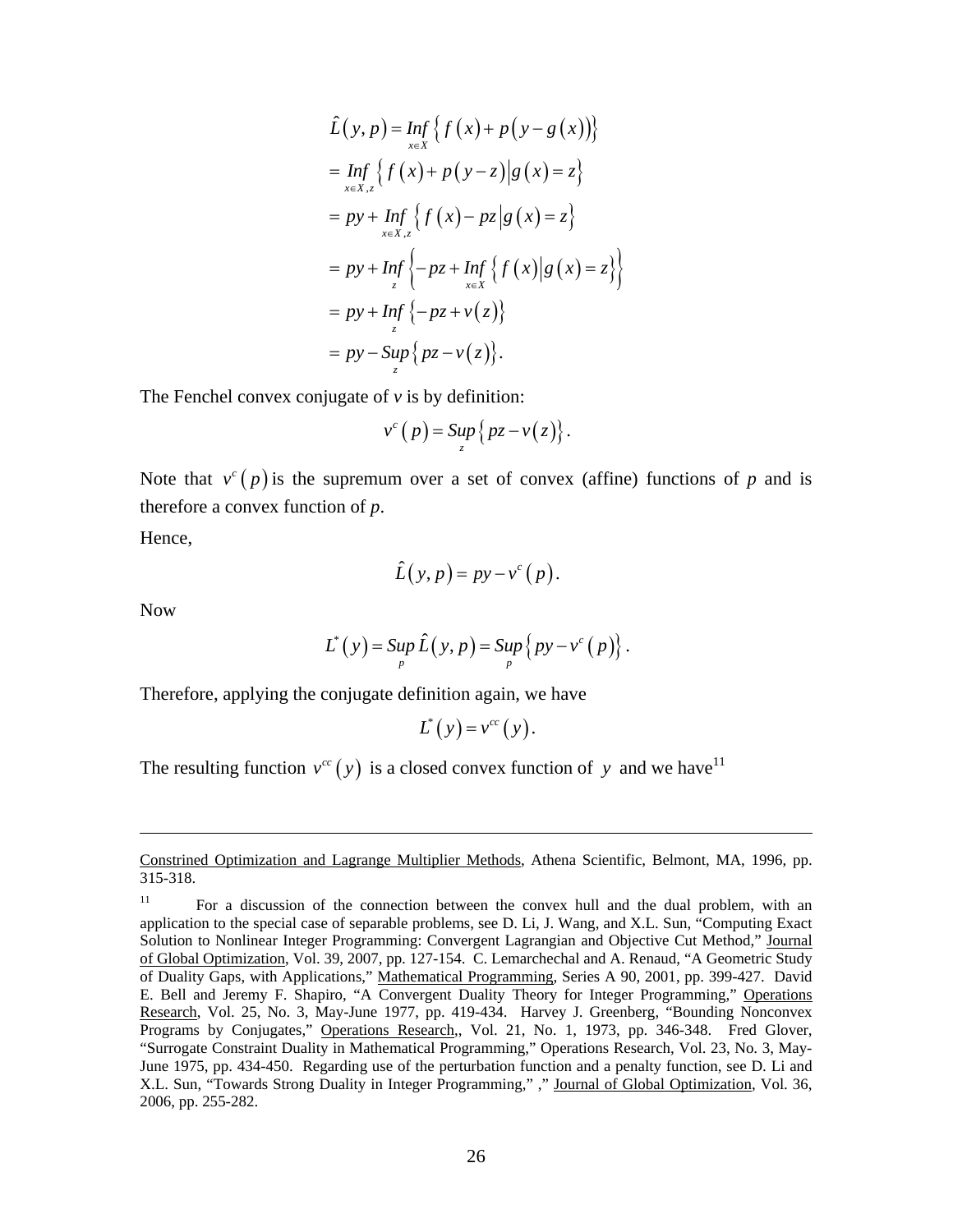$$
v^{cc}(y) = L^*(y) \le v(y).
$$

Suppose that  $\overline{v}(y)$  is the closed convex hull of  $v(y)$ . Then<sup>12</sup>

$$
v^{cc}(y) = \overline{v}(y) \le v(y).
$$

In other words,  $v^{cc}(y)$  equals the convex hull of  $v(y)$  over *y*. Further, under one of the regularity conditions with  $p^D$  as a solution to the dual problem,  $p^D$  defines a supporting hyperplane (a.k.a., marginal cost) for  $v^{cc}(y)$  at *y*:

$$
v^{cc}(z) = \sup_{\lambda} \{ \lambda z - v^c(\lambda) \} \ge p^D z - v^c(p^D) = p^D z + v^{cc}(y) - p^D y = v^{cc}(y) + p^D(z - y).
$$

Therefore,  $p^D$  is a subgradient of  $v^{cc}(y) = v^h(y)$ ,

$$
p^D \in \partial v^h(y).
$$

In general, the price supports defined by the subgradients are not unique, but all elements of the set characterized by the subdifferential,  $\partial v^h(y)$ , support the convex hull.

The connection to the uplift depends on a certain economic interpretation of the duality gap. From above

$$
\hat{L}(y,p) = py + Inf_z \left\{ -pz + Inf_{x \in X} \left\{ f(x) \middle| g(x) = z \right\} \right\}.
$$

Hence,

<u>.</u>

$$
L^*(y) = \sup_{p} \hat{L}(y, p)
$$
  
= 
$$
\sup_{p} \left\{ py + \inf_{z} \left\{ -pz + \inf_{x \in X} \left\{ f(x) \middle| g(x) = z \right\} \right\} \right\}
$$
  
= 
$$
\sup_{p} \left\{ py + \inf_{z} \left\{ -pz + v(z) \right\} \right\}.
$$

Therefore, the duality gap is

$$
v(y) - L^*(y) = v(y) - \sup_p \left\{ py + Inf_z \{-pz + v(z)\} \right\}
$$
  
=  $v(y) + Inf_z \left\{ -py + Sup_z \{ pz - v(z)\} \right\}$   
=  $Inf_z \left\{ Sup_z \{ pz - v(z) \} - [py - v(y)] \right\}.$ 

Given any output  $z$ , the economic profit is

<sup>12</sup> R.T. Rockafellar, Convex Analysis, Princeton University Press, Princeton, NJ, 1970, p. 104.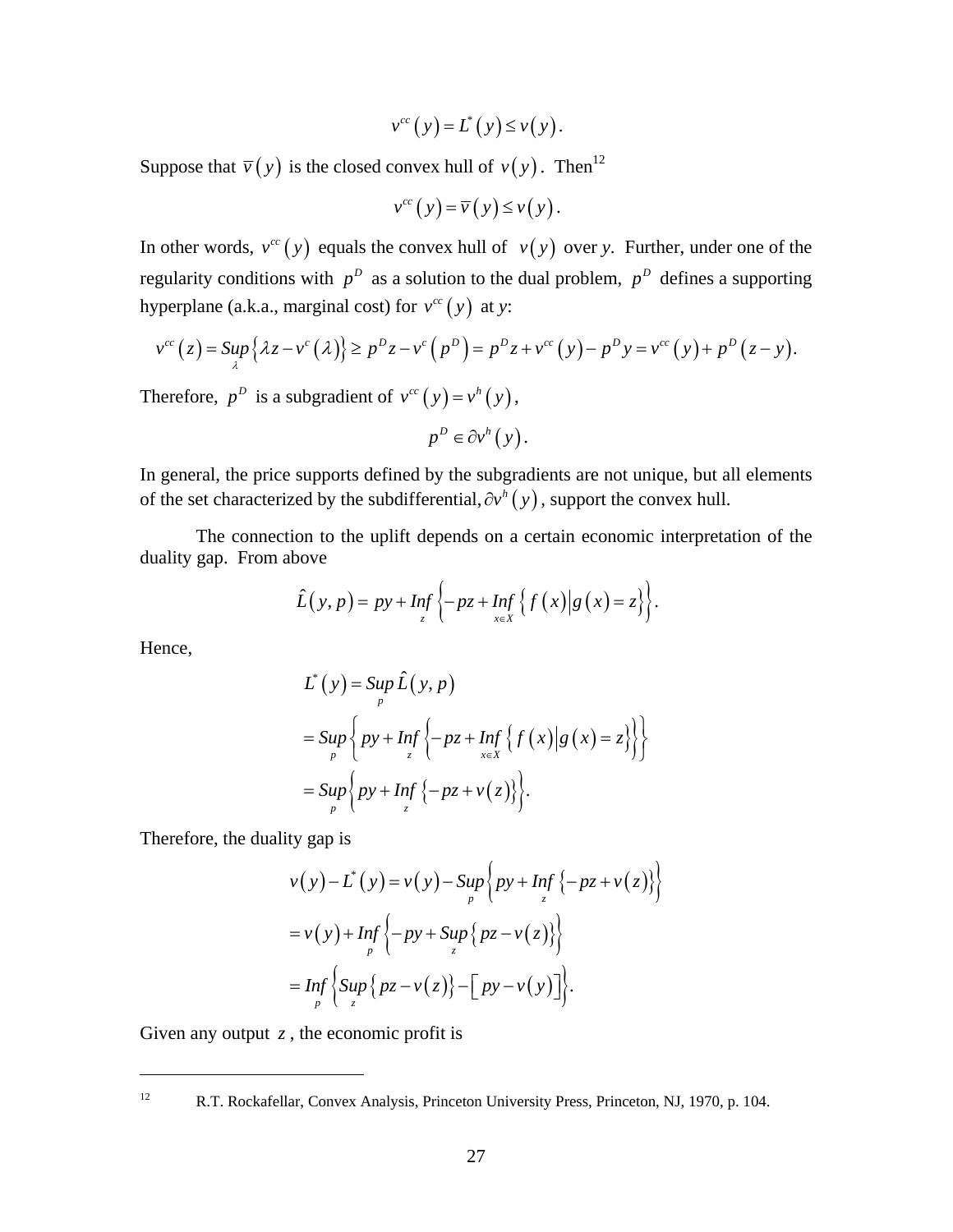$$
\pi(p,z)=pz-v(z).
$$

This is the difference between the revenues for *z* at prices *p* and the minimum cost of meeting the requirement in *z*. We give an economic interpretation where the first term in the duality gap is the profit maximizing outcome given prices p:

$$
\pi^*(p) = \sup_z \{ pz - v(z) \} = \sup_z \pi(p, z).
$$

The actual economic profit without further uplift payments is

$$
\pi(p, y) = py - v(y).
$$

If we have to make up the difference in order to compensate direct losses or for foregone opportunities, then the total payment is the difference:

$$
Uplift(p, y) = \pi^*(p) - \pi(p, y).
$$

In other words, the dual problem seeks a  $p^D$  that minimizes the uplift.<sup>13</sup> With this interpretation, the duality gap equals the minimum uplift across all possible prices *p*:

$$
v(y) - L^*(y) = \inf_{p} \left\{ \sup_{z} \{ pz - v(z) \} - \left[ py - v(y) \right] \right\}
$$
  
= 
$$
\inf_{p} \left\{ \pi^*(p) - \pi(p, y) \right\} = \inf_{p} Uplift(p, y).
$$

If  $p^D$  is a dual solution and

1

$$
y \in \arg\max_{z} \left\{ p^D z - v(z) \right\},\,
$$

then there is no duality gap and no uplift. In this sense, the prices in  $p<sup>D</sup>$  support the equilibrium solution if there is no duality gap. However, if

$$
y \notin \arg \max_{z} \{ p^D z - v(z) \},
$$

then  $p^D$  does not "support" *y*, and there is a duality gap equal to the minimum uplift.

Apparently the argument applies to an arbitrary feasible solution with  $x^a \in X$ ,  $g(x^a) = y$ . Then

<sup>&</sup>lt;sup>13</sup> Brendan J. Ring, "Dispatch Based Pricing in Decentralized Power Systems," Ph.D. thesis, Department of Management, University of Canterbury, Christchurch, New Zealand, 1995. (see the HEPG web page at http://ksgwww.harvard.edu/hepg/) proposed choosing prices to minimizing the uplift. Marcelino Madrigal, "Optimization Models and techniques for Implementation and Pricing of Electricity Markets," Ph. D. thesis, University of Waterloo, Canada, 2000, p. 47, describes the connection with duality theory and established an upper bound on the uplift.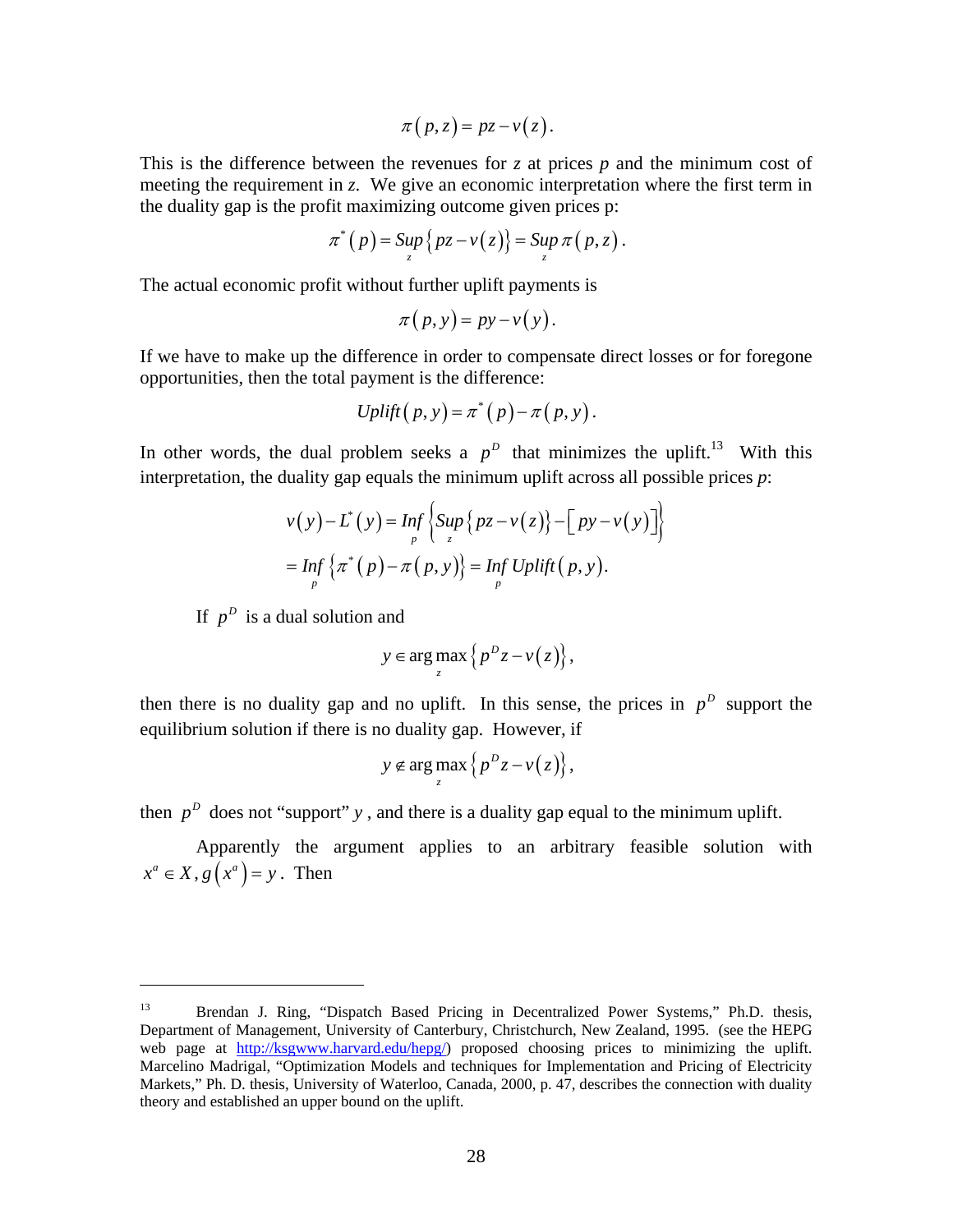$$
f(x^{a})-L^{*}(y) = \underset{p}{Inf} \left\{ \underset{z}{\text{Sup}} \left\{ pz - v(z) \right\} - \left[ py - f(x^{a}) \right] \right\}
$$

$$
= \underset{p}{Inf} \left\{ \pi^{*}(p) - \left[ py - f(x^{a}) \right] \right\} = \underset{p}{Inf} \text{Uplift}(p, y).
$$

Here we interpret the uplift as the difference between the optimal profit and the actual profit in the arbitrary dispatch. The argument can be extended to include conditions where  $g(x)$  defines mixtures of equality and inequality constraints.

Note that under either definition the uplift is nonnegative.

Ring proposes choosing energy prices to minimize the uplift in the case of approximate solutions to dispatch problems. Ring's analysis includes the case of the discrete unit commitment problems. Using examples with each plant having a single variable cost, Ring showed that the uplift minimizing solution was the same as the solution in the dispatchable price model. $14$  In the more general case with multiple segments having different variable costs for the same plant, as shown in the examples above, the dispatchable solution and the minimum-uplift, convex-hull, dual-solution prices and associated uplifts can be different. Hogan and Ring compare the minimum uplift prices with those of the restricted model.<sup>15</sup>

## **Dispatch-Based Pricing Approximations**

The electricity market model utilizes the formulation of a security-constrained economic dispatch. This formulation includes many constraints to represent transmission operations and reliability requirements. Computational approaches for solving these models involve a great deal of art and technique in evaluating and managing the solution procedures. Given the solution, the pricing model can exploit the results of the process to greatly simplify the problem and reduce the dimensionality of the model.

#### *Transmission Constraints*

<u>.</u>

Suppose that the transmission constraints defining the feasible set are

$$
K(x) \leq K_{\text{Max}}.
$$

Then we have the value function of the economic dispatch as:

$$
v(y, K_{Max}) = Inf_{x \in X} \left\{ f(x) | g(x) = y, K(x) \le K_{Max} \right\}.
$$

There are many elements to account for all the possible contingency constraints. We could define the set of "binding" constraints given a solution *x* as

<sup>&</sup>lt;sup>14</sup> Brendan J. Ring, "Dispatch Based Pricing in Decentralized Power Systems," Ph. D. thesis, Department of Management, University of Canterbury, Christchurch, New Zealand, 1995, p. 203.

<sup>&</sup>lt;sup>15</sup> William W. Hogan and Brendan R. Ring, "On Minimum-Uplift Pricing for Electricity Markets," March 19, 2003, (available at http://ksghome.harvard.edu/~WHogan/minuplift\_031903.pdf ).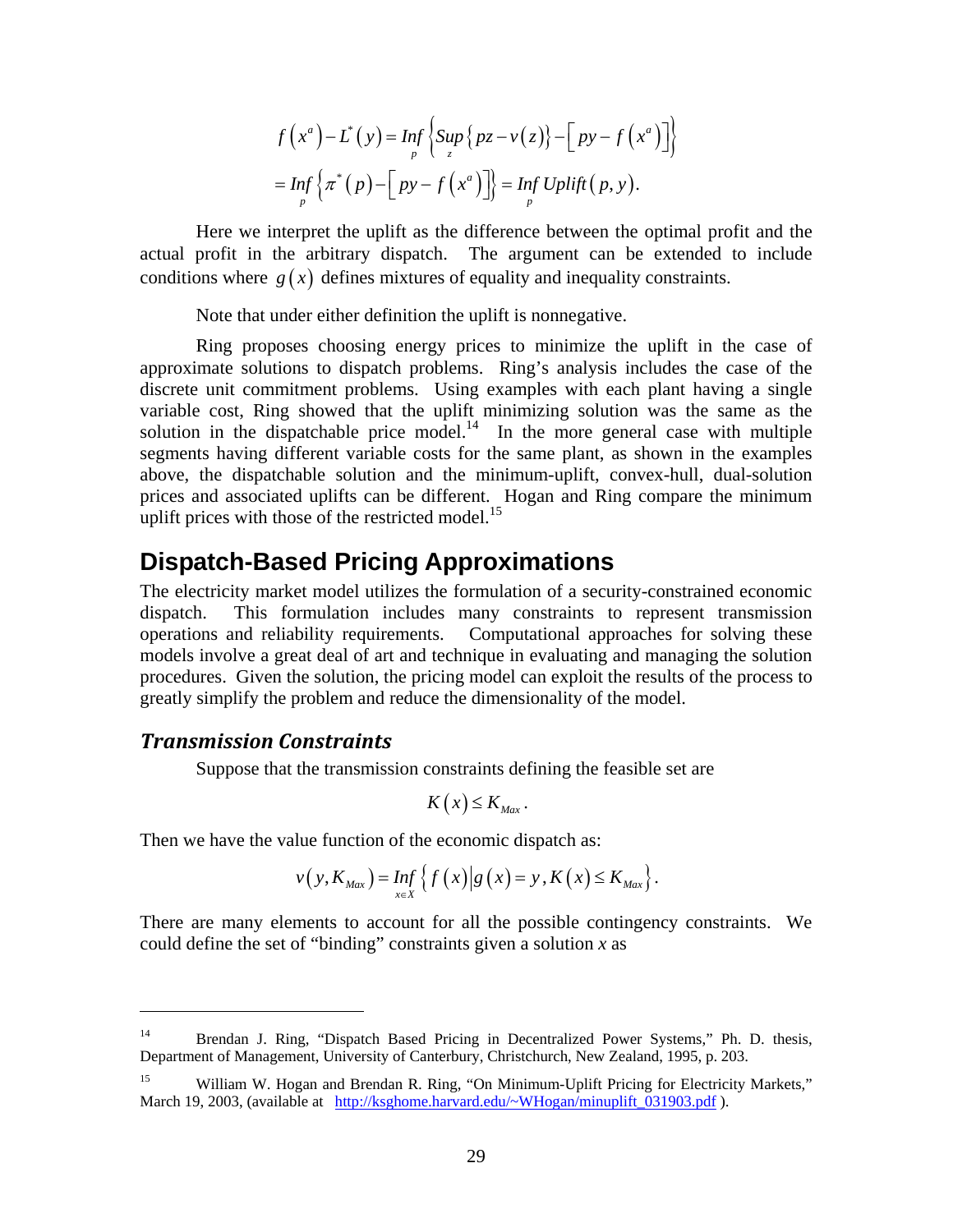$$
\overline{K}(x) = \left\{ K_j(x) \middle| K_j(x) = K_{jMax} \right\}.
$$

In a convex case of the core model, we can drop the non-binding constraints and not change the solution.<sup>16</sup> This is not true in the more general formulation with the nonconvex unit commitment constraints and variables.

A slightly more general solution would be to find a small set of "limiting" constraints such that the solution does not change. This would be any subset  $\tilde{K}(x)$  such that

$$
v(y,\tilde{K}_{Max}) = Inf_{x \in X} \left\{ f(x) | g(x) = y, \tilde{K}(x) \le \tilde{K}_{Max} \right\}.
$$

Given the information in the actual dispatch,  $x^a$ , we seek a small subset that drops most of the elements of  $K(x)$ . If no constraints can be dropped, then this is the full constraint set. Given these constraints we modify the approximation further by linearizing the constraints in  $\tilde{K}(x)$ .

With the appropriate linearization and dualization with respect to the constraints in  $\overline{K}(x)$  or any other coupling constraints, the model simplifies to be separable across many components (generators) that make up the cost function.

#### *Reliability Commitment*

 $\overline{a}$ 

In organized markets with organized unit commitment and dispatch, a reliability concern arises in a potential conflict between equilibrium load solutions and operator load forecasts. In the bid-based day-ahead models, load bids could in principle define the total load to be met and the solution could be obtained consistent with that load. However, system operators also regularly forecast load over the short horizon and seek to maintain reliable conditions to meet that forecast load.

 If the two load levels differ, the question arises as whether to solve the unit commitment problem to meet the bid-in load or the operator-forecasted load. Even economists would pause at relying solely on the perfection of the market to address this reliability question. System operators argue strongly that deference must be given to preserving reliability under the forecast load.

 The resolution of this issue has been to adopt a heuristic method that follows some variant of a three step procedure. The first step would be to solve for the economic commitment and dispatch using the bid-in load. Then in a second step with the economically committed units forced on, solve a related commitment and dispatch problem with the forecast load. In the second step, the related problem has a reliability focus and uses only the fixed costs of commitment but treats all the variable dispatch costs as zero. The intent is to minimize the incremental costs imposed by the reliability

<sup>16</sup> Ring, 1995. See also William W. Hogan, E. Grant Read and Brendan J. Ring, "Using Mathematical Programming for Electricity Spot Pricing," International Transactions in Operational Research, IFORS/Elsevier, Vol. 3, No. 3/4 1996, pp. 209-221.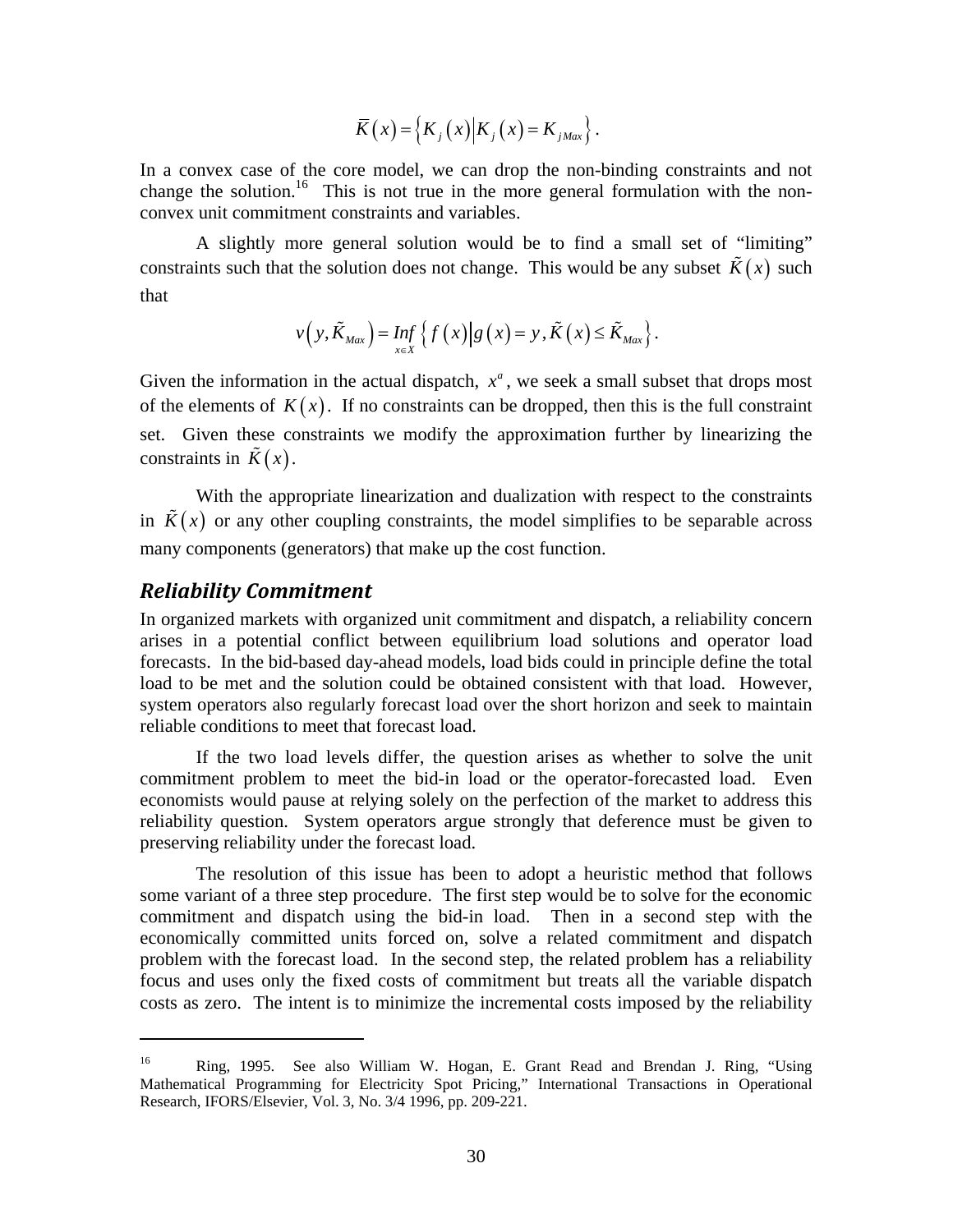requirement.<sup>17</sup> A third step can then be included to solve for the economic dispatch keeping the combined commitment decisions from the second step.

 One way to view this problem would be to see the forecast load as adding a (very large) set of constraints, doubling the size of the commitment and dispatch problem. The sequential three-step procedure is an ad hoc method to meet the reliability requirement while avoiding this currently prohibitive computational task.

 In the context of price and uplift determination, the implication of the sequential method is to fix the commitment but not otherwise represent the added reliability constraints in the pricing model. In determining prices and uplift, this is equivalent to picking a feasible but not necessarily optimal solution in the simplified pricing model, as discussed above. The price from the first stage dual problem without the reliability constraint still provides the minimum uplift result.

## **Computational Methods**

<u>.</u>

Solving the unit commitment and economic dispatch problem involves extensive computations that present serious challenges. Methods for solving these mixed-integer programs have advanced to the point where they are a regular production tool.<sup>18</sup> In some cases, application of a Lagrangian relaxation method might be used in the search for a solution to the unit commitment problem.<sup>19</sup> A concern with these dual methods is that they may not produce a primal feasible solution. However, these methods would produce a dual price as a by-product.

In other cases where a dual price is not available, separate calculations may be required to obtain the appropriate energy prices. One attraction of both the restricted and the dispatchable models is that each offers a straightforward computational model for obtaining the implied energy prices. The convex-hull, minimum-uplift model presents a less obvious solution method. It would always be possible to simply apply the Lagrangian techniques directly, but a more focused approach for dispatched-based pricing would be preferred that exploits information in the proposed commitment and dispatch.

In the case that a dual price vector is not available as a by-product of solving the unit commitment problem, a further characterization of the solution suggests an algorithm for obtaining:

$$
p^D = p^h \in \partial v^h(y).
$$

<sup>17</sup> Michael D. Cadwalader, Scott M. Harvey, William Hogan, and Susan L. Pope, "Reliability, Scheduling Markets, and Electricity Pricing," May 1998, available at (www.whogan.com).

<sup>&</sup>lt;sup>18</sup> D. Streiffert, R. Philbrick, and A. Ott, "A Mixed Integer Programming Solution for Market Clearing and Reliability Analysis," in Power Engineering Society General Meeting, 2005, IEEE, San Francisco, CA, 2005.

<sup>&</sup>lt;sup>19</sup> Marshall L. Fisher, "The Lagrangian Relaxation Method for Solving Integer Programming Problems," Management Science, Vol. 27, No. 1, January 1981, pp. 1-18.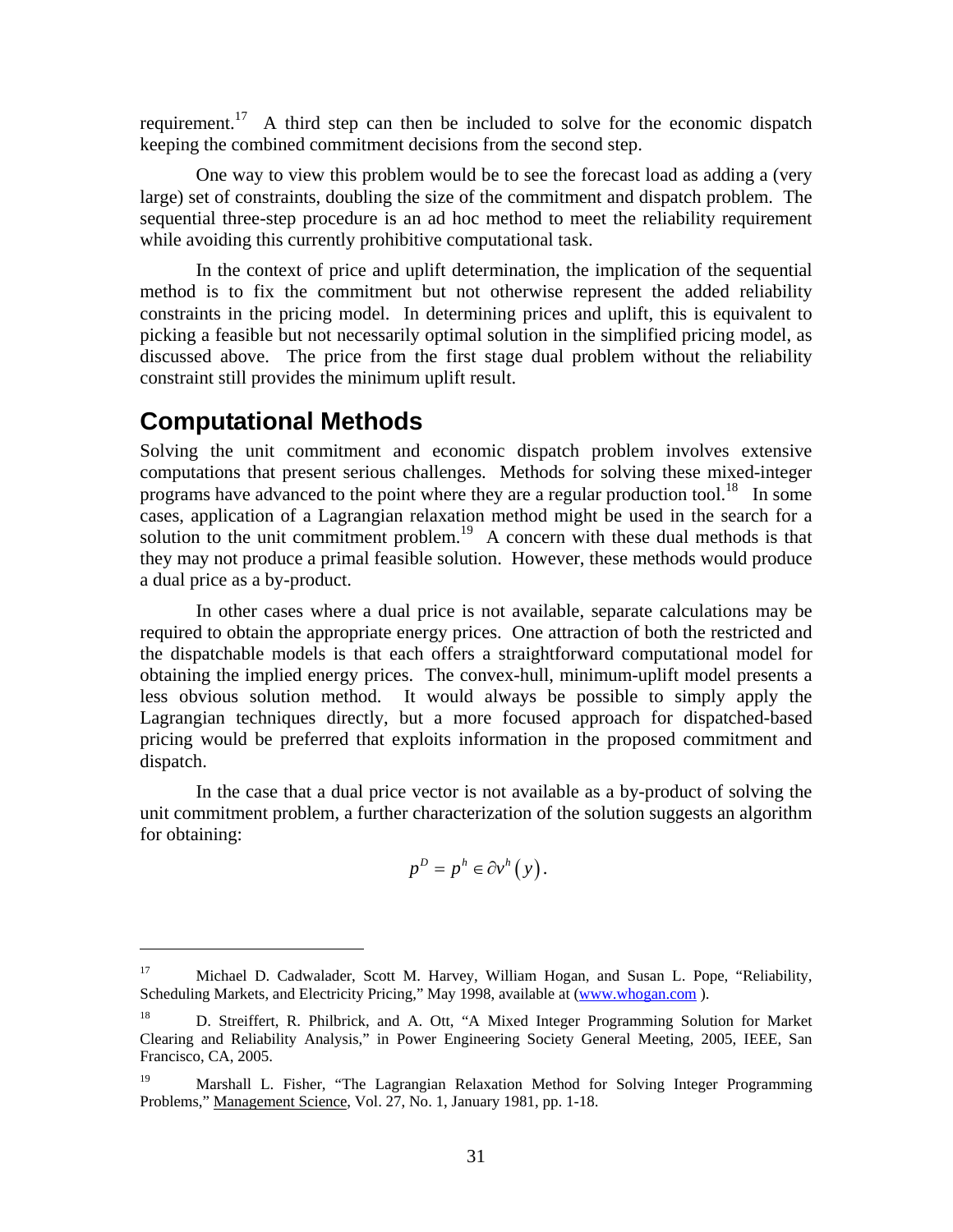In the unit commitment problem, there is a natural separability by unit, assuming that we dualize or price out the joint constraints. Suppose

$$
f(x) = \sum_{i} f_i(x_i)
$$
  
\n
$$
g(x) = \sum_{i} g_i(x_i)
$$
  
\n
$$
X = \prod_{i} X_i
$$
  
\n
$$
v(y) = \inf_{\{x_i \in X_i\}} \left\{ \sum_{i} f_i(x_i) \middle| \sum_{i} g_i(x_i) = y \right\}.
$$

Then

$$
v(y) = \inf_{\{x_i \in X_i\}} \left\{ \sum_i f_i(x_i) \middle| \sum_i g_i(x_i) = y \right\}
$$
  
= 
$$
\inf_{\{z_i\}} \left\{ \sum_i \left[ \inf_{x_i \in X_i} \left\{ f_i(x_i) \middle| g_i(x_i) = z_i \right\} \right] \middle| \sum_i z_i = y \right\}
$$
  
= 
$$
\inf_{\{z_i\}} \left\{ \sum_i v_i(z_i) \middle| \sum_i z_i = y \right\}.
$$

Following a similar argument, in the separable case we can write the dual problem as

$$
L^*(y) = \sup_{p} \left\{ py - \sup_{z} \left\{ pz - v(z) \right\} \right\}
$$
  
= 
$$
\sup_{p} \left\{ py - \sum_{i} \left\{ \sup_{z_i} \left\{ pz_i - v_i(z_i) \right\} \right\} \right\}.
$$

Using the Fenchel conjugate again, therefore, we have

$$
L^*(y) = \sup_p \left\{ py - \sum_i v_i^c(p) \right\}.
$$

We know that  $v_i^{cc}(z_i) = v_i^{h}(z_i)$  is the convex hull of  $v_i(z_i)$ . Furthermore,  $v_i^c(p) = v_i^{hc}(p)$ . In other words, the conjugate of  $v_i$  is also the conjugate of its convex hull.

Apparently,

$$
L^*(y) = \sup_p \left\{ py - \sum_i v_i^{hc}(p) \right\}.
$$

But this is the same as the dual problem obtained by substituting the convex hulls of the components as in: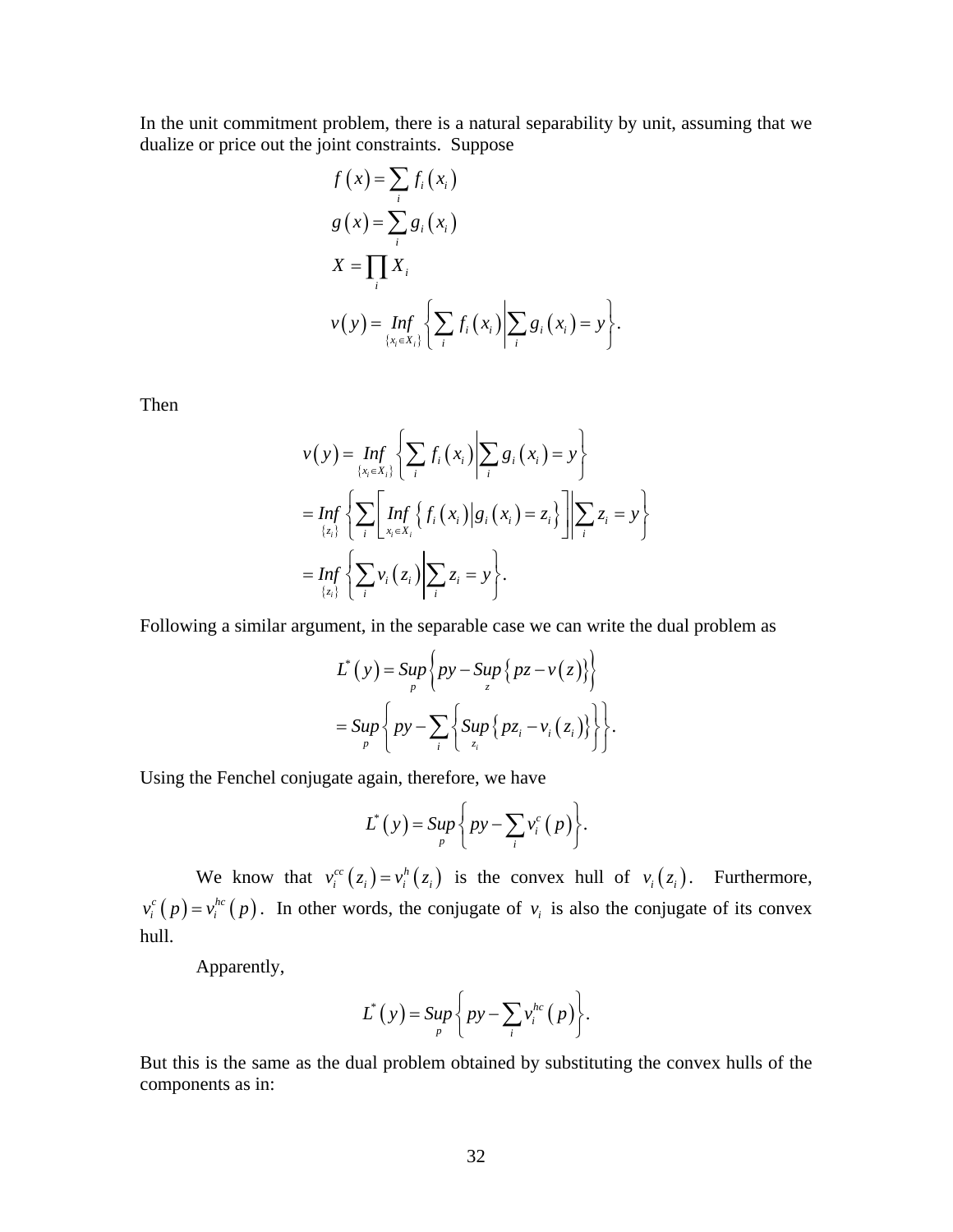$$
v^*(y) = \inf_{\{z_i\}} \left\{ \sum_i v_i^h(z_i) \middle| \sum_i z_i = y \right\}.
$$

Hence, the convex hull of  $v^*$  is also  $L^*$ . Since  $v^*$  is itself a convex function, we have

$$
L^{*}(y) = v^{h}(y) = v^{*}(y) \le v(y).
$$

This provides an alternative characterization of the convex hull of  $v(y)$ .<sup>20</sup> In many cases, it is easy to describe the convex hull of the individual components. Given these components we could solve the convex optimization problem directly to obtain a dual solution (with no duality gap) that would be the dual prices for the original nonconvex problem. This would not necessarily reproduce the economic dispatch but would provide a price for the dual solution.

Even when we cannot write down the full convex hull of each component in a convenient way, the formulation of  $v^*$  offers an alternative way to generate supports or cuts in a cutting plane approach to solving the dual problem.

In the unit commitment case, if there is a startup cost, then  $v_i(0) = 0$  is a point of discontinuity. Assuming the rest of the cost function is convex away from this point of discontinuity, the convex hull is of a simple form connecting the origin and a point on a convex function. Given a good solution to the primal problem for the vector of dispatch decisions across segments and periods,  $x^0$ , then:

- 1. For each non-convex  $v_i$ , let  $z_i^0 = g_i(x_i^0)$ . If  $z_i^0 = 0$ , pick an arbitrary point near zero. Find a point  $z_i^1$  on the ray through the origin and  $z_i^0$  where there is a price support for  $v_i$  with  $v_i(z_i) = p_i^1 z_i^1$ . Even for a multi-period problem, this is a one dimensional search and is easy to do for the simple dispatch problem of a separable unit. By construction,  $p_i^1$  is also a support for the convex hull,  $v_i^*$ . Use  $p_i^1$  and  $z_i^1$  to construct a convex approximation of  $v_i^*$ , say  $\tilde{v}_i^*$ . For the convex cost functions  $\tilde{v}_i^* = v_i$ .
- 2. Solve for the dual price in  $\tilde{v}^*(y)$  ${z_i}$  $\tilde{v}^*(y) = Inf \left\{ \sum \tilde{v}_i^*(z_i) \middle| \sum z_i = y \right\}.$  $\tilde{v}^*(y) = \inf_{\{z_i\}} \left\{ \sum_i \tilde{v}_i^*(z_i) \middle| \sum_i z_i = y \right\}$ . Let this be  $p^1$ . Let  $k=1$ .
- 3. For each unit, solve  $Max_{z_i} \{ p^k z_i v_i (z_i) \}$ *k*  $\max_{z_i} \left\{ p^k z_i - v_i(z_i) \right\}$  for  $z_i^{k+1}$ . Let k=k+1.

 $\overline{a}$ 

<sup>&</sup>lt;sup>20</sup> See the same result for unit commitment problems with linear constraints in C. Lemarchechal and A. Renaud, "A Geometric Study of Duality Gaps, with Applications," Mathematical Programming, Series A 90, 2001, pp. 419. James E. Falk and Richard M. Soland, "An Algorithm for Separable Nonconvex Programming Problems," Management Science, Vol. 15, No. 9, Theory Series, May, 1969, pp. 550-569.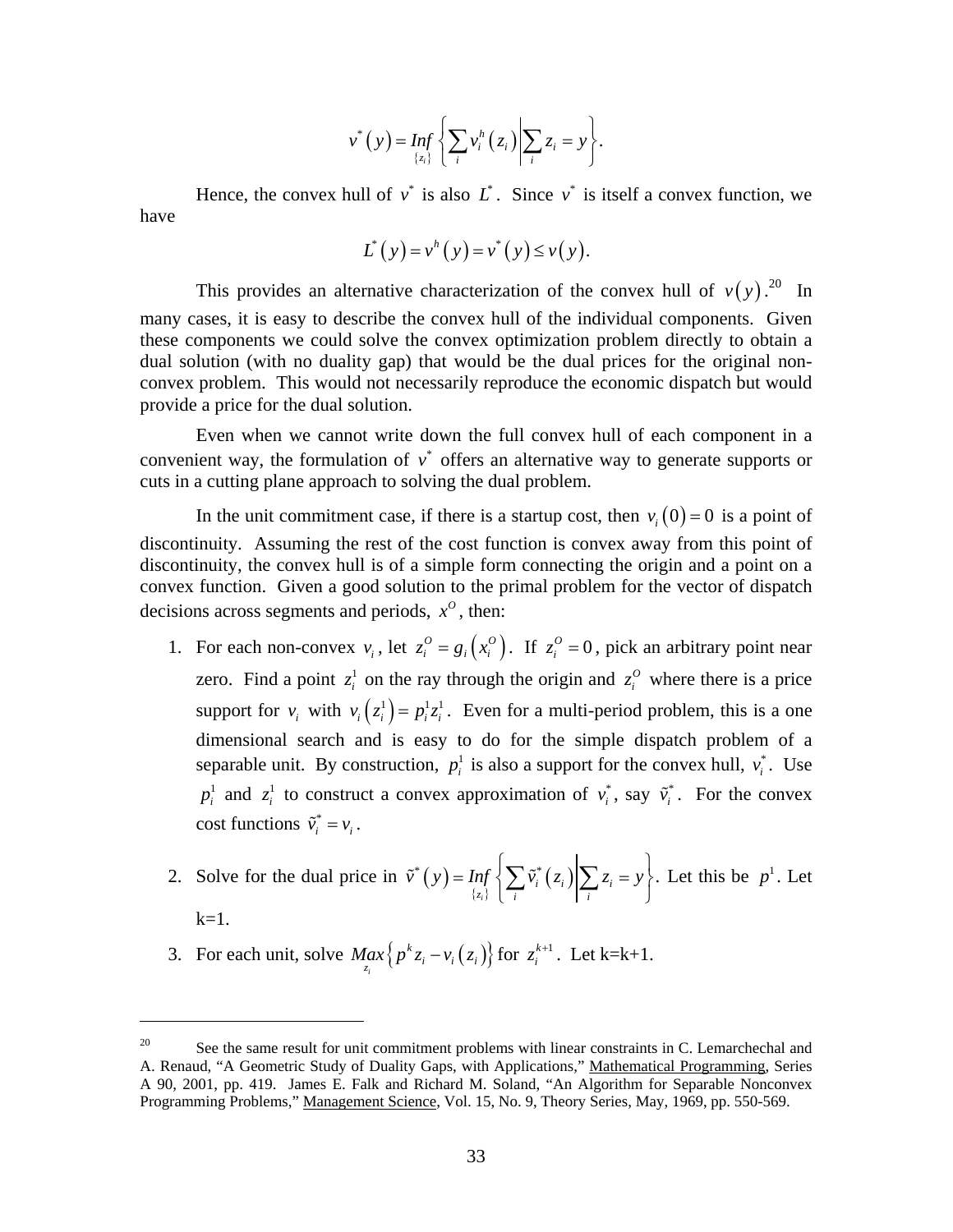4. Solve 
$$
Max \left\{ py - \sum_{i} \sigma_i \middle| \sigma_i \geq pz_i^k - v_i(z_i^k), \forall k \right\}
$$
 for  $p^k$ . Check for convergence to stop or return to step 3.

This is a heuristic method for getting a good initial solution and support. Starting with step 3 the method becomes a standard outer approximation method.<sup>21</sup> If the underlying problem is piecewise linear, the solution should be obtained in a finite number of steps. A simple example illustrates.

Consider another example with two plants, but simplified to have only one variable cost segment. Both have fixed costs. Plant 1 has a positive variable cost, and plant 2 has zero variable cost. Both plants have limited capacity.

$$
v(y) = Min \t F_1u_1 + c_1x_1 + F_2u_2
$$
  
s.t.  

$$
0 \le x_1 \le K_1u_1
$$
  

$$
0 \le x_2 \le K_2u_2
$$
  

$$
u_1 = 0,1
$$
  

$$
u_2 = 0,1
$$
  

$$
x_1 + x_2 = y.
$$

The convex hulls for the individual plants utilize the average costs at full dispatch:

$$
\hat{c}_1 = c_1 + \frac{F_1}{K_1}
$$
\n
$$
\hat{c}_2 = \frac{F_2}{K_2}.
$$

In other words, since there is a single step in the variable cost, the problem reduces to the same formulation as the dispatchable approximation. Then the convex hull of the total minimum cost function can be found as:

$$
v^*(y) = Min \quad \hat{c}_1 x_1 + \hat{c}_2 x_2
$$
  
s.t.  

$$
0 \le x_1 \le K_1
$$
  

$$
0 \le x_2 \le K_2
$$
  

$$
x_1 + x_2 = y.
$$

 $\overline{a}$ 

<sup>&</sup>lt;sup>21</sup> Arthur M. Geoffrion, "Elements of Large-Scale Mathematical Programming, Parts I and II," Management Science, Vol. 16, No. 11, July 1970, pp. 652-691.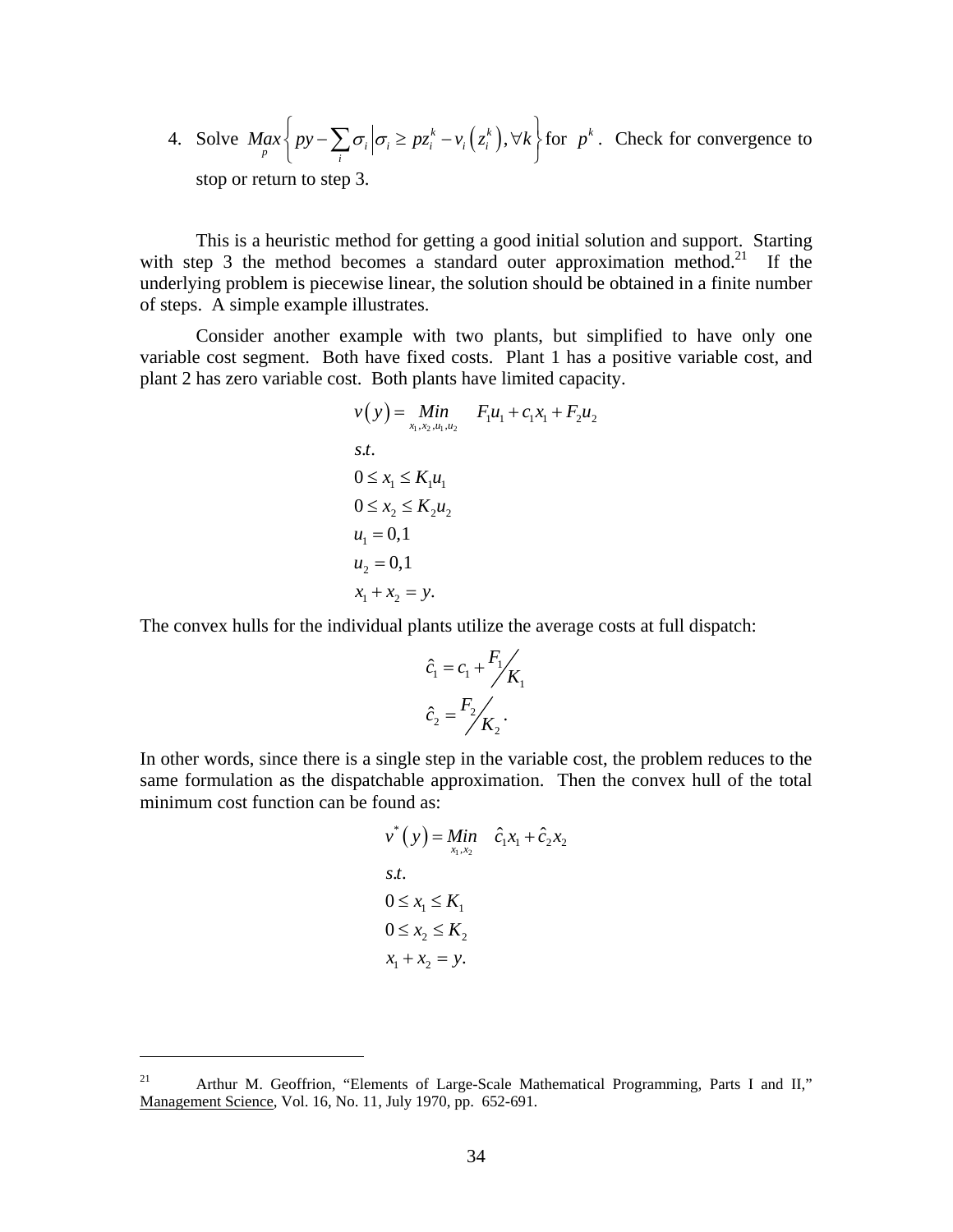

Note that the implicit commitment and dispatch with  $v_i^*$  is not the same as the commitment and dispatch with  $v_i$ . But the convex hull equals the dual solution objective function and the dual prices are everywhere equivalent to the slopes of the convex hull.

Applying the above algorithm and approximations is trivial in this case and solves the problem in one pass because the linear support defined here by the average cost is the complete convex hull for each function. In general, there may be pieces in the component convex hulls, and more than one pass would be required.

# **Electricity Market Model**

The arguments above specialize to the electricity unit commitment and economic dispatch problem. For notational simplicity, the formulation here assumes that aggregate demand is fixed and the focus is on the economic commitment and dispatch of generation over a short horizon of a few interconnected periods. Operating reserve requirements are not represented. Further, generators are treated as a single representative generator at each node in the grid, having the same index as the node. Representing multiple generators, demand bids, operating reserves and simultaneous determination of energy and reserve prices raises no fundamental issues but would complicate the notation.

Introduction of multiple periods addresses the dynamics over the commitment period. Such intertemporal models always present questions about initial and ending conditions. For example, it may be that some units are on line and still operating based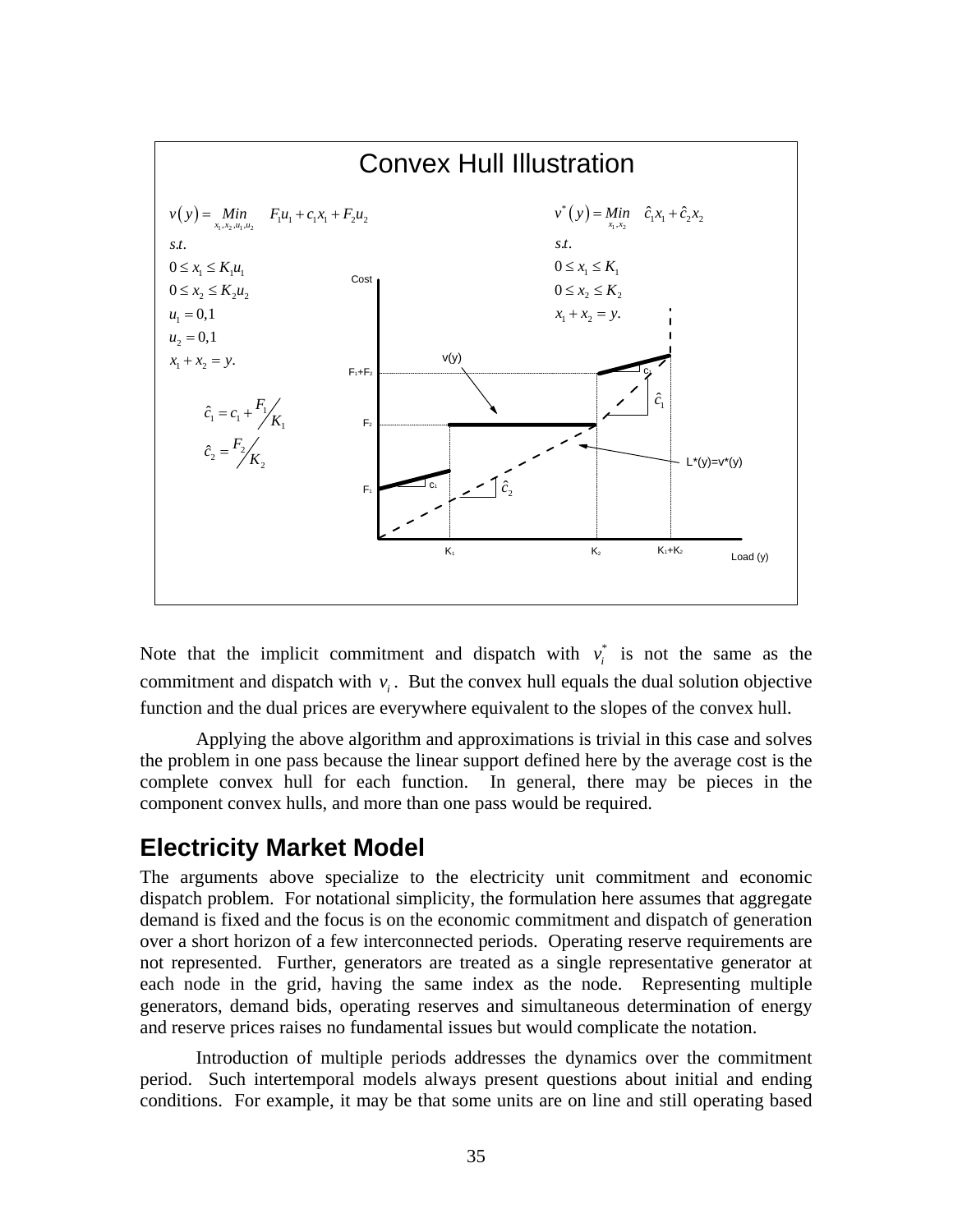on a previous commitment that cannot be changed. There may be an obligation to make uplift payments for these units, but the decisions are fixed, the costs are sunk and the commitment decision is not a choice in the prospective unit commitment problem formulation.22 Hence, these units are not part of the uplift as treated here.

The stylized version of the unit commitment and dispatch problem is formulated as:

$$
\inf_{g,d, on, start} \sum_{t} \sum_{i} \Big( StartCost_{it} \cdot start_{it} + Nolload_{it} \cdot on_{it} + GenCost_{it} (g_{it}) \Big)
$$
\nsubject to\n
$$
m_{it} \cdot on_{it} \leq g_{it} \leq M_{it} \cdot on_{it}
$$
\n
$$
-ramp_{it} \leq g_{it} - g_{i,t-1} \leq ramp_{it}
$$
\n
$$
-ramp_{it} \leq g_{it} - g_{i,t-1} \leq ramp_{it}
$$
\n
$$
start_{it} \leq on_{it} \leq start_{it} + on_{i,t-1}
$$
\n
$$
start_{it} = 0 \text{ or } 1
$$
\n
$$
on_{it} = 0 \text{ or } 1
$$
\n
$$
on_{it} = 0 \text{ or } 1
$$
\n
$$
v_{i,t}
$$
\n
$$
e^{r} (g_{t} - d_{t}) - LossFn_{t} (d_{t} - g_{t}) = 0
$$
\n
$$
Tlow_{kt} (g_{t} - d_{t}) \leq \overline{F}_{kt}^{max}
$$
\n
$$
V_{t}.
$$
\n
$$
d_{t} = y_{t}
$$
\n
$$
\forall t.
$$

Indices:

nodes *i* (and unit at node)

time periods *t*

transmission constraints *k*.

Variables:

0 if unit i is not started in period t  $start_{it} = \begin{cases} 0 \text{ if unit i is not started in period t} \\ 1 \text{ if unit i is started in period t} \end{cases}$ 0 if unit i is off in period t  $on_{it} = \begin{cases} 0 \text{ if unit i is off in period } t \\ 1 \text{ if unit i is on in period t} \end{cases}$  $g_{it}$  = output of unit i in period t  $\mathbf{d}_t$  = vector of nodal demands in period t.  $\overline{a}$  $\overline{a}$ 

Constants:

<u>.</u>

<sup>22</sup> Scott Harvey, private communication.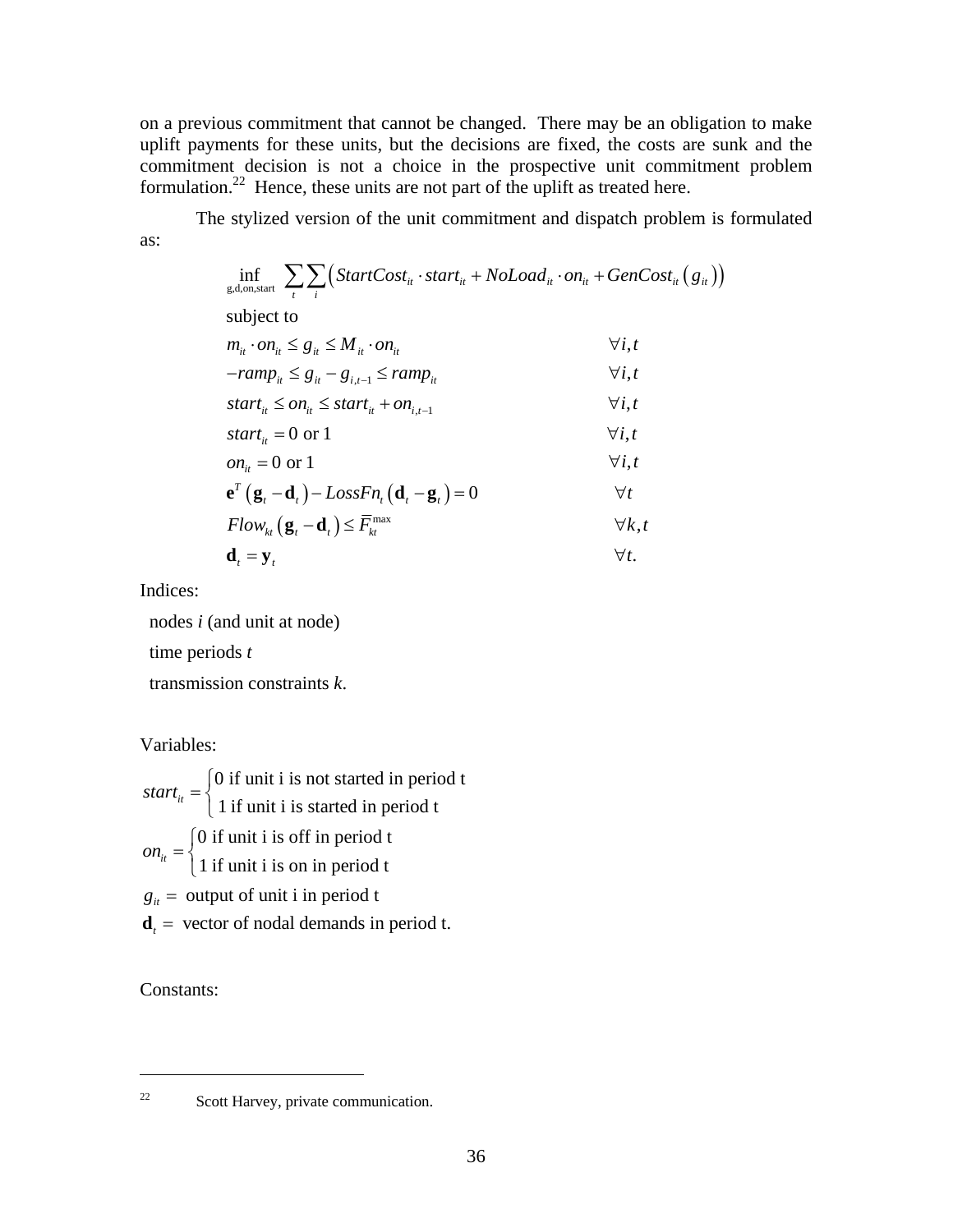$y_t$  = vector of nodal loads in period t  $m_{it}$  = minimum output from unit i in period t if unit is on  $M_{it}$  = maximum output from unit i in period t if unit is on  $ramp_{it}$  = maximum ramp from unit i between period t-1 and period t  $\overline{F}_{kt}^{\text{max}}$  = Maximum flow on transmission constraint k in period t. *StartCost*<sub>*it*</sub> = Cost to start unit i in period t  $Noload<sub>it</sub>$  = No load cost for unit i in period t if unit is on

Functions:

 $GenCost_{it}(\cdot)$  = Production cost above No Load Cost to produce energy from unit i in period t  $LossFn_{\iota}(\cdot) =$  Losses in period t as a function of net nodal withdrawals  $Flow_{kt}(\cdot)$  = Flow on constraint k in period t as a function of net nodal injections.

In the notation of the value function description above,  $f(x)$  is the objective function, *x* is all the variables, *y* is the vector or nodal loads for each period  $\{y_t\}$ , the constraint  $g(x) = y$  reduces to

$$
\left\{ \mathbf{e}^{T} \left( \mathbf{g}_{t} - \mathbf{d}_{t} \right) - LossFn_{t} \left( \mathbf{d}_{t} - \mathbf{g}_{t} \right) \right\} = 0
$$
  

$$
\left\{ Flow_{kt} \left( \mathbf{g}_{t} - \mathbf{d}_{t} \right) \right\} \leq \left\{ \overline{F}_{kt}^{\max} \right\}
$$
  

$$
\left\{ \mathbf{d}_{t} \right\} = \left\{ \mathbf{y}_{t} \right\}.
$$

The remaining constraints define the set  $X$ , and the optimal solution value of the objective is  $v(y)$ . The dual variables associated with the final constraints define the prices of interest.

#### *Dispatch Based Approximation*

A standard practice in the dispatch models is to linearize the transmission flow functions about given generation and load vectors:  $g'_i$ ,  $d'_i$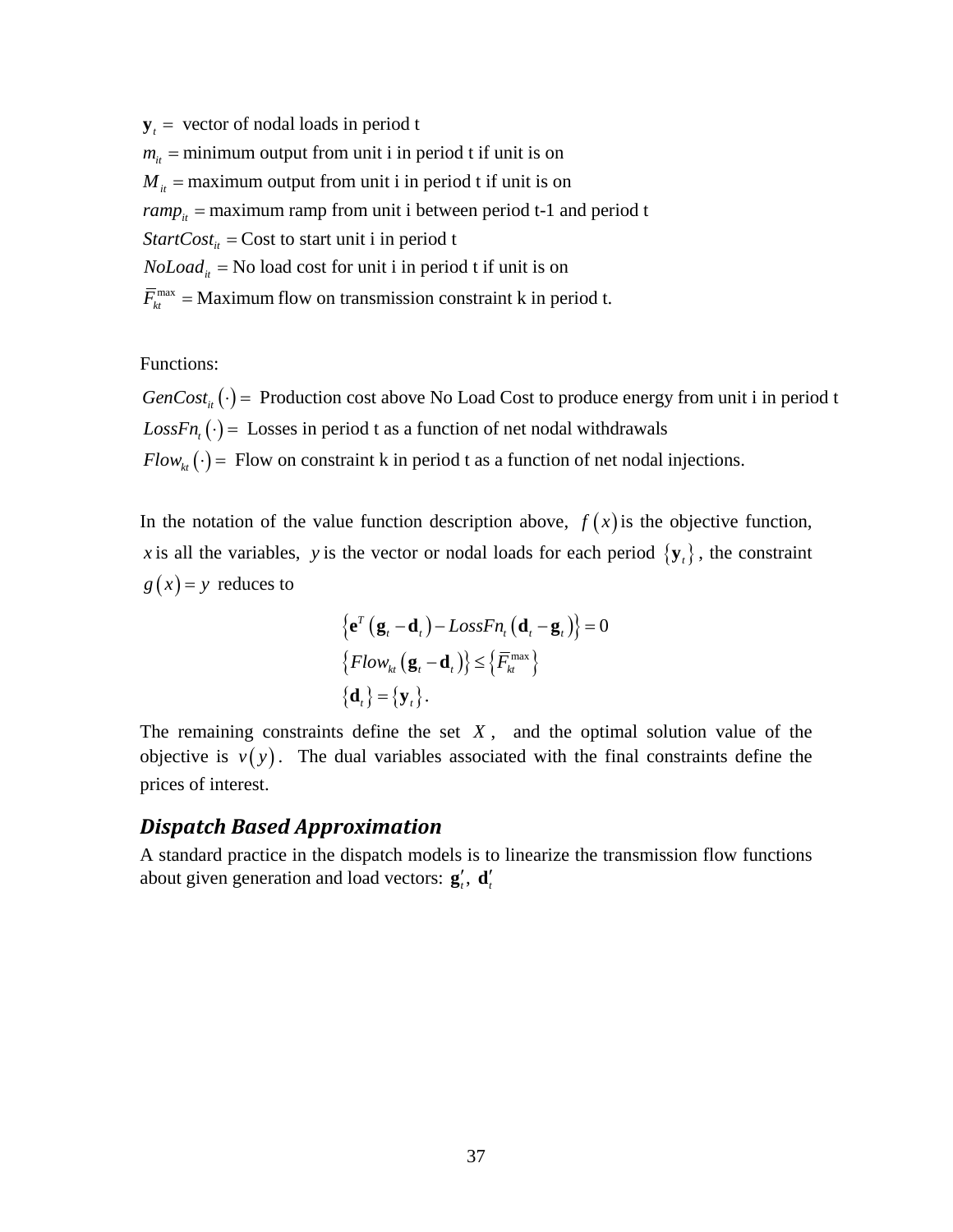$$
Flow_{kt}(\mathbf{g}_{t}-\mathbf{d}_{t}) \approx Flow_{kt}(\mathbf{g}_{t}'-\mathbf{d}_{t}') + (\nabla Flow_{kt}(\mathbf{g}_{t}'-\mathbf{d}_{t}'))^{T}(\mathbf{g}_{t}-\mathbf{d}_{t}-(\mathbf{g}_{t}'-\mathbf{d}_{t}'))
$$
\n
$$
Flow_{kt}(\mathbf{g}_{t}'-\mathbf{d}_{t}') + (\nabla Flow_{kt}(\mathbf{g}_{t}'-\mathbf{d}_{t}'))^{T}(\mathbf{g}_{t}-\mathbf{d}_{t}-(\mathbf{g}_{t}'-\mathbf{d}_{t}')) \leq \overline{F}_{kt}^{\max}
$$
\n
$$
\text{then } (\nabla Flow_{kt}(\mathbf{g}_{t}'-\mathbf{d}_{t}'))^{T}(\mathbf{g}_{t}-\mathbf{d}_{t}) \leq \overline{F}_{kt}^{\max} - Flow_{kt}(\mathbf{g}_{t}'-\mathbf{d}_{t}') + (\nabla Flow_{kt}(\mathbf{g}_{t}'-\mathbf{d}_{t}'))^{T}(\mathbf{g}_{t}'-\mathbf{d}_{t}').
$$
\n
$$
\text{Defining } F_{kt}^{\max} = \overline{F}_{kt}^{\max} - Flow_{kt}(\mathbf{g}_{t}'-\mathbf{d}_{t}') + (\nabla Flow_{kt}(\mathbf{g}_{t}'-\mathbf{d}_{t}'))^{T}(\mathbf{g}_{t}'-\mathbf{d}_{t}').
$$
\n
$$
\text{Then } (\nabla Flow_{kt}(\mathbf{g}_{t}'-\mathbf{d}_{t}'))^{T}(\mathbf{g}_{t}-\mathbf{d}_{t}) \leq F_{kt}^{\max}.
$$

Assuming that we are operating in a range where the voltage angle differences are small, we will have that

$$
-Flow_{kt}(\mathbf{g}'_t-\mathbf{d}'_t)+(\nabla Flow_{kt}(\mathbf{g}'_t-\mathbf{d}'_t))^T(\mathbf{g}'_t-\mathbf{d}'_t)\approx 0 \text{ or } F_{kt}^{\max}\approx \overline{F}_{kt}^{\max}.
$$

Given that the economic dispatch identifies a proposed solution, linearize the loss function about given generation and load vectors:  $\mathbf{g}''_i$ ,  $\mathbf{d}''_i$ 

$$
LossFn_{t}(\mathbf{d}_{t} - \mathbf{g}_{t}) \approx LossFn_{t}(\mathbf{d}_{t}'' - \mathbf{g}_{t}'') + (\nabla LossFn_{t}(\mathbf{d}_{t}'' - \mathbf{g}_{t}''))^{T}(\mathbf{d}_{t} - \mathbf{g}_{t} - (\mathbf{d}_{t}'' - \mathbf{g}_{t}''))
$$
\n
$$
= (\nabla LossFn_{t}(\mathbf{d}_{t}'' - \mathbf{g}_{t}''))^{T}(\mathbf{d}_{t} - \mathbf{g}_{t}) - ((\nabla LossFn_{t}(\mathbf{d}_{t}'' - \mathbf{g}_{t}''))^{T}(\mathbf{d}_{t}'' - \mathbf{g}_{t}'') - LossFn_{t}(\mathbf{d}_{t}'' - \mathbf{g}_{t}''))
$$
\nDefining LossSen<sub>t</sub> =  $\nabla LossFn_{t}(\mathbf{d}_{t}'' - \mathbf{g}_{t}'')$ ,  
\nand  $OffSet_{t} = ((\nabla LossFn_{t}(\mathbf{d}_{t}'' - \mathbf{g}_{t}''))^{T}(\mathbf{d}_{t}'' - \mathbf{g}_{t}'') - LossFn_{t}(\mathbf{d}_{t}'' - \mathbf{g}_{t}''))$ ,  
\nthen  $LossFn_{t}(\mathbf{d}_{t} - \mathbf{g}_{t}) \approx LossSen_{t}^{T}(\mathbf{d}_{t} - \mathbf{g}_{t}) - OffSet_{t}$ .

We can re-write the approximation of the economic unit commitment and dispatch with the linearized functions

$$
v\left(0,\left\{F_{kt}^{\max}\right\},\left\{\mathbf{y}_{t}\right\}\right)=
$$
\n
$$
\inf_{g,d,\text{on,start}} \sum_{i} \sum_{i} \left(StartCost_{it} \cdot start_{it} + Noload_{it} \cdot on_{it} + GenCost_{it} \left(g_{it}\right)\right)
$$
\nsubject to\n
$$
m_{it} \cdot on_{it} \leq g_{it} \leq M_{it} \cdot on_{it}
$$
\n
$$
-ramp_{it} \leq g_{it} - g_{i,t-1} \leq ramp_{it}
$$
\n
$$
\forall i, t
$$
\n
$$
start_{it} \leq on_{it} \leq start_{it} + on_{i,t-1}
$$
\n
$$
start_{it} = 0 \text{ or } 1
$$
\n
$$
on_{it} = 0 \text{ or } 1
$$
\n
$$
\forall i, t
$$
\n
$$
e^{T} \left(g_{t} - \mathbf{d}_{t}\right) + LossSen_{t}^{T} g_{t} - LossSen_{t}^{T} \mathbf{d}_{t} + OffSet_{t} = 0 \quad \forall t
$$
\n
$$
\nabla Flow_{kt}^{T} \left(g_{t} - \mathbf{d}_{t}\right) \leq F_{kt}^{\max}
$$
\n
$$
\forall t, t
$$
\n
$$
\mathbf{d}_{t} = \mathbf{y}_{t}
$$
\n
$$
\forall t
$$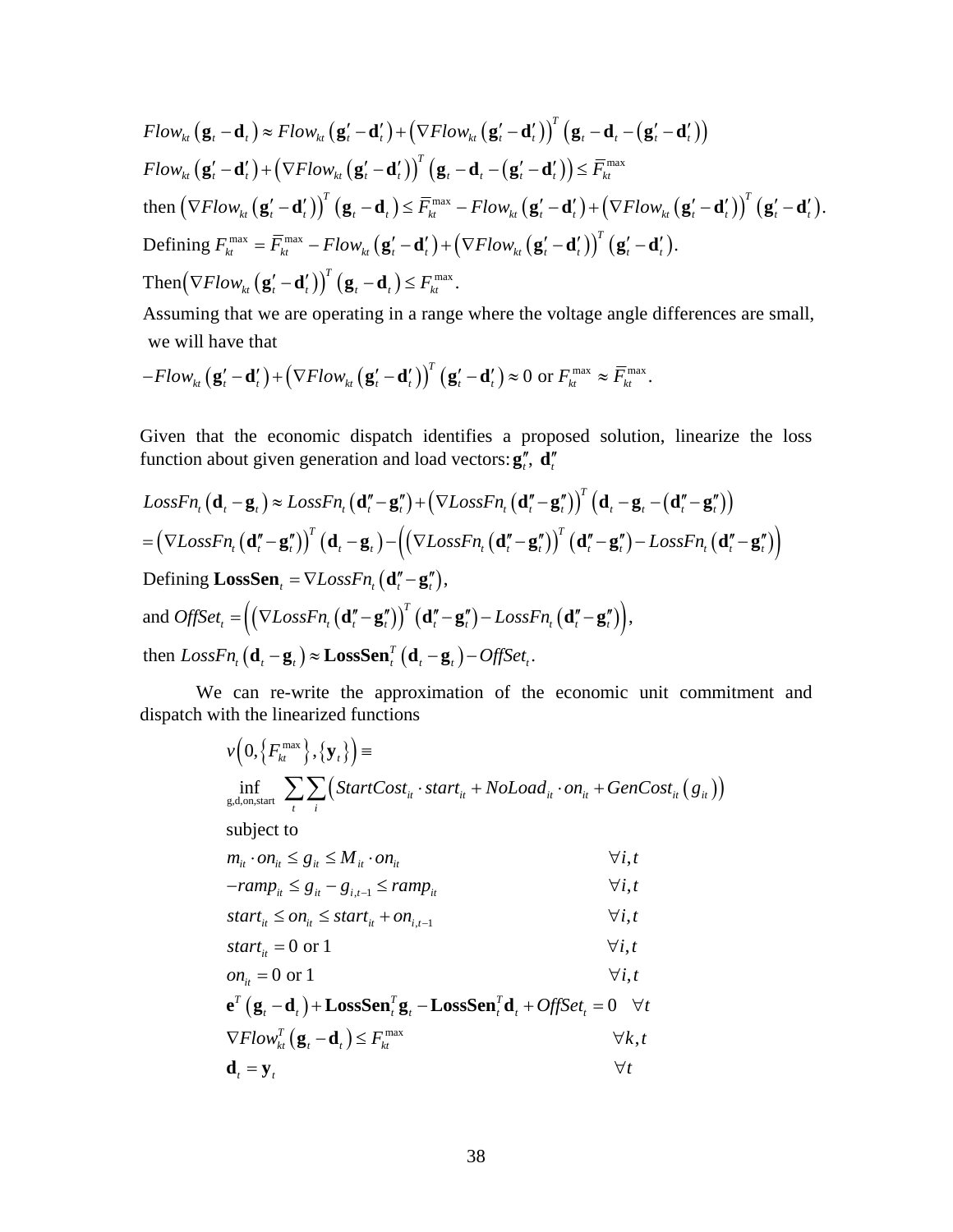In the above, we suppressed  $\mathbf{g}'_t$ ,  $\mathbf{d}'_t$  when writing  $\nabla Flow_{k}$   $(\mathbf{g}'_t - \mathbf{d}'_t)$  and write  $\nabla Flow_{k}$ 

If the value function  $\nu$  were convex as in the core model, the associated dual variables for the last three complicating constraints correspond to the prices and have an interpretation as the system marginal cost of energy, the marginal cost of transmission congestion and the locational marginal cost of energy to include the effect of congestion and transmission.

Unfortunately, the unit commitment problem value is not a convex function in general, as illustrated above.

#### *Restricted Pricing Model*

The corresponding version of the restricted price model takes the proposed optimal commitment decisions  $\{start^*_u, on^*_u\}$  as given and restricts the solution to match this commitment.

$$
v^{r} (0, \{F_{kt}^{\max}\}, \{y_{t}\}) =
$$
\n
$$
\inf_{g,d,on, start} \sum_{i} \sum_{i} (StartCost_{it} \cdot start_{it} + NoLoad_{it} \cdot on_{it} + GenCost_{it} (g_{it}))
$$
\nsubject to\n
$$
m_{it} \cdot on_{it} \leq g_{it} \leq M_{it} \cdot on_{it}
$$
\n
$$
-ramp_{it} \leq g_{it} - g_{i,t-1} \leq ramp_{it}
$$
\n
$$
start_{it} \leq on_{it} \leq start_{it} + on_{i,t-1}
$$
\n
$$
start_{it} = start_{it}^{*}
$$
\n
$$
v_{i,t}
$$
\n
$$
start_{it} = start_{it}^{*}
$$
\n
$$
on_{it} = on_{it}^{*}
$$
\n
$$
v_{i,t}
$$
\n
$$
e^{r} (g_{t} - d_{t}) + LossSen_{t}^{r} g_{t} - LossSen_{t}^{r} d_{t} + OffSet_{t} = 0 \quad \forall t
$$
\n
$$
\nabla Flow_{kt}^{r} (g_{t} - d_{t}) \leq F_{kt}^{max}
$$
\n
$$
\forall t, t
$$
\n
$$
d_{t} = y_{t}
$$
\n
$$
\forall t.
$$

This is a special case of a dispatch problem that can be solved using normal economic dispatch software.

### *Dispatchable Pricing Model*

The dispatchable pricing model relaxes the integer requirements for discrete zero-one representation of the unit commitment decisions. The relaxation model treats these as continuous variables between zero and one.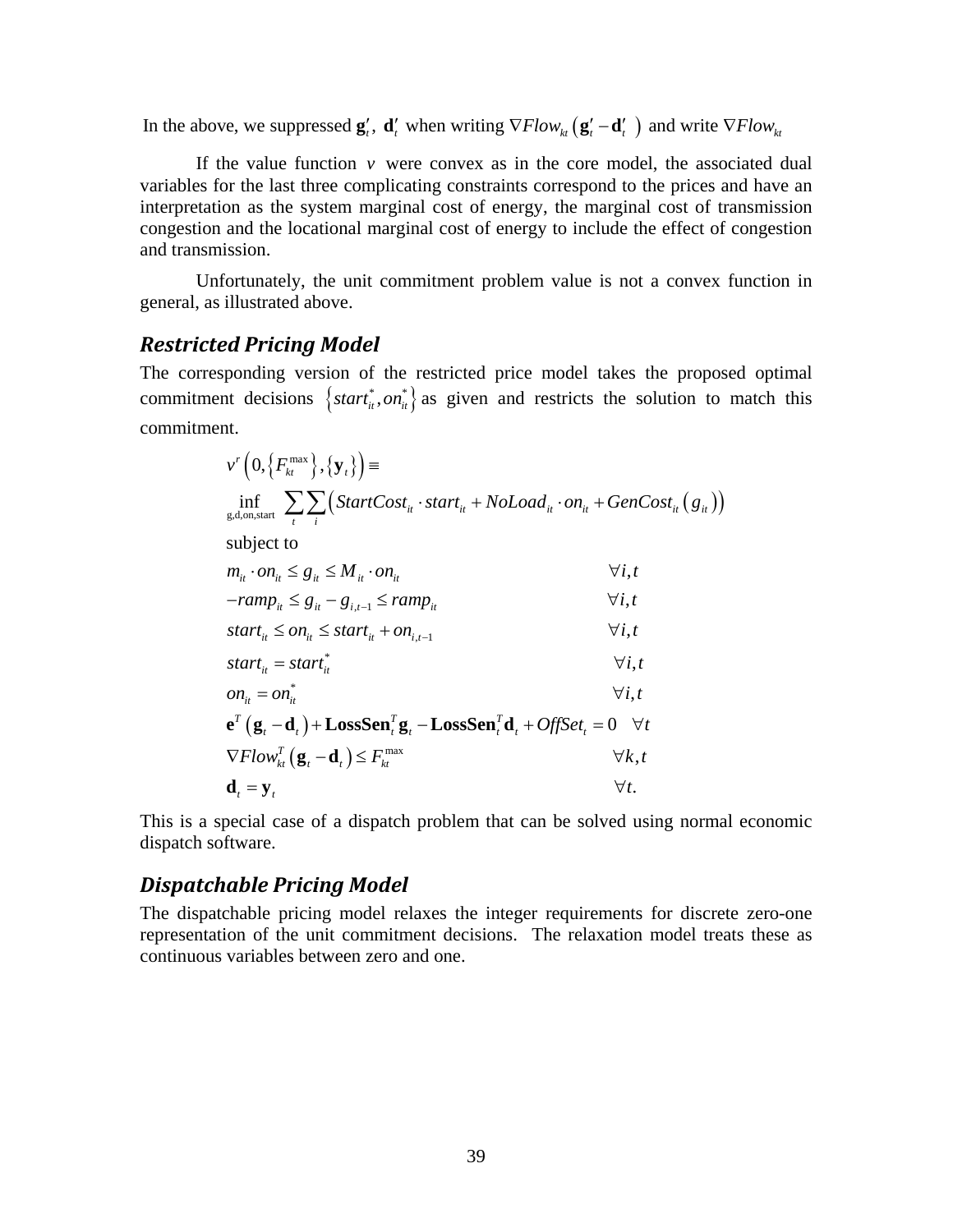$$
v^{d} (0, \{F_{kt}^{\max}\}, \{y_{t}\}) =
$$
\n
$$
\inf_{g,d, on, start} \sum_{i} \sum_{i} (StartCost_{it} \cdot start_{it} + Noload_{it} \cdot on_{it} + GenCost_{it} (g_{it}))
$$
\nsubject to\n
$$
m_{it} \cdot on_{it} \leq g_{it} \leq M_{it} \cdot on_{it}
$$
\n
$$
-ramp_{it} \leq g_{it} - g_{i,t-1} \leq ramp_{it}
$$
\n
$$
-ramp_{it} \leq g_{it} - g_{i,t-1} \leq ramp_{it}
$$
\n
$$
start_{it} \leq on_{it} \leq start_{it} + on_{i,t-1}
$$
\n
$$
0 \leq start_{it} \leq 1
$$
\n
$$
0 \leq on_{it} \leq 1
$$
\n
$$
0 \leq on_{it} \leq 1
$$
\n
$$
\forall i, t
$$
\n
$$
e^{T} (g_{t} - d_{t}) + LossSen_{t}^{T} g_{t} - LossSen_{t}^{T} d_{t} + OffSet_{t} = 0 \quad \forall t
$$
\n
$$
\nabla Flow_{kt}^{T} (g_{t} - d_{t}) \leq F_{kt}^{\max}
$$
\n
$$
\forall k, t
$$
\n
$$
d_{t} = y_{t}
$$
\n
$$
\forall t.
$$

This is a different type of special case of a dispatch problem that can be solved using normal economic dispatch software.

## *Convex Hull, Minimum Uplift, Dual Pricing Model*

The convex hull pricing model that minimizes the uplift corresponds to the dual solution. In the core model this is the same as the value function. In the general case the convex hull solution can be different. We form a dual optimization problem by dualizing or pricing the power balance equation and flow constraints into the objective function.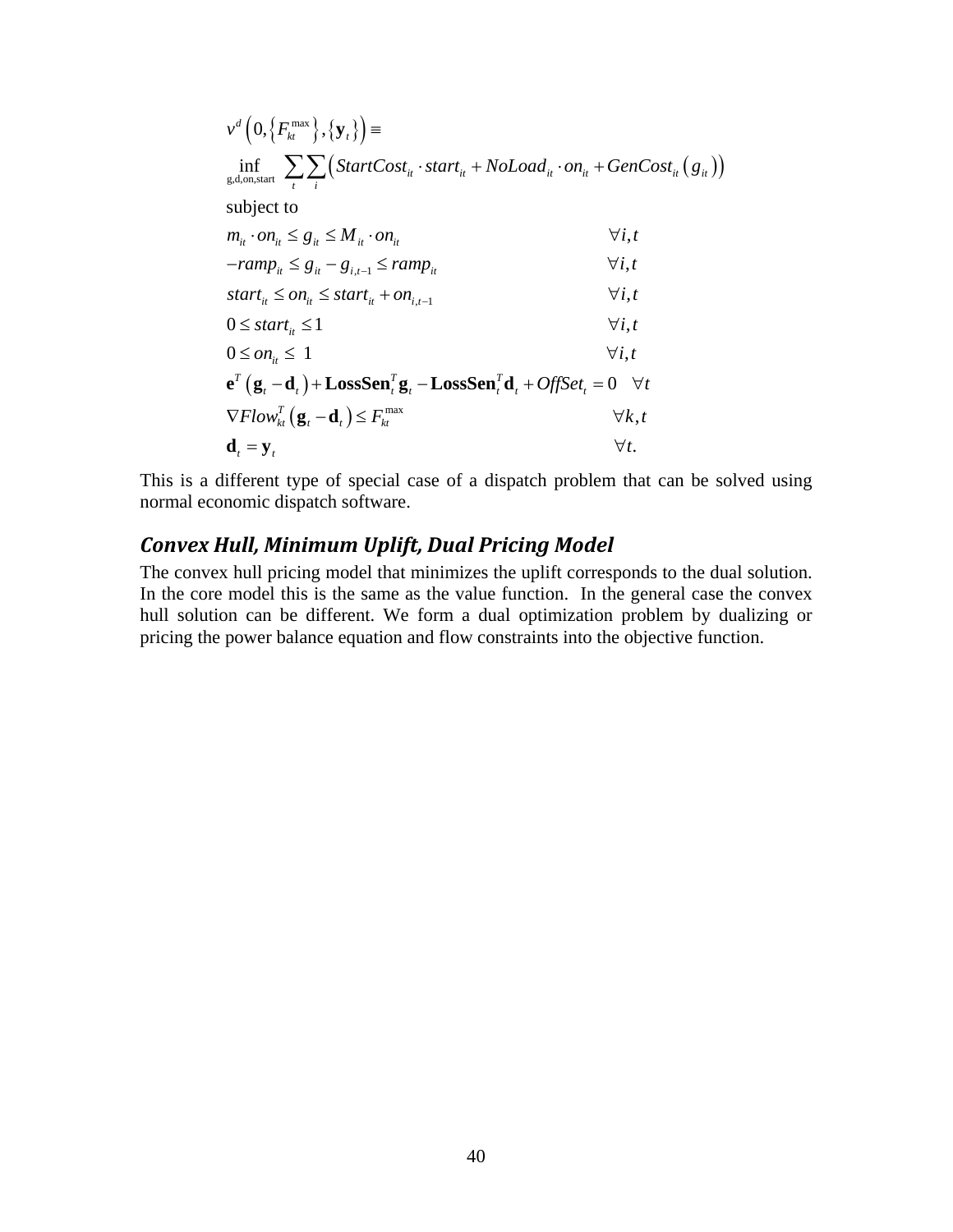( ) { } { } ( ) ( ) ( ) () () max max g,d,on,start , , 0, , inf subjec sup *h kt t T t t kt kt t t t tk t T it it it it it it t t t t i t T TT t t t t kt kt t t t t t tk t p v F OffSet F StartCost start NoLoad on GenCost g Flow* λ μ λ μ λ λ μ ≡ −− + ⎛ ⎞ ⋅ + ⋅+ − − ⎜ ⎟ − ⋅ −+ ∇ −− ⎝ ⎠ + ∑ ∑∑ ∑ ∑∑ ∑ ∑ ∑∑ ∑ **y p y eg d LossSen g d g d p d** , 1 , 1 t to , , , *it it it it it it it i t it it it it i t m on g M on i t ramp g g ramp i t start on start on i t s* − − ⋅ ≤≤ ⋅ ∀ − ≤− ≤ ∀ ≤≤ + ∀ 0 or 1 , 0 or 1 , *it it tart i t on i t* ⎧ ⎪ <sup>⎪</sup> <sup>⎧</sup> <sup>⎫</sup> <sup>⎪</sup> <sup>⎪</sup> <sup>⎪</sup> <sup>⎪</sup> <sup>⎪</sup> <sup>⎪</sup> <sup>⎪</sup> <sup>⎪</sup> <sup>⎪</sup> <sup>⎪</sup> <sup>⎪</sup> <sup>⎪</sup> <sup>⎪</sup> <sup>⎪</sup> <sup>⎪</sup> <sup>⎪</sup> <sup>⎨</sup> <sup>⎪</sup> <sup>⎪</sup> <sup>⎪</sup> <sup>⎪</sup> <sup>⎨</sup> <sup>⎬</sup> <sup>⎪</sup> <sup>⎪</sup> <sup>⎪</sup> <sup>⎪</sup> <sup>⎪</sup> = ∀ <sup>⎪</sup> <sup>⎪</sup> <sup>⎪</sup> <sup>⎪</sup> = ∀ <sup>⎪</sup> <sup>⎪</sup> <sup>⎪</sup> <sup>⎪</sup> <sup>⎪</sup> <sup>⎪</sup> <sup>⎪</sup> <sup>⎩</sup> <sup>⎭</sup> ⎫ ⎪ ⎪ ⎪ ⎪ ⎪ <sup>⎪</sup> <sup>⎪</sup> <sup>⎪</sup> <sup>⎪</sup> <sup>⎪</sup> <sup>⎪</sup> <sup>⎪</sup> <sup>⎬</sup> <sup>⎪</sup> <sup>⎪</sup> <sup>⎪</sup> <sup>⎪</sup> <sup>⎪</sup> <sup>⎪</sup> <sup>⎪</sup> <sup>⎪</sup> <sup>⎪</sup> <sup>⎪</sup> <sup>⎪</sup> <sup>⎪</sup> <sup>⎪</sup> <sup>⎪</sup> <sup>⎪</sup> <sup>⎪</sup> <sup>⎪</sup> <sup>⎪</sup> <sup>⎩</sup> <sup>⎭</sup>

subject to

$$
\mu_{kt} \geq 0 \qquad \forall t.
$$

 By inspection, we see that the inner problem is unbounded unless the prices satisfy the relation

$$
\mathbf{p}_{t} = \lambda_{t} \mathbf{e} + \lambda_{t} \cdot \mathbf{LossSen}_{t} - \sum_{k} \mu_{kt} \nabla Flow_{kt}.
$$

Therefore, an equivalent restatement of the dual problem that is more transparent would be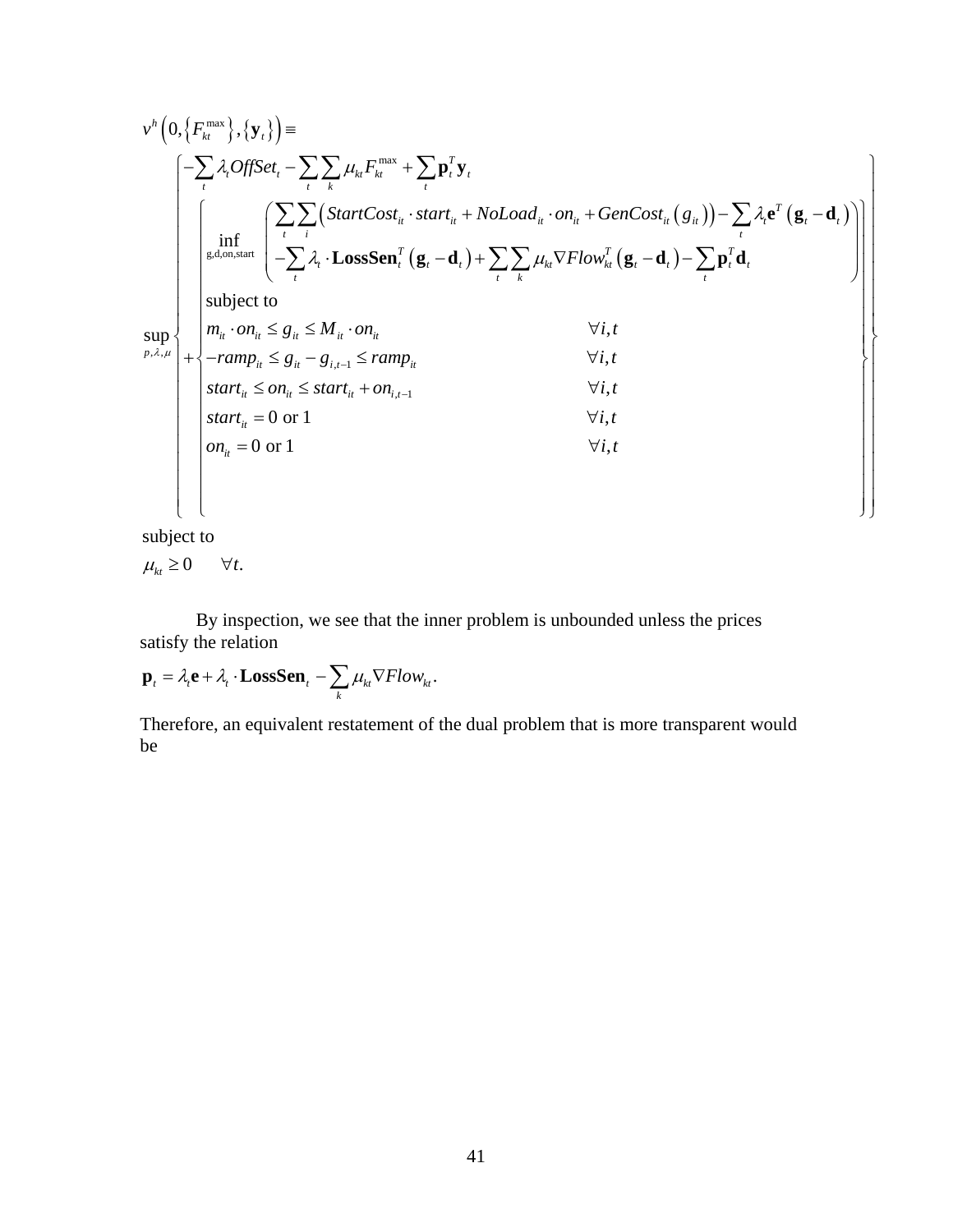$$
v^h\left(0,\left\{F_{kt}^{\max}\right\},\left\{\mathbf{y}_t\right\}\right)=\n\begin{bmatrix}\n\sum_{i}\lambda_i\text{OffSet}_t + \sum_{i}\sum_{k}\mu_{kt}F_{kt}^{\max} - \sum_{i}\mathbf{p}_i^T\mathbf{y}_t \\
\begin{bmatrix}\n\sup_{g,\text{on,start}}\left(\sum_{i} \mathbf{p}_i^T\mathbf{g}_t - \sum_{i}\sum_{i}\left(StartCost_{it} \cdot start_{it} + NoLoad_{it} \cdot on_{it} + GenCost_{it}\left(g_{it}\right)\right)\right) \\
\text{subject to} \\
\begin{bmatrix}\n\min_{p,\lambda,\mu}\n\end{bmatrix} + \n\begin{bmatrix}\n\sup_{m_{it}} \cdot on_{it} \leq g_{it} \leq M_{it} \cdot on_{it} & \forall i, t \\
m_{it} \cdot on_{it} \leq g_{it} - g_{i,t-1} \leq ramp_{it} & \forall i, t \\
start_{it} \leq on_{it} \leq start_{it} + on_{i,t-1} & \forall i, t \\
start_{it} = 0 \text{ or } 1 & \forall i, t \\
\text{on}_{it} = 0 \text{ or } 1 & \forall i, t\n\end{bmatrix}\n\end{bmatrix}
$$

subject to

$$
\mu_{kt} \ge 0 \quad \forall t
$$
  

$$
\mathbf{p}_t = \lambda_t \mathbf{e} + \lambda_t \cdot \mathbf{LossSen}_t - \sum_k \mu_{kt} \nabla Flow_{kt} \quad \forall t.
$$

 This equivalent formulation would be useful for designing a computational procedure. However, for the connection to uplift, another equivalent formulation presents the minimum uplift version of the dual problem or convex hull model:

$$
MinUplift = v\left(0, \left\{F_{kt}^{\max}\right\}, \left\{\mathbf{y}_{t}\right\}\right) - v^{h}\left(0, \left\{F_{kt}^{\max}\right\}, \left\{\mathbf{y}_{t}\right\}\right) = \left\{v\left(0, \left\{F_{kt}^{\max}\right\}, \left\{\mathbf{y}_{t}\right\}\right) + \sum_{i} \lambda_{i} \text{OffSet}_{t} + \sum_{i} \sum_{k} \mu_{ki} F_{kt}^{\max} - \sum_{i} \mathbf{p}_{i}^{T} \mathbf{y}_{t} \right\}
$$
\n
$$
\left\{\begin{array}{l}\n\text{sup} \left(\sum_{t} \mathbf{p}_{i}^{T} \mathbf{g}_{t} - \sum_{t} \sum_{i} \left( \text{StartCost}_{it} \cdot \text{start}_{it} + \text{NoLoad}_{it} \cdot \text{on}_{it} + \text{GenCost}_{it} \left(g_{it}\right)\right)\right) \\
\text{subject to} \\
\text{in,} \\
\left\{\begin{array}{l}\n\text{subject to} \\
m_{it} \cdot \text{on}_{it} \le g_{it} \le M_{it} \cdot \text{on}_{it} \\
m_{it} \cdot \text{on}_{it} \le g_{it} \le M_{it} \cdot \text{on}_{it} \\
\text{start}_{it} \le \text{on}_{it} \le \text{start}_{it} + \text{on}_{i,t-1} \\
\text{start}_{it} = 0 \text{ or } 1\n\end{array}\right.\n\end{array}\n\right\}
$$
\n
$$
\forall i, t
$$
\n
$$
\left\{\begin{array}{l}\n\text{start}_{it} = 0 \text{ or } 1 \\
\text{start}_{it} = 0 \text{ or } 1\n\end{array}\right\}
$$

subjec t to

$$
\mu_{kt} \ge 0 \quad \forall t
$$
  

$$
\mathbf{p}_t = \lambda_t \mathbf{e} + \lambda_t \cdot \mathbf{LossSen}_t - \sum_k \mu_{kt} \nabla Flow_{kt} \qquad \forall t.
$$

Given the prices, the interior problem separates into individual plant commitment and dispatch problems. This is the Lagrangian relaxation interpretation for the dual problem. The value function is convex in its arguments. The dual objective is concave in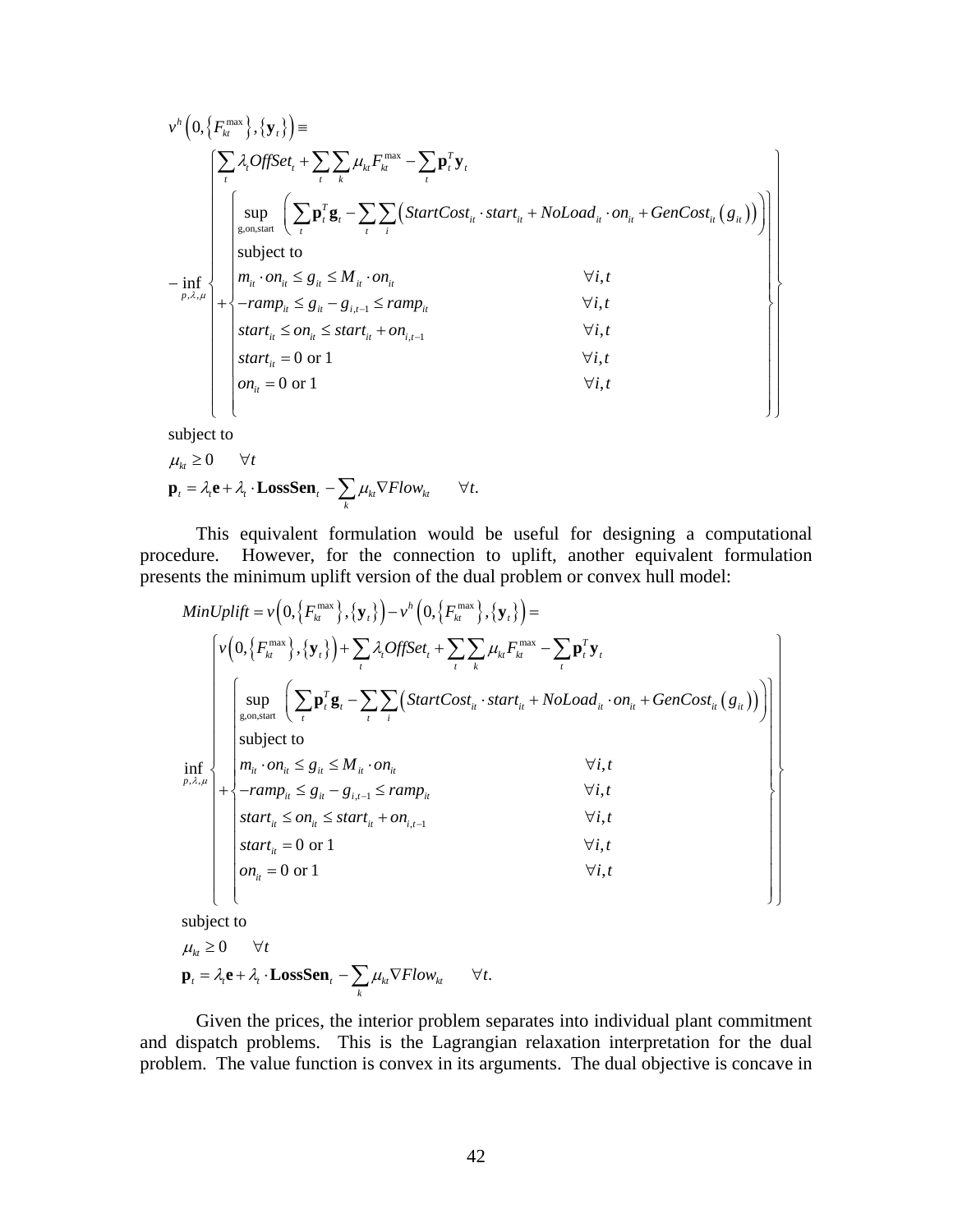the prices and lends itself to a number of solution procedures developed for the Lagrangian relaxation. $^{23}$ 

Denote the solution to the primal problem by  $\left[\left\{g_{it}^*\right\}, \left\{star\}_{i}^*\right\}, \left\{on_{it}^*\right\}\right]$ . The solution to the primal problem will satisfy:

$$
\mathbf{e}^T \left( \mathbf{g}_t^* - \mathbf{d}_t^* \right) + \mathbf{LossSen}_t^* \left( \mathbf{g}_t^* - \mathbf{d}_t^* \right) + \text{OffSet}_t = 0
$$
  

$$
\mathbf{d}_t^* = \mathbf{y}_t
$$

Using these relations, we can write the minimum uplift as:

$$
MinUplift = \n\begin{bmatrix}\n\begin{bmatrix}\n\text{sup} & \sum_{g, on, start} \sum_{t} \left( p_{u} g_{u} - StartCost_{u} \cdot start_{u} - Nolload_{u} \cdot on_{u} - GenCost_{u} (g_{u}) \right) \\
\text{subject to} \\
m_{u} \cdot on_{u} \leq g_{u} \leq M_{u} \cdot on_{u} & \forall i, t \\
\text{-}ramp_{u} \leq g_{u} - g_{i, t-1} \leq ramp_{u} \\
\text{start}_{u} \leq on_{u} \leq start_{u} + on_{i, t-1} & \forall i, t \\
\text{start}_{u} = 0 \text{ or } 1 & \forall i, t \\
on_{u} = 0 \text{ or } 1 & \forall i, t \\
\end{bmatrix} \\
-\begin{bmatrix}\n\sum_{t} \left( p_{u} g_{u}^{*} - StartCost_{u} \cdot start_{u}^{*} - Nolload_{u} \cdot on_{u}^{*} - GenCost_{u} (g_{u}^{*}) \right)\n\end{bmatrix} \\
+\begin{bmatrix}\n\sum_{t} \sum_{k} \left( \mu_{k} F_{k}^{\max} - \mu_{k} \nabla Flow_{k}^{T} (g_{t}^{*} - d_{t}^{*}) \right)\n\end{bmatrix}
$$

subject to

 $\overline{a}$ 

$$
\mu_{kt} \ge 0 \qquad \forall k, t
$$
  

$$
\mathbf{p}_t = \lambda_t \mathbf{e} + \lambda_t \mathbf{LossSen}_t - \sum_k \mu_{kt} \nabla Flow_{kt} \qquad \forall t
$$

The first terms in the above uplift are the differences between the optimal profits for each generating unit given the proposed price and the actual profits at the proposed solution. The last terms are the difference between the implied value of available transmission capacity at the proposed prices and the value of the flows on the transmission at the proposed solution. Depending on the configuration of transmission rights, this could be the difference the payments that the RTO may have to make to

<sup>&</sup>lt;sup>23</sup> L. Dubost, R. Gonzalez, C. Lemarechal, " A Primal-Proximal Heuristic Applied to the French Unit-Commitment Problem," Mathematical Programming, Series A, Vol. 104, 2005, pp. 129-151.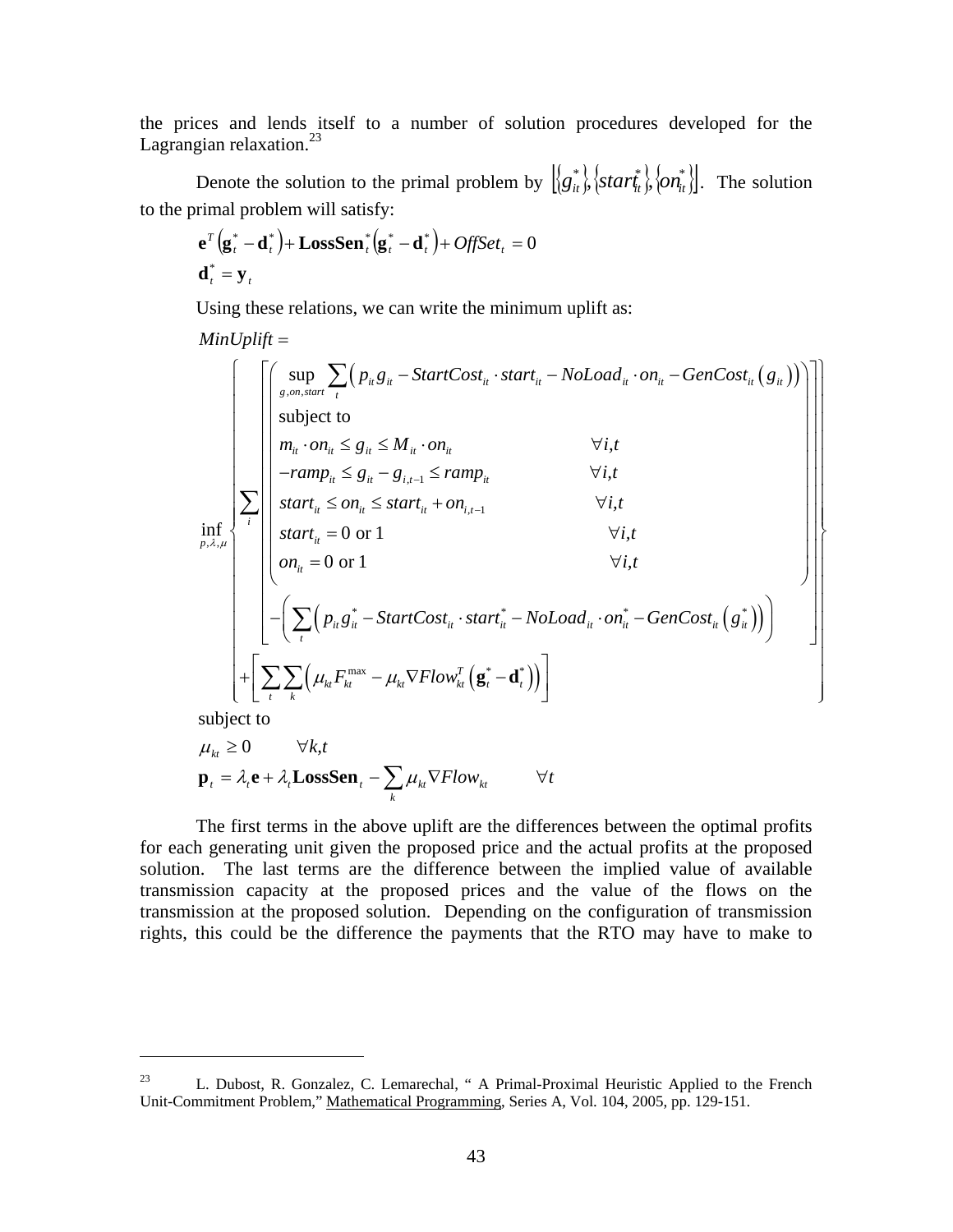holder of financial transmission rights (FTRs) and the congestion charges that it collects from flows in the market. $^{24}$ 

At the proposed solution, we have  $\nabla Flow_{kt}^T(\mathbf{g}_t^* - \mathbf{d}_t^*) \le F_{kt}^{\max}$ . Consequently, the FTR payment obligation could exceed the congestion charges collected by the RTO. This can be viewed as another uplift. How such a shortfall is handled varies among the RTOs.

The flow on a constraint at the optimal solution to the primal problem can be below the constraint limit while the dual assigns a nonzero shadow price to the constraint. One way in which this can happen is if the system operator must commit a unit to enforce a constraint but the minimum output of the unit would cause the flow on the constraint to drop below the limit.

We note that this approach to setting prices can be applied to minimize required uplifts even if the proposed commitment and schedule is not the minimum cost solution.

### **Extensions and Computational Tests**

 $\overline{a}$ 

The simple examples above illustrate the basic properties of the alternative price models. Preliminary tests of simple models with multiple locations, network constraints, multiple periods, ramping limits, and demand bids produce results with pricing properties that are similar to the simple graphical illustrations. The equivalence of minimum uplift prices with the prices obtained from the Lagrangian relaxation, even in the presence of a duality gap, provides a rich source of experience about the behavior of such prices.<sup>25</sup> The need for alternative pricing models arises because of the duality gap. It is known that the relative magnitude of the duality gap, and hence the minimum uplift, decreases as the size of the problem increases. In other words, as the number of plants with material fixed costs increases, there are more choices and discontinuities at the point of a change in the commitment decision are less pronounced. $^{26}$ 

 The presence of transmission contingency constraints raises the question of how many of the constraints can be defined as "non-limiting" and dropped from the dispatched-based pricing model. Further simplifications and specializations of each model would be available depending on the information that would be available from the economic unit commitment and dispatch software. Although the theory establishes the convex hull approximation as the dual solution and this minimizes the uplift, it is not clear how large the differences in prices and uplift would be across the three price models

<sup>&</sup>lt;sup>24</sup> With financial transmission rights, the worst case would be if all the constraints with positive shadow prices were binding in the allocation of FTRs, in which case the implied transmission payment is the congestion revenue deficiency.

<sup>&</sup>lt;sup>25</sup> For example, see A. Borghetti, G. Gross, C. A. Nucci, "Auctions with Explicit Demand-Sied Bidding in Competitive Electricity Markets," in Benjamin J. Hobbs, Michael H. Rothkopf, Richard P. O'Neill, Hung-po Chao (eds.), The Next Generation of Electric Power Unit Commitment Models, Kluwer Academic Publishers, Boston, pp. 53-74.

 $26$  L.A.F.M. Ferreira, "On the Duality Gap for Thermal Unit Commitment Problems," IEEE International Symposium on Circuits and Systems, Volume 4, May 3-6, 1993 Page(s):2204 – 2207. Steven Stoft, Power System Economics, Wiley-Interscience, 2002, pp. 300-302.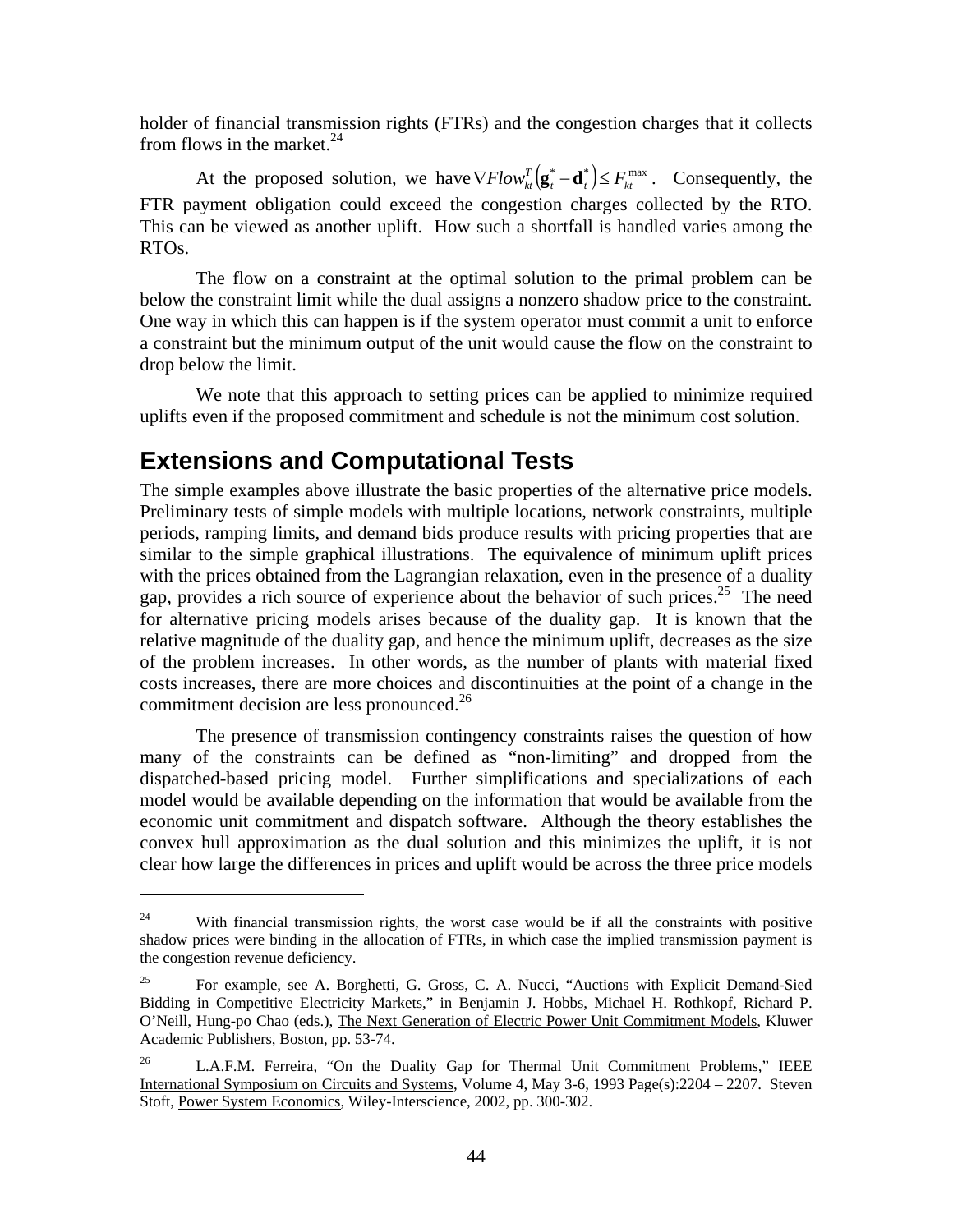in realistic applications. The relative magnitude might affect the workability of the assumption that the short-run incentive effects of uplift payments are de minimus.<sup>27</sup>

 The interaction between day-ahead and real-time prices is another area to address. In the core model with risk neutrality there is a natural connection with expected realtime prices approximately equal to day-ahead prices. With the introduction of uplift, the formal connection would presumably be more complicated. As  $Ring^{28}$  and  $Stoft^{29}$  point out, the full long run incentive effects of these pricing rules to include the complications of multi-part bids, market power, and investment are not well understood. magnitude of the differences is an empirical question that would be addressed through sensitivity analysis of realistic problems with the full array of plants, offers, loads, bids, reliability commitments, and transmission constraints.

# **Summary**

Electricity market models require energy prices for balancing, spot and short-term forward transactions. For the simplest version of the core economic dispatch problem, the formulation produces a well-defined solution to the pricing problem in the usual intersection of the supply marginal cost and the demand bids. This pricing supports the equilibrium solution and satisfies a no arbitrage condition. In the more general economic unit commitment and dispatch models, there may be no corresponding uniform energy price vector that supports the solution. This introduces a need both define the appropriate energy prices and determine the associated uplift make-whole payments needed to support the solution. Different approximation of the optimal value function yield different price and uplift results. Simple examples illustrate the differences. Examination of the relative magnitudes of the differences would require practical computational testing.

#### **Endnotes**

 $\overline{a}$ 

 $\overline{a}$ 

i Paul R. Gribik is the Director of Market Development and Analysis for the Midwest Independent System Operator (MISO).

<sup>&</sup>lt;sup>ii</sup> William W. Hogan is the Raymond Plank Professor of Global Energy Policy, John F. Kennedy School of Government, Harvard University and a Director of LECG, LLC. Susan L. Pope is a Principal at LECG, LLC. This paper was supported by the Midwest Independent System Operator and draws on work

<sup>&</sup>lt;sup>27</sup> The incentive to manipulate uplift payments by changing startup cost offers is balanced by the relative ease of monitoring these costs and Regional Transmission Organizations can require these offers to remain constant for long periods.

<sup>28</sup> Ring, 1995, p. 213.

<sup>29</sup> Stoft, 2002, p. 302.